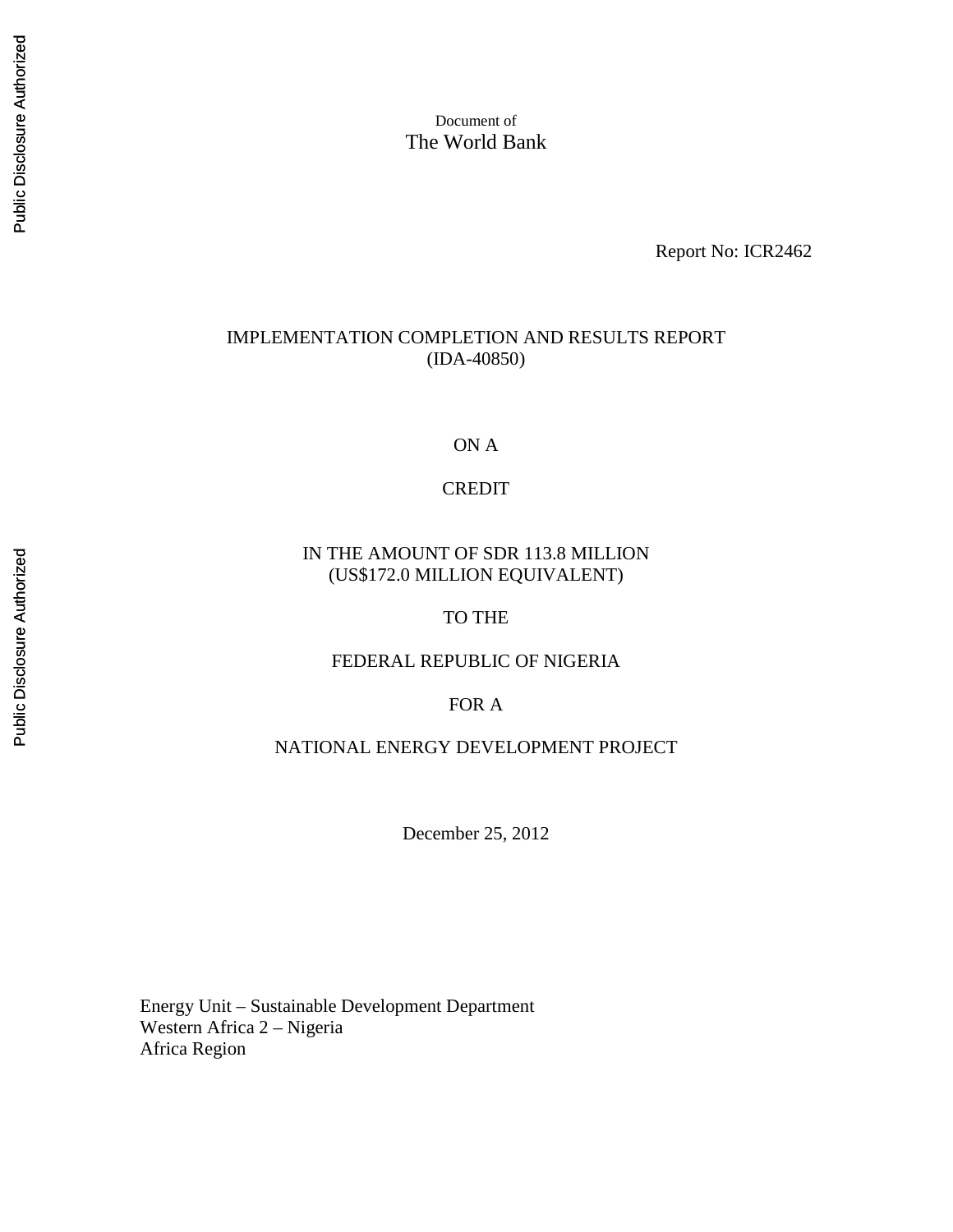## CURRENCY EQUIVALENTS

(exchange rate effective November 30, 2012)

Currency unit = Nigerian naira  $(\mathbb{N})$ US\$1 = ₦157.25  $US$1 = SDR 0.649$ 

## FISCAL YEAR

January 1 – December 31

#### ABBREVIATIONS

| <b>BPE</b>    | <b>Bureau of Public Enterprises</b>                        |
|---------------|------------------------------------------------------------|
| <b>BPP</b>    | <b>Bureau of Public Procurement</b>                        |
| CNL JVs       | Chevron Nigeria Limited-Joint Ventures                     |
| <b>CPS</b>    | <b>Country Partnership Strategy</b>                        |
| <b>CPSU</b>   | Corporate Processing and Service unit                      |
| <b>CREST</b>  | Commercial Reorientation of the Electricity Sector Toolkit |
| <b>DBU</b>    | <b>Distribution Business Unit</b>                          |
| <b>DCA</b>    | Development Credit Agreement                               |
| <b>DISCOs</b> | Distribution companies                                     |
| EA            | Environmental assessment                                   |
| <b>EIRR</b>   | Economic internal rate of return                           |
| <b>ESMF</b>   | <b>Environmental and Social Management Framework</b>       |
| <b>EPSR</b>   | <b>Electric Power Sector Reform</b>                        |
| <b>ERSU</b>   | Environmental, Resettlement, and Social Unit               |
| <b>FA</b>     | Financing agreement                                        |
| <b>FDCA</b>   | Federal Capital Development Authority                      |
| <b>FGN</b>    | Federal government of Nigeria                              |
| <b>FIRR</b>   | Financial internal rate of return                          |
| <b>FM</b>     | Financial management                                       |
| <b>FMF</b>    | Federal Ministry of Finance                                |
| <b>FMP</b>    | Federal Ministry of Power                                  |
| <b>GACN</b>   | Gas Aggregation Co. of Nigeria Ltd.                        |
| <b>GEF</b>    | <b>Global Environment Facility</b>                         |
| <b>GENCOs</b> | Generation companies                                       |
| <b>GDP</b>    | Gross domestic product                                     |
| <b>GSAA</b>   | <b>Gas Supply Aggregation Agreement</b>                    |
| HT            | High tension                                               |
| <b>HV</b>     | High voltage                                               |
| <b>HVDS</b>   | High voltage distribution systems                          |
| <b>IBRD</b>   | International Bank for Reconstruction and Development      |
| <b>ICR</b>    | <b>Implementation and Completion Results</b>               |
| <b>ICT</b>    | Information and communications technology                  |
| <b>IDA</b>    | <b>International Development Association</b>               |
| <b>IFC</b>    | <b>International Finance Corporation</b>                   |
| <b>IHC</b>    | Initial holding company/NEPA                               |
| <b>IPP</b>    | Independent power producer                                 |
| <b>ISR</b>    | <b>Implementation Status Report</b>                        |
| IT            | Information technology                                     |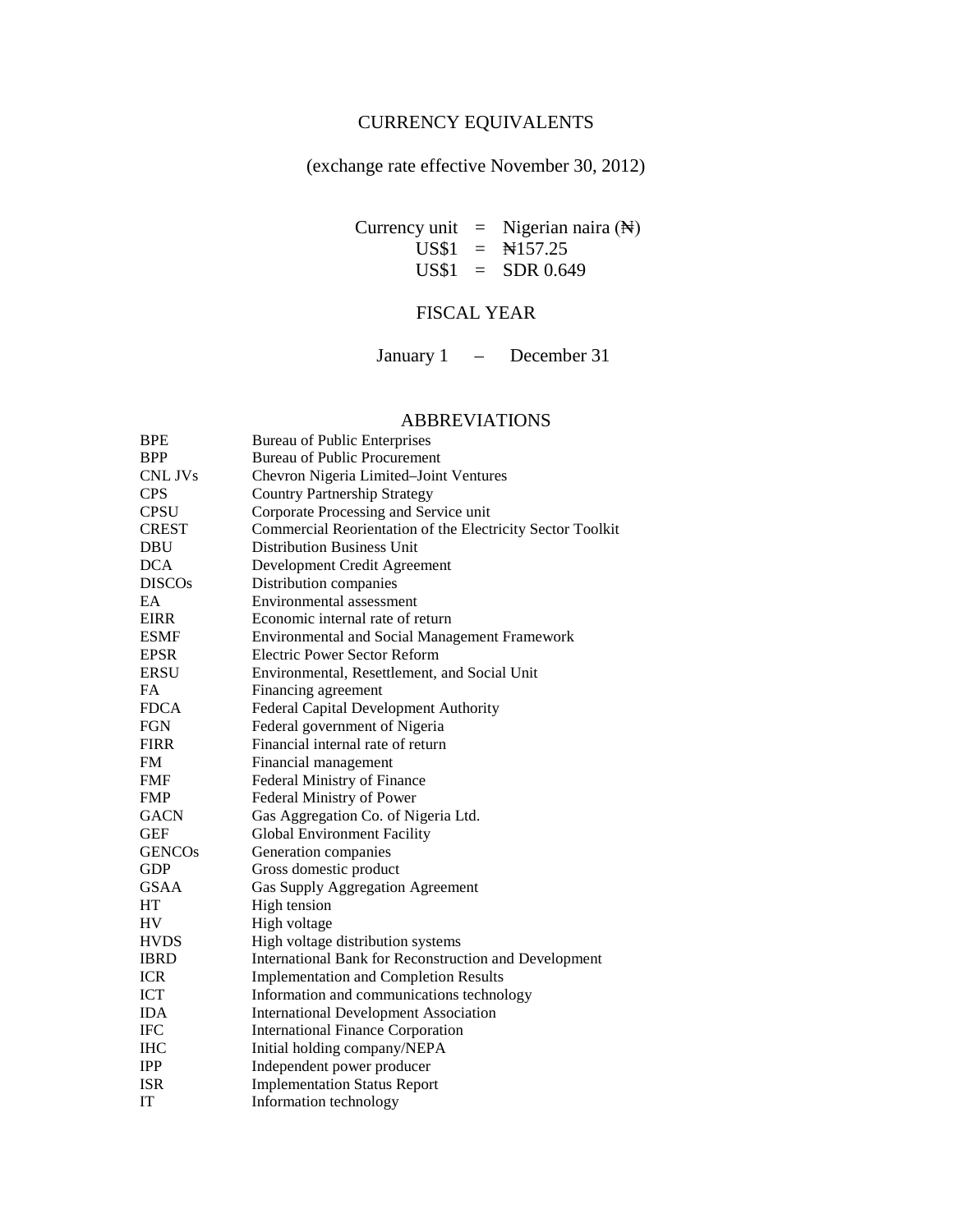| KBU          | Karu Business Unit                                     |
|--------------|--------------------------------------------------------|
| <b>KVA</b>   | Kilo volt ampere                                       |
| KW           | Kilo watt                                              |
| <b>LNG</b>   | Liquefied natural gas                                  |
| LT           | Low tension                                            |
| LV           | Low voltage                                            |
| LVDS         | Low voltage distribution system                        |
| M&E          | Monitoring and evaluation                              |
| MIGA         | Multilateral Investment Guarantee Agency               |
| MIS          | Management information system                          |
| MoF          | Ministry of Finance                                    |
| <b>MTR</b>   | Mid-term review                                        |
| MVA          | Mega volt ampere                                       |
| <b>MW</b>    | Mega watt                                              |
| <b>MYTO</b>  | Multiyear tariff order                                 |
| <b>NBET</b>  | Nigeria Bulk Electricity Trader PLC                    |
| <b>NEDP</b>  | National Energy Development Project                    |
| <b>NEEDS</b> | National Economic Empowerment and Development Strategy |
| <b>NEGIP</b> | Nigeria Electricity and Gas Improvement Project        |
| <b>NEPA</b>  | National Electric Power Authority                      |
| <b>NERC</b>  | Nigerian Electricity Regulatory Commission             |
| NIPP         | National Integrated Power Project                      |
| <b>PAD</b>   | Project Appraisal Document                             |
| <b>PDO</b>   | Project development objective                          |
| <b>PCB</b>   | Polychlorinated biphenyl                               |
| <b>PHCN</b>  | Power Holding Company of Nigeria                       |
| PMU          | Project Management Unit                                |
| <b>PPA</b>   | Power purchase agreement                               |
| <b>PPM</b>   | Prepaid meter                                          |
| <b>PRG</b>   | Partial risk guarantee                                 |
| <b>PSGP</b>  | <b>Power Sector Guarantees Project</b>                 |
| <b>PSR</b>   | <b>Project Status Report</b>                           |
| PV           | Photovoltaic                                           |
| REA          | <b>Rural Electrification Agency</b>                    |
| ROW          | Right of way                                           |
| RPF          | <b>Resettlement Policy Framework</b>                   |
| <b>SCADA</b> | Supervisory control and data acquisition               |
| SDR          | Special drawing rights                                 |
| SIL          | Specific investment loan                               |
| <b>SPDC</b>  | Shell Petroleum Development Company                    |
| <b>TA</b>    | Technical assistance                                   |
| <b>TDP</b>   | <b>Transmission Development Project</b>                |
| TCN          | Transmission Company of Nigeria                        |

| Vice President:                     | <b>Makhtar Diop</b>                |  |
|-------------------------------------|------------------------------------|--|
| <b>Country Director:</b>            | Marie Francoise Marie-Nelly        |  |
| Sector Director:<br>Sector Manager: | Jamal Saghir<br>Meike van Ginneken |  |
| Project Team Leader:                | Erik Fernstrom                     |  |
| <b>ICR</b> Team Leader:             | Manuel Berlengiero                 |  |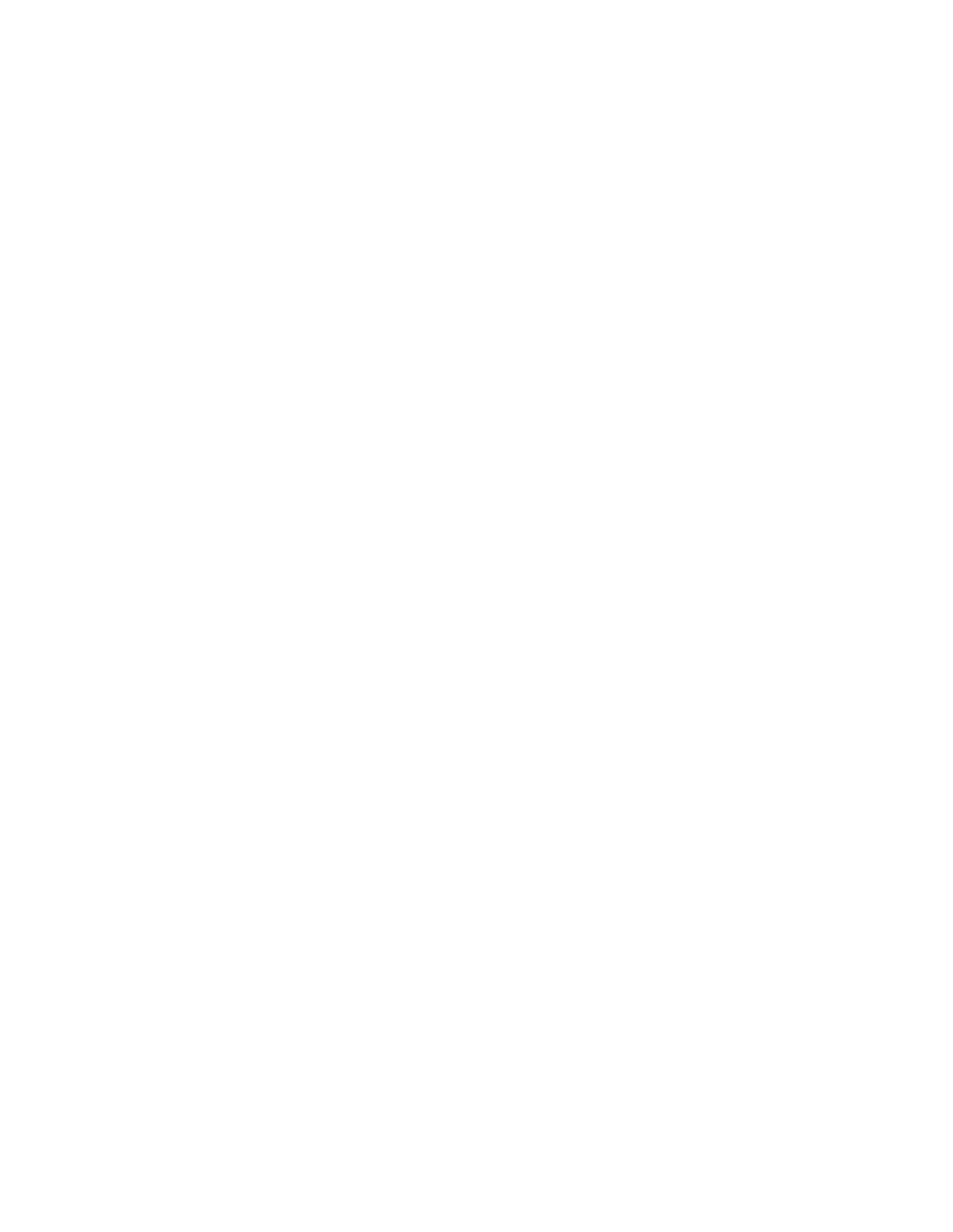## **FEDERAL REPUBLIC OF NIGERIA National Energy Development Project**

## **CONTENTS**

| Data Sheet                                                                       |
|----------------------------------------------------------------------------------|
| A. Basic Information                                                             |
| <b>B.</b> Key Dates                                                              |
| C. Ratings Summary                                                               |
| D. Sector and Theme Codes                                                        |
| E. Bank Staff                                                                    |
| F. Results Framework Analysis                                                    |
| G. Ratings of Project Performance in ISRs                                        |
| H. Restructuring                                                                 |
| I. Disbursement Graph                                                            |
|                                                                                  |
|                                                                                  |
|                                                                                  |
|                                                                                  |
|                                                                                  |
|                                                                                  |
| 7. Comments on Issues Raised by Borrower/Implementing Agencies/Partners          |
|                                                                                  |
|                                                                                  |
|                                                                                  |
| Annex 4. Bank Lending and Implementation Support/Supervision Processes 35        |
|                                                                                  |
|                                                                                  |
|                                                                                  |
|                                                                                  |
|                                                                                  |
| Annex 10. Rural and Renewable Electrification—Endorsement from Cross River State |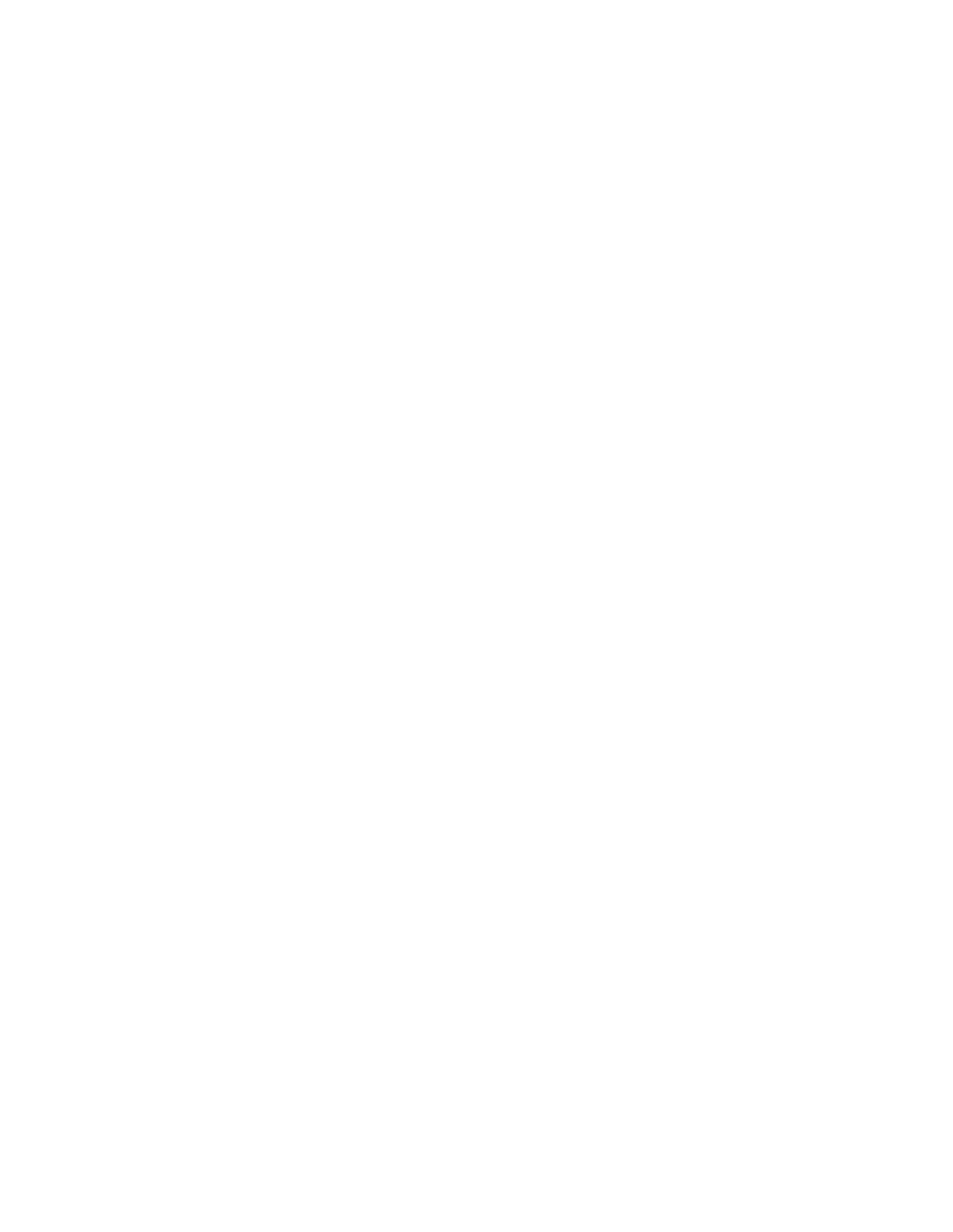| <b>A. Basic Information</b>      |                    |                     |                                                          |
|----------------------------------|--------------------|---------------------|----------------------------------------------------------|
| Country:                         | Nigeria            | Project name:       | Nigeria National<br><b>Energy Development</b><br>Project |
| Project ID:                      | P090104            | $L/C/TF$ Number(s): | <b>IDA-40850</b>                                         |
| <b>ICR</b> date:                 | 11/14/2012         | <b>ICR</b> Type:    | Core ICR                                                 |
| Lending instrument:              | SШ                 | Borrower:           | FGN                                                      |
| Original total<br>commitment:    | SDR 113.80 million | Disbursed amount:   | XSDR 108.07 million                                      |
| Revised amount:                  | SDR 113.80 million |                     |                                                          |
| <b>Environmental category: B</b> |                    |                     |                                                          |
| <b>Implementing agencies:</b>    |                    |                     |                                                          |
| Presidency, BPE                  |                    |                     |                                                          |
| PHCN—Project Management Unit     |                    |                     |                                                          |
|                                  |                    |                     |                                                          |

| <b>Cofinanciers and other external partners:</b> |  |  |
|--------------------------------------------------|--|--|
|                                                  |  |  |

| <b>B.</b> Key Dates |            |                   |                      |                                  |  |
|---------------------|------------|-------------------|----------------------|----------------------------------|--|
| <b>Process</b>      | Date       | <b>Process</b>    | <b>Original date</b> | <b>Revised/actual</b><br>date(s) |  |
| Concept review:     | 03/17/2005 | Effectiveness:    | 11/14/2005           | 11/14/2005                       |  |
| Appraisal:          | 04/29/2005 | Restructuring(s): |                      | 06/08/2010<br>09/01/2010         |  |
| Approval:           | 07/01/2005 | Mid-term review:  |                      |                                  |  |
|                     |            | Closing:          | 07/31/2008           | 06/30/2012                       |  |

| <b>C. Ratings Summary</b>            |                         |  |  |
|--------------------------------------|-------------------------|--|--|
| <b>C.1 Performance Rating by ICR</b> |                         |  |  |
| Outcomes:                            | Moderately satisfactory |  |  |
| Risk to development outcome:         | Significant             |  |  |
| Bank performance:                    | Satisfactory            |  |  |
| Borrower performance:                | Satisfactory            |  |  |

| C.2 Detailed Ratings of Bank and Borrower Performance (by ICR) |                                     |                                         |                |  |
|----------------------------------------------------------------|-------------------------------------|-----------------------------------------|----------------|--|
| <b>Bank</b>                                                    | <b>Ratings</b>                      | <b>Borrower</b>                         | <b>Ratings</b> |  |
| Quality at entry:                                              | Moderately satisfactory Government: |                                         | Satisfactory   |  |
| Quality of supervision: Satisfactory                           |                                     | Implementing<br>agency/agencies:        | Satisfactory   |  |
| <b>Overall Bank</b><br>performance:                            | Satisfactory                        | <b>Overall borrower</b><br>performance: | Satisfactory   |  |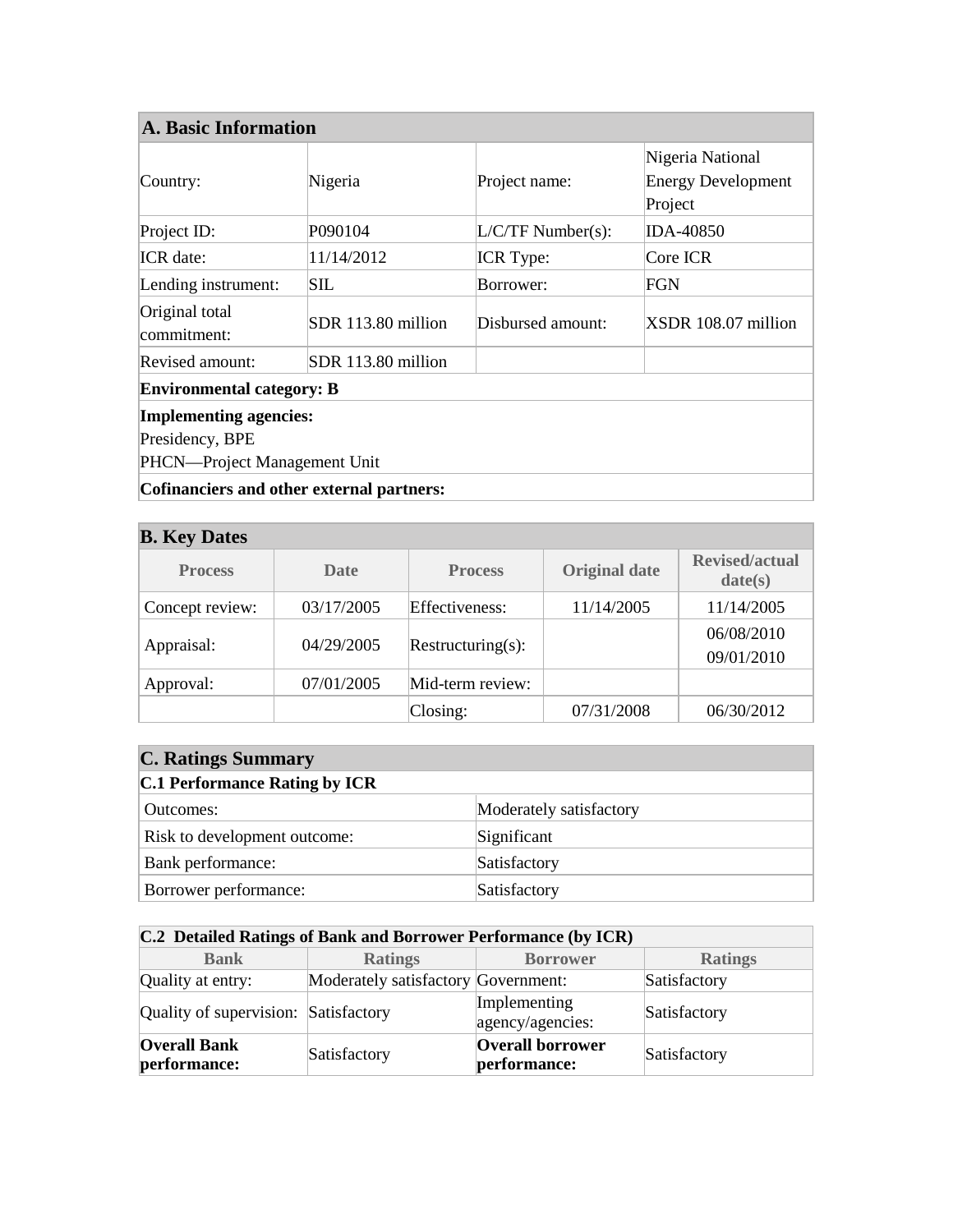| C.3 Quality at Entry and Implementation Performance Indicators      |                            |                                    |               |  |  |
|---------------------------------------------------------------------|----------------------------|------------------------------------|---------------|--|--|
| <b>Implementation</b><br><b>Performance</b>                         | <b>Indicators</b>          | <b>QAG Assessments</b><br>(if any) | <b>Rating</b> |  |  |
| Potential problem project<br>at any time (yes/no):                  | <b>Yes</b>                 | Quality at entry:                  | None          |  |  |
| Problem project at any<br>time ( $yes/no$ ):                        | N <sub>o</sub>             | Quality of<br>supervision:         | None          |  |  |
| Development objective<br>rating before closing/<br>inactive status: | Moderately<br>Satisfactory |                                    |               |  |  |

# **C.3 Quality at Entry and Implementation Performance Indicators**

## **D. Sector and Theme Codes**

|                                                        | <b>Original</b> | <b>Actual</b> |
|--------------------------------------------------------|-----------------|---------------|
| Sector code (as % of total Bank financing)             |                 |               |
| Central government administration                      | 6               |               |
| General energy sector                                  | 1               |               |
| Power                                                  | 85              |               |
| Renewable energy                                       | 8               |               |
|                                                        |                 |               |
| Theme code (as % of total Bank financing)              |                 |               |
| Climate change                                         | 14              |               |
| Infrastructure services for private sector development | 29              |               |
| Rural services and infrastructure                      | 14              |               |
| State-owned enterprise restructuring and privatization | 29              |               |
| Urban services and housing for the poor                | 14              |               |

# **E. Bank Staff**

| <b>Positions</b>           | <b>At ICR</b>               | <b>At Approval</b>  |
|----------------------------|-----------------------------|---------------------|
| Vice President:            | Makhtar Diop                | Gobind T. Nankani   |
| <b>Country Director:</b>   | Marie Francoise Marie-Nelly | Hafez M. H. Ghanem  |
| Sector Manager:            | Meike van Ginneken          | Yusupha B. Crookes  |
| Project Team Leader:       | Erik Magnus Fernstrom       | Subramaniam V. Iyer |
| <b>ICR Team Leader:</b>    | Manuel Berlengiero          |                     |
| <b>ICR Primary Author:</b> | Manuel Berlengiero          |                     |
|                            | Yasmeen Nasser Al Tabbaa    |                     |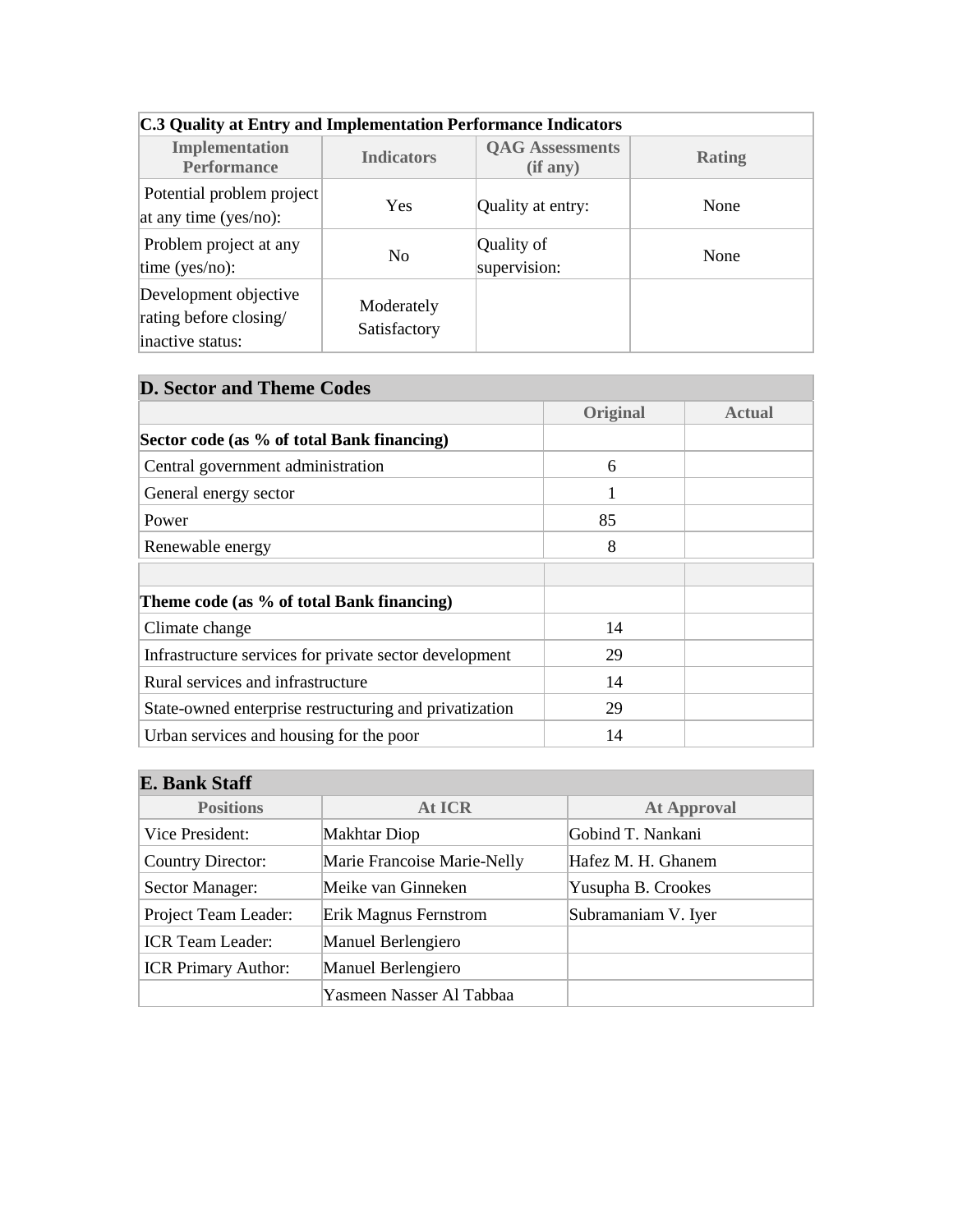## **F. Results Framework Analysis**

#### **Project Development Objectives (from Project Appraisal Document)**

The Project's principal objective in the PAD was to continue support for the Government's energy sector reform effort and facilitate the sector's smooth transition to the new market and institutional structure. The expectation was to see the emergence of stronger power companies, policy and regulatory institutions, and increased private sector and community participation, in all aspects of the electricity business. The project-term outcomes included efficiency, supply and service improvements in the power sector, demonstration of possible models to scale-up electricity access and preparatory work required to launch the gas pipeline and related power generation projects. These developments were expected to provide the enabling conditions for the emergence of a competitive energy industry in Nigeria better equipped to contribute to growth and improved delivery of socio-economic services. The Project was also responsive to the GEF Operational Program No. 6, as it was designed to address barriers to the expanded use of renewable energy technologies.

#### **Revised Project Development Objectives (as approved by original approving authority)**

I. To continue support for the Borrower's energy sector reform and key regulatory and policy institutions; II. To increase efficiency in the power sector and to improve the supply of electricity and service delivery; III. To demonstrate possible models to scale-up electricity access; and IV. To continue support for the Borrower's gas sector reform to improve gas supply for power generation.

| <b>Indicator</b>                           | <b>Baseline value</b>                                                                                                                               | <b>Original target</b><br>values (from<br>approval<br>documents) | <b>Formally</b><br>revised target<br>values                        | <b>Actual value</b><br>achieved at<br>completion or<br>target years                                                                                               |
|--------------------------------------------|-----------------------------------------------------------------------------------------------------------------------------------------------------|------------------------------------------------------------------|--------------------------------------------------------------------|-------------------------------------------------------------------------------------------------------------------------------------------------------------------|
| <b>Indicator 1:</b>                        | Completion of enabling framework for gas contracts<br>Before restructuring: launch of gas sector reform for development of natural gas<br>resources |                                                                  |                                                                    |                                                                                                                                                                   |
| Value<br>(quantitative or<br>qualitative)  | Associated gas flared due Prep work to<br>to lack of infrastructure to launch gas<br>use it                                                         | pipeline and power rules<br>providers                            | Strategic<br>aggregator<br>completed for aggregation<br>frameworks | Gas aggregator<br>established and gas<br>supply and<br>gas contractual agreements signed<br>with CNL and<br>SPDC and strategic<br>aggregator rules<br>established |
| Date achieved                              | 08/01/2005                                                                                                                                          | 07/31/2008                                                       | 06/30/2012                                                         | 05/27/2012                                                                                                                                                        |
| Comments<br>(including $%$<br>achievement) |                                                                                                                                                     |                                                                  |                                                                    |                                                                                                                                                                   |

#### **Table F.1 PDO Indicator(s)**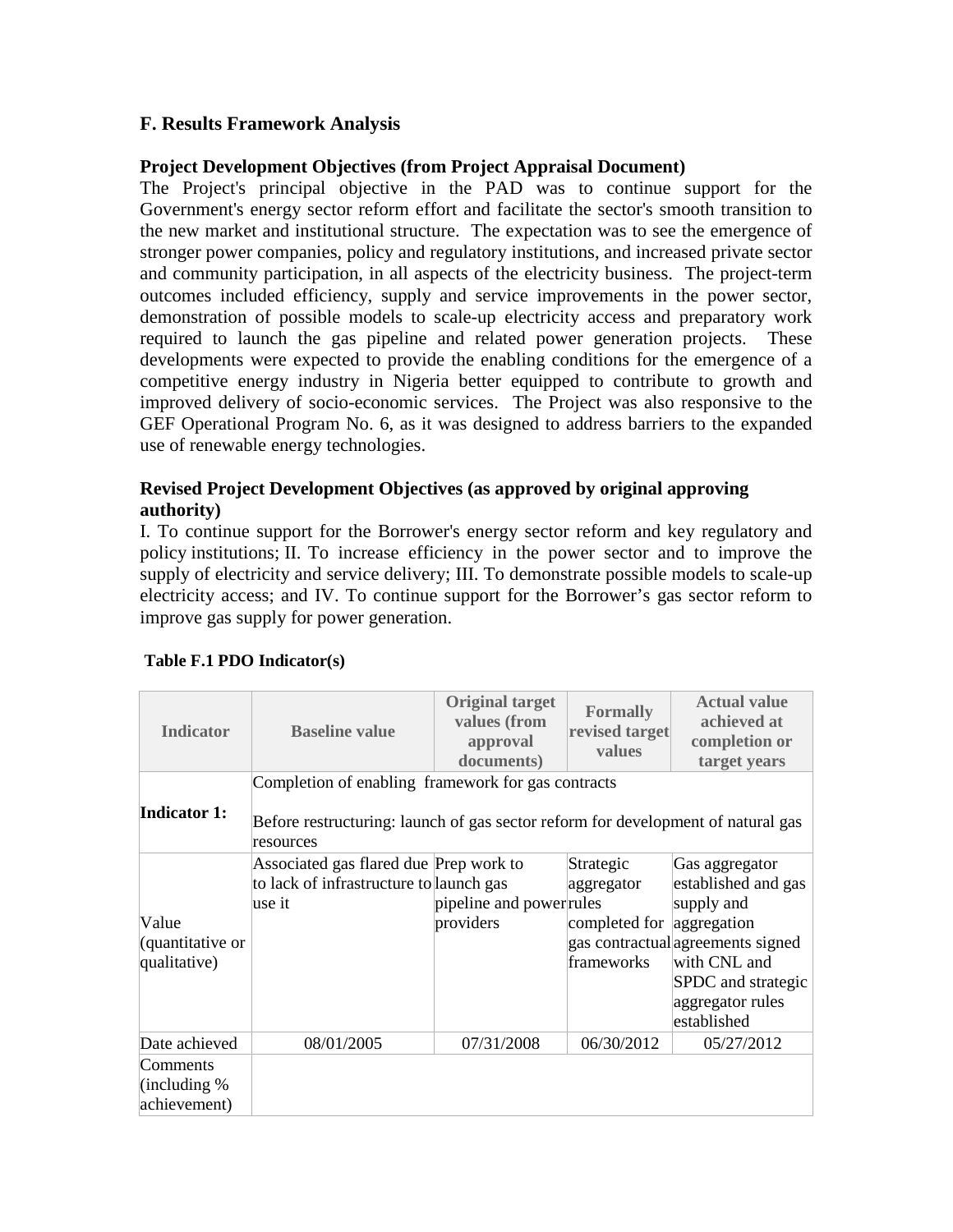| <b>Indicator</b>                           | <b>Baseline value</b>                                                                                                                      | <b>Original target</b><br>values (from<br>approval<br>documents)                                                                                                                                             | <b>Formally</b><br>revised target<br>values                              | <b>Actual value</b><br>achieved at<br>completion or<br>target years                                                            |  |  |  |
|--------------------------------------------|--------------------------------------------------------------------------------------------------------------------------------------------|--------------------------------------------------------------------------------------------------------------------------------------------------------------------------------------------------------------|--------------------------------------------------------------------------|--------------------------------------------------------------------------------------------------------------------------------|--|--|--|
| <b>Indicator 2:</b>                        | Completion of microhydro and solar demonstration models and grid-based<br>projects to scale up electricity access                          |                                                                                                                                                                                                              |                                                                          |                                                                                                                                |  |  |  |
|                                            | Degree of private/community/state level involvement (qualitative measure)                                                                  |                                                                                                                                                                                                              |                                                                          |                                                                                                                                |  |  |  |
| Value<br>(quantitative or<br>qualitative)  | Ministry implemented<br>rural extensions and<br>handed them over to<br><b>NEPA</b>                                                         | (a) Pilots<br>completed: 1<br>microhydro<br>project, 4 solar<br>electricity projects;<br>and three grid-<br>based projects to<br>improve rural<br>access extensions<br>(b) Community<br>state/private sector |                                                                          | a) Four solar<br>electricity pilots<br>and four grid-based<br>pilots completed<br>b) Community<br>management<br>models piloted |  |  |  |
|                                            |                                                                                                                                            | participation in                                                                                                                                                                                             |                                                                          |                                                                                                                                |  |  |  |
|                                            |                                                                                                                                            | management of the<br>pilot facilities                                                                                                                                                                        |                                                                          |                                                                                                                                |  |  |  |
| Date achieved                              | 08/01/2005                                                                                                                                 | 07/31/2008                                                                                                                                                                                                   |                                                                          | 07/10/2012                                                                                                                     |  |  |  |
| Comments<br>(including $%$<br>achievement) | No microhydro power project was implemented because studies showed it was<br>not the most cost-effective option                            |                                                                                                                                                                                                              |                                                                          |                                                                                                                                |  |  |  |
| <b>Indicator 3:</b>                        | End-user voltage                                                                                                                           |                                                                                                                                                                                                              |                                                                          |                                                                                                                                |  |  |  |
| Value<br>(quantitative or<br>qualitative)  | Input voltage 200 V and<br>distribution system 29<br><b>KV</b>                                                                             | 220 (within 10%)<br>of 220)                                                                                                                                                                                  |                                                                          | 220 V                                                                                                                          |  |  |  |
| Date achieved                              | 08/01/2005                                                                                                                                 | 07/31/2008                                                                                                                                                                                                   |                                                                          | 05/27/2012                                                                                                                     |  |  |  |
| Comments<br>(including $%$<br>achievement) | $220(82%) - 240(100%)$ volts (V) in completed high voltage distribution system<br>(HVDS) clusters of Ogba, Luth, Agege, Karu and Challenge |                                                                                                                                                                                                              |                                                                          |                                                                                                                                |  |  |  |
| <b>Indicator 4:</b>                        | Voltage at 33 kV end in identified clusters                                                                                                |                                                                                                                                                                                                              |                                                                          |                                                                                                                                |  |  |  |
| Value<br>(quantitative or<br>qualitative)  | End-user voltage 180<br>42% system losses<br>3.5 million customers<br>connected                                                            | Primary voltage at Primary<br>33 kV end in<br>identified clusters<br>$-31.9$ kV (target)<br><b>Before</b><br>restructuring also<br>included:<br>system losses<br>reduced by 8%;                              | voltage at 33<br>kV end in<br>identified<br>clusters-31.9<br>kV (target) | Voltage stabilized<br>at 33 kV from 29-<br>30 kV                                                                               |  |  |  |
|                                            |                                                                                                                                            | revenue increased<br>by 10%; number                                                                                                                                                                          |                                                                          |                                                                                                                                |  |  |  |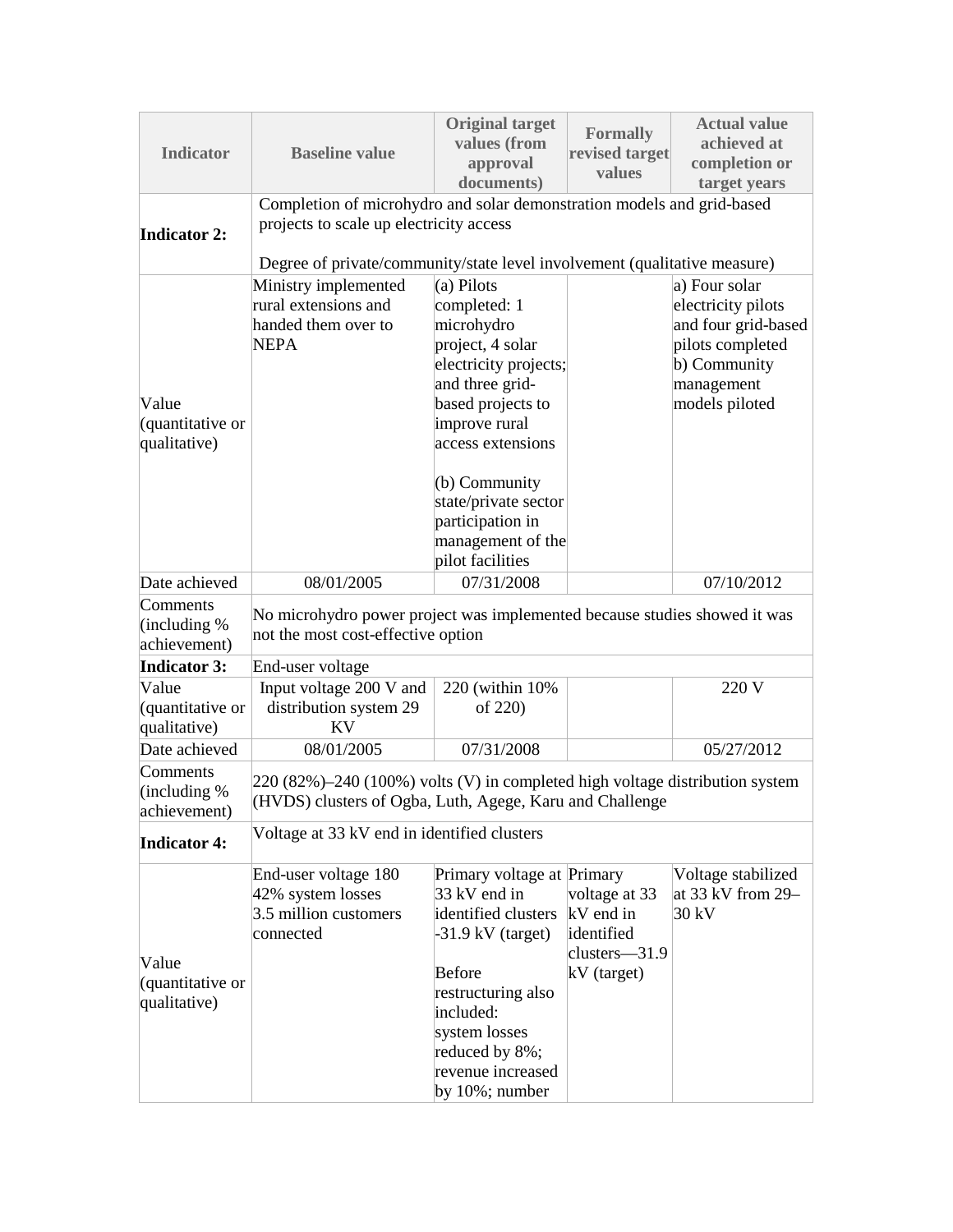| <b>Original target</b><br>values (from<br><b>Indicator</b><br><b>Baseline value</b><br>approval<br>documents) |                                                                                                                                                                                                                                                 | <b>Formally</b><br>revised target<br>values   | <b>Actual value</b><br>achieved at<br>completion or<br>target years    |                                                                                                                                                                                                                                                                                          |  |  |
|---------------------------------------------------------------------------------------------------------------|-------------------------------------------------------------------------------------------------------------------------------------------------------------------------------------------------------------------------------------------------|-----------------------------------------------|------------------------------------------------------------------------|------------------------------------------------------------------------------------------------------------------------------------------------------------------------------------------------------------------------------------------------------------------------------------------|--|--|
|                                                                                                               |                                                                                                                                                                                                                                                 | of consumers<br>connected<br>increased by 10% |                                                                        |                                                                                                                                                                                                                                                                                          |  |  |
| Date achieved                                                                                                 | 08/01/2005                                                                                                                                                                                                                                      | 07/31/2008                                    | 06/30/2012                                                             | 07/10/2012                                                                                                                                                                                                                                                                               |  |  |
| Comments<br>(including $%$<br>achievement)                                                                    | Tail end voltage improved from an average of 29 kV to 33 kV in the 32 clusters,<br>spread across the country                                                                                                                                    |                                               |                                                                        |                                                                                                                                                                                                                                                                                          |  |  |
| <b>Indicator 5:</b>                                                                                           | Sector-level outcome:<br>Emergence of new institutions: NERC, REA, Market Operator and system<br>operator, new companies from NEPA restructuring<br>Before restructuring included: increased private participation in the electricity<br>market |                                               |                                                                        |                                                                                                                                                                                                                                                                                          |  |  |
| Value<br>(quantitative or<br>qualitative)                                                                     | Institutions do not exist<br><b>Bank supported</b><br>Government to ESPR Act                                                                                                                                                                    | Delivery of these<br>institutions             | No systems<br>operator to be<br>established<br>after<br>restructuring. | NERC, Market<br>Operator, and 18<br>successor<br>companies<br>established and<br>operational in year<br>3; NEDP also<br>played a decisive<br>role in the progress<br>of the government<br>Roadmap for<br>Reforms and<br>implementation of<br>revised multiyear<br>tariff order<br>(MYTO) |  |  |
| Date achieved                                                                                                 | 08/01/2005                                                                                                                                                                                                                                      | 07/31/2008                                    | 06/30/2012                                                             | 07/10/2012                                                                                                                                                                                                                                                                               |  |  |
| Comments<br>(including $%$<br>achievement)                                                                    | The bids for the privatization of state-owned distribution and generation<br>companies have been issued as well; pace of reforms has picked up since 2010                                                                                       |                                               |                                                                        |                                                                                                                                                                                                                                                                                          |  |  |

## **Table F.2 Intermediate Outcome Indicator(s)**

| <b>Indicator</b>                                   | <b>Baseline value</b>                                          | <b>Original target</b><br>values (from<br>approval<br>documents) | <b>Formally</b><br>revised target<br>values | <b>Actual value</b><br>achieved at<br>completion or<br>target years        |  |
|----------------------------------------------------|----------------------------------------------------------------|------------------------------------------------------------------|---------------------------------------------|----------------------------------------------------------------------------|--|
| <b>Indicator 1:</b>                                | Commencement of implementation of renewable energy master plan |                                                                  |                                             |                                                                            |  |
| Value<br>$\alpha$ (quantitative<br>or qualitative) | Masterplan does not exist                                      | Begin<br>implementation of<br>renewable energy<br>master plan    |                                             | Renewable energy<br>master plan<br>available in draft to<br>be reviewed in |  |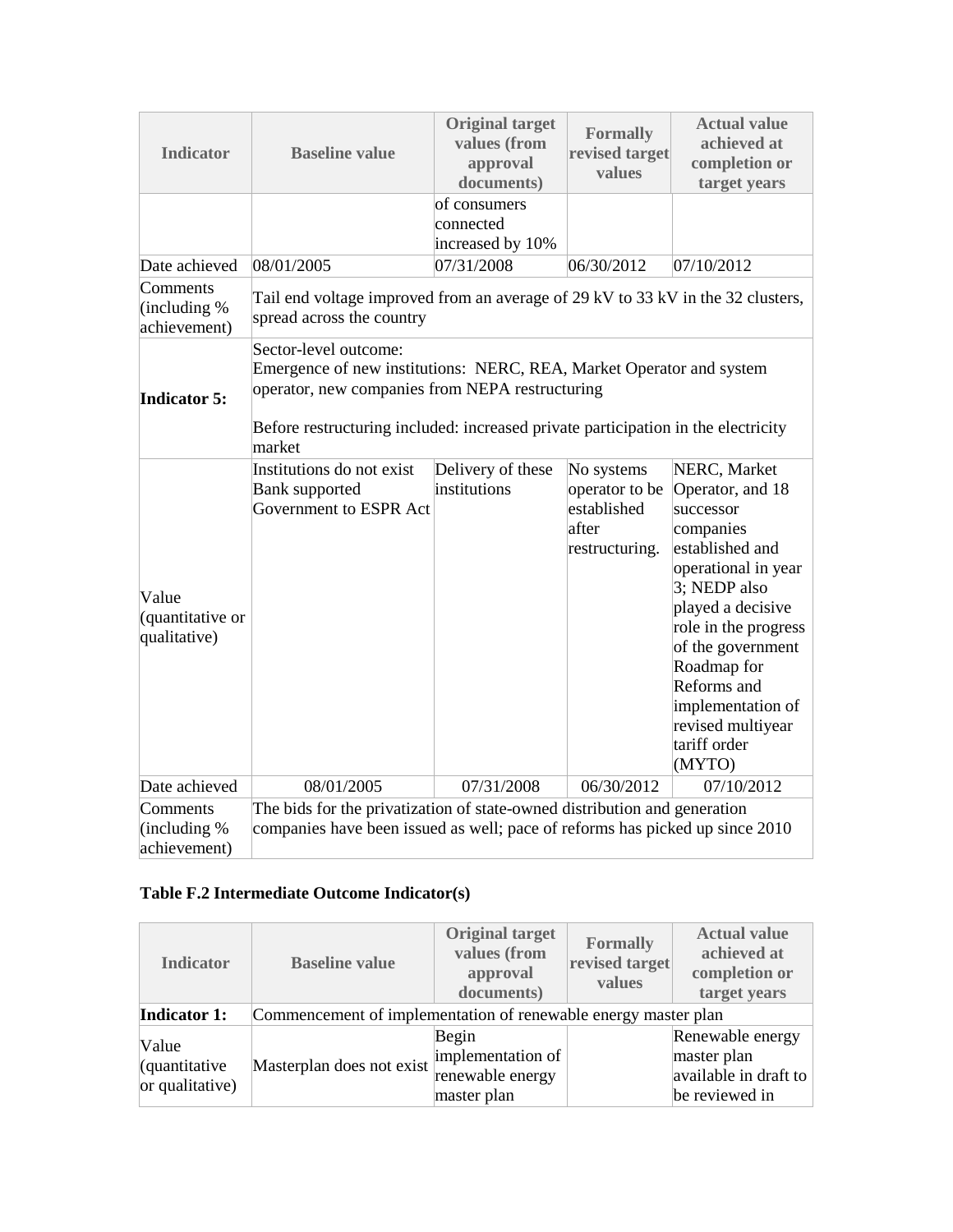| <b>Indicator</b>                           | <b>Baseline value</b>                                                                                                                                          | <b>Original target</b><br>values (from<br>approval<br>documents) | <b>Formally</b><br>revised target<br>values   | <b>Actual value</b><br>achieved at<br>completion or<br>target years                      |  |  |  |
|--------------------------------------------|----------------------------------------------------------------------------------------------------------------------------------------------------------------|------------------------------------------------------------------|-----------------------------------------------|------------------------------------------------------------------------------------------|--|--|--|
|                                            |                                                                                                                                                                |                                                                  |                                               | December 2012;<br>once reviewed, will<br>be an input into the<br>Renewable Energy<br>Act |  |  |  |
| Date achieved                              | 08/01/2005                                                                                                                                                     | 07/31/2008                                                       |                                               | 07/10/2012                                                                               |  |  |  |
| Comments<br>(including %)<br>achievement)  |                                                                                                                                                                |                                                                  |                                               |                                                                                          |  |  |  |
| <b>Indicator 2:</b>                        | A renewable energy business model developed                                                                                                                    |                                                                  |                                               |                                                                                          |  |  |  |
| Value<br>(quantitative<br>or qualitative)  | No business model exists A business model                                                                                                                      | for renewable<br>energy developed                                |                                               | <b>Business models</b><br>developed for<br>Mfaminyen and<br>FADAMA pilots                |  |  |  |
| Date achieved                              | 08/01/2005                                                                                                                                                     | 07/31/2008                                                       |                                               | 07/10/2012                                                                               |  |  |  |
| Comments<br>(including $%$<br>achievement) |                                                                                                                                                                |                                                                  |                                               |                                                                                          |  |  |  |
| <b>Indicator 3:</b>                        | Number of grid-based conventional power pilots in rural areas                                                                                                  |                                                                  |                                               |                                                                                          |  |  |  |
| Value<br>(quantitative<br>or qualitative)  | $\Omega$                                                                                                                                                       | 3                                                                |                                               | $\overline{4}$                                                                           |  |  |  |
| Date achieved                              | 08/01/2005                                                                                                                                                     | 07/31/2008                                                       |                                               | 07/10/2012                                                                               |  |  |  |
| Comments<br>(including $%$<br>achievement) | Reinforced existing distribution network (meters, LVDS, HVDS) in Enugu,<br>Ogun, Cross River State, and Kaduna Commercial Farms serving Village<br>communities |                                                                  |                                               |                                                                                          |  |  |  |
| <b>Indicator 4:</b>                        | Number of off-grid renewable energy pilots launched in rural areas                                                                                             |                                                                  |                                               |                                                                                          |  |  |  |
| Value<br>(quantitative<br>or qualitative)  | $\boldsymbol{0}$                                                                                                                                               | 5                                                                |                                               | $\overline{4}$                                                                           |  |  |  |
| Date achieved                              | 08/01/2005                                                                                                                                                     | 07/31/2008                                                       |                                               | 07/10/2012                                                                               |  |  |  |
| Comments<br>(including $%$<br>achievement) | $Mfamingen = 1$<br>FADAMA sites $=$ 3 solar pilots                                                                                                             |                                                                  |                                               |                                                                                          |  |  |  |
| <b>Indicator 5:</b>                        | Number of clusters developed with demonstrable improvements in service levels<br>and tail end voltage                                                          |                                                                  |                                               |                                                                                          |  |  |  |
| Value<br>(quantitative<br>or qualitative)  | $\Omega$                                                                                                                                                       | 5                                                                | 11                                            | 6                                                                                        |  |  |  |
| Date achieved                              | 08/01/2005                                                                                                                                                     | 07/31/2008                                                       | 06/30/2012                                    | 07/10/2012                                                                               |  |  |  |
| Comments<br>(including $%$<br>achievement) | Abuja Kubwa PPMs $= 1$<br>Lagos Agege $HVDS = 1$<br>Lagos Obga $HVDS = 1$                                                                                      |                                                                  | Abuja Karu HVDS and prepaid meters (PPMs) = 1 |                                                                                          |  |  |  |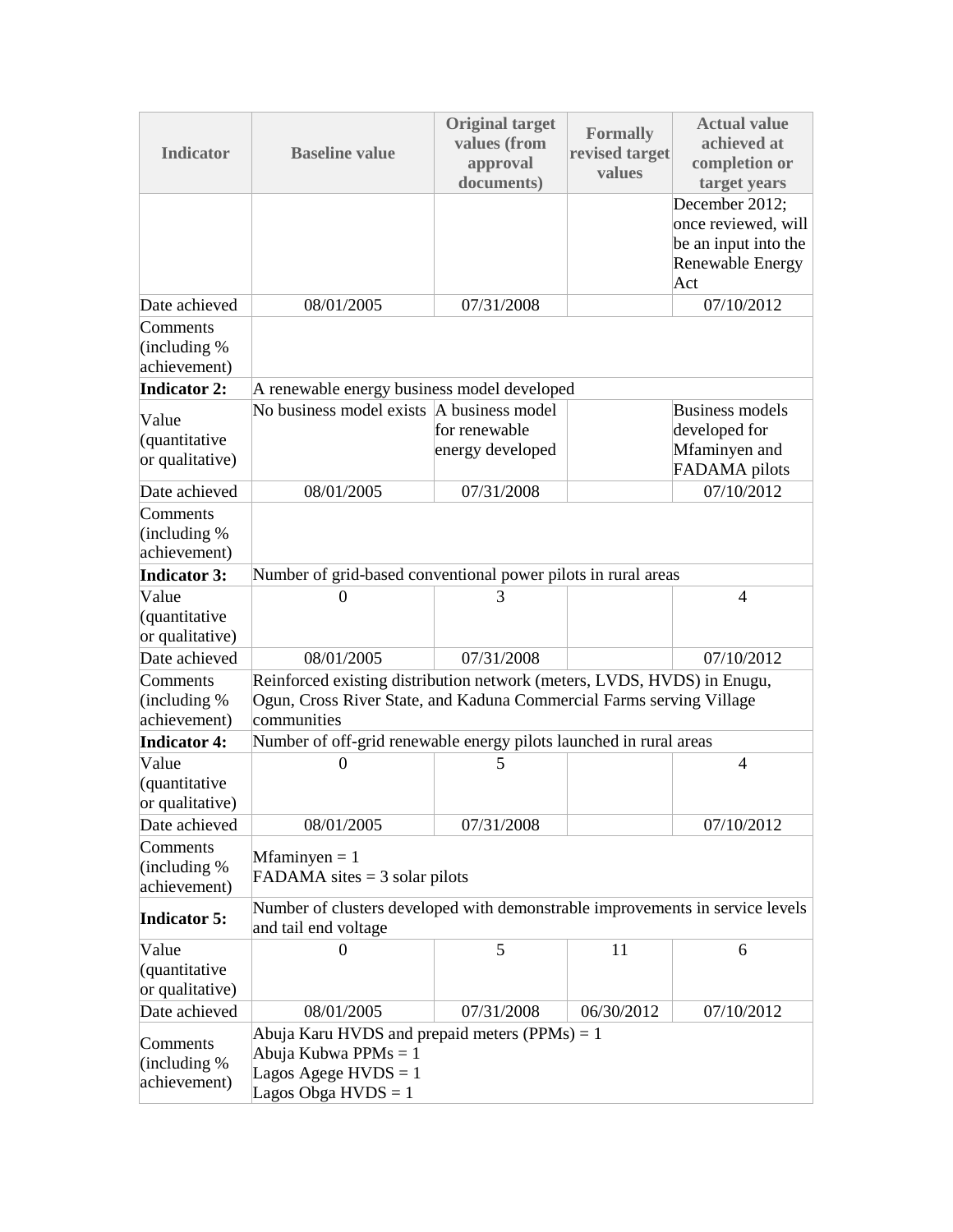| <b>Indicator</b>                           | <b>Baseline value</b>                                                                                                                                                                       | <b>Original target</b><br>values (from<br>approval<br>documents) | <b>Formally</b><br>revised target<br>values | <b>Actual value</b><br>achieved at<br>completion or<br>target years                                                                                                                                                                                                                         |
|--------------------------------------------|---------------------------------------------------------------------------------------------------------------------------------------------------------------------------------------------|------------------------------------------------------------------|---------------------------------------------|---------------------------------------------------------------------------------------------------------------------------------------------------------------------------------------------------------------------------------------------------------------------------------------------|
|                                            | Lagos Luth $HVDS = 1$<br>Ibadan Challenge $= 1$<br>Remaining 6 have been procured and are to be installed under NEGIP                                                                       |                                                                  |                                             |                                                                                                                                                                                                                                                                                             |
| <b>Indicator 6:</b>                        | Percentage of cluster-level losses                                                                                                                                                          |                                                                  |                                             |                                                                                                                                                                                                                                                                                             |
| Value                                      | 37% of energy input                                                                                                                                                                         | 12% energy input                                                 |                                             | Less than 12%                                                                                                                                                                                                                                                                               |
| (quantitative                              |                                                                                                                                                                                             | in the identified                                                |                                             |                                                                                                                                                                                                                                                                                             |
| or qualitative)                            |                                                                                                                                                                                             | clusters                                                         |                                             |                                                                                                                                                                                                                                                                                             |
| Date achieved                              | 08/01/2005                                                                                                                                                                                  | 07/31/2008                                                       |                                             | 07/10/2012                                                                                                                                                                                                                                                                                  |
| Comments<br>(including $%$<br>achievement) | Less than 12% losses in clusters Karu, Ogba, Luth, Agege and Challenge                                                                                                                      |                                                                  |                                             |                                                                                                                                                                                                                                                                                             |
| <b>Indicator 7:</b>                        | Installation of additional transformers at selected substations                                                                                                                             |                                                                  |                                             |                                                                                                                                                                                                                                                                                             |
| Value<br>(quantitative<br>or qualitative)  | $\Omega$                                                                                                                                                                                    | 380 MVA                                                          | Revised to 240<br><b>MVA</b>                | 810 MVA                                                                                                                                                                                                                                                                                     |
| Date achieved                              | 08/01/2005                                                                                                                                                                                  | 07/31/2008                                                       | 06/30/2012                                  | 07/10/2010                                                                                                                                                                                                                                                                                  |
| Comments<br>(including $%$<br>achievement) | Transformers supplied to Alagbon, Mando, Karu cluster, Kubwa cluster, Shiroro,<br>and other sites selected by TCN                                                                           |                                                                  |                                             |                                                                                                                                                                                                                                                                                             |
| <b>Indicator 8:</b>                        | Technical assistance plan for evolution of PMU to CPSU                                                                                                                                      |                                                                  |                                             |                                                                                                                                                                                                                                                                                             |
| Value<br>(quantitative<br>or qualitative)  | PMU is essentially a<br>process agency; need an<br>agency that will provide<br>central corporate and<br>strategy support to the<br>successor entities after<br>NEPA is totally<br>unbundled | Complete plan for<br><b>CPSU</b>                                 |                                             | Plan presented to<br>Minister of Power<br>along with proposal<br>to move PMU into<br>Electricity<br>Management<br>Services Agency<br>with a mandate for<br>project<br>management and to<br>provide advisory<br>services for<br>development<br>agencies (World<br>Bank, AfDB, and<br>others) |
| Date achieved                              | 08/01/2005                                                                                                                                                                                  | 07/31/2008                                                       |                                             | 07/10/2012                                                                                                                                                                                                                                                                                  |
| Comments<br>(including %)<br>achievement)  |                                                                                                                                                                                             |                                                                  |                                             |                                                                                                                                                                                                                                                                                             |
| <b>Indicator 9:</b>                        | Project performance satisfactory and on schedule; capacity assessment of<br>environmental and social unit rated satisfactory                                                                |                                                                  |                                             |                                                                                                                                                                                                                                                                                             |
| Value<br>(quantitative                     | <b>NA</b>                                                                                                                                                                                   | Rating satisfactory                                              |                                             | Rating satisfactory                                                                                                                                                                                                                                                                         |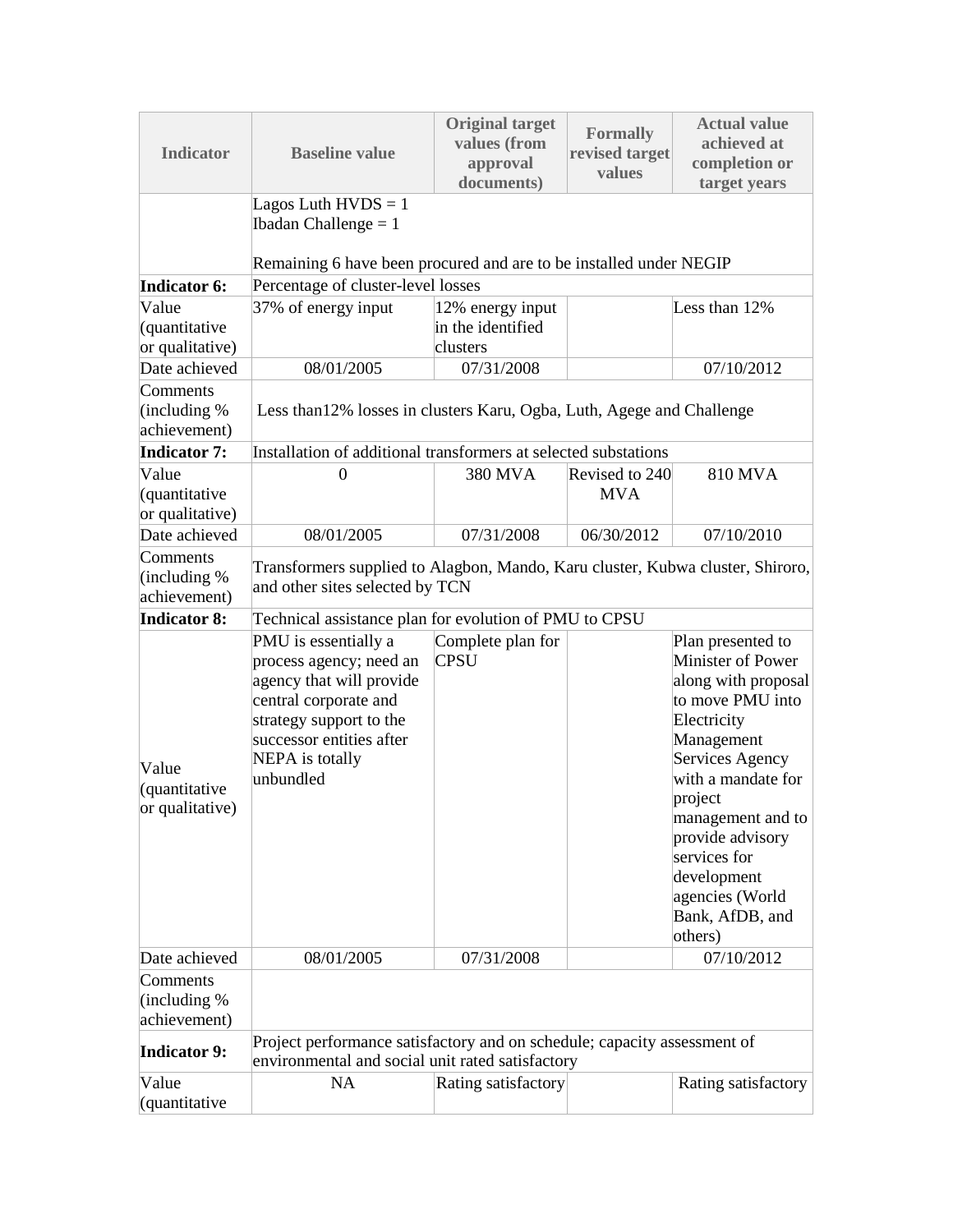| <b>Indicator</b>                           | <b>Baseline value</b>                                                                                                                                                                                            | <b>Original target</b><br>values (from<br>revised target<br>approval<br>documents) |                                                                                                      | <b>Actual value</b><br>achieved at<br>completion or<br>target years                                                                                                                                       |  |
|--------------------------------------------|------------------------------------------------------------------------------------------------------------------------------------------------------------------------------------------------------------------|------------------------------------------------------------------------------------|------------------------------------------------------------------------------------------------------|-----------------------------------------------------------------------------------------------------------------------------------------------------------------------------------------------------------|--|
| or qualitative)                            |                                                                                                                                                                                                                  |                                                                                    |                                                                                                      |                                                                                                                                                                                                           |  |
| Date achieved                              | 08/01/2005                                                                                                                                                                                                       | 07/31/2008                                                                         |                                                                                                      | 06/30/2012                                                                                                                                                                                                |  |
| Comments<br>(including $%$<br>achievement) |                                                                                                                                                                                                                  |                                                                                    |                                                                                                      |                                                                                                                                                                                                           |  |
| <b>Indicator 10:</b>                       | Institutional development by BPE:<br>a) Customer feedback workshops held<br>b) New institutions established and companies launched—DROPPED<br>c) Offers for private participation developed—DROPPED              |                                                                                    |                                                                                                      |                                                                                                                                                                                                           |  |
| Value<br>(quantitative<br>or qualitative)  | Successor companies yet<br>to be formed and<br>corporatized after<br>unbundling;<br>no clarity for mode of<br>private sector<br>participation; no<br>stakeholder<br>communication outreach<br>conducted          |                                                                                    | Annual<br>customer<br>satisfaction<br>surveys and<br>two<br>communicatio<br>n workshops<br>conducted | 2                                                                                                                                                                                                         |  |
| Date achieved                              | 08/01/2005                                                                                                                                                                                                       |                                                                                    | 06/30/2012                                                                                           | 07/10/2012                                                                                                                                                                                                |  |
| Comments<br>(including %)<br>achievement)  | A customer workshop was held in Karu, Abuja, on conversion from LVDS to<br>HVDS and a stakeholder workshop was conducted with PHCN labor union to<br>discuss concerns related to privatization in September 2011 |                                                                                    |                                                                                                      |                                                                                                                                                                                                           |  |
| <b>Indicator 11:</b>                       | BPE maintains satisfactory project implementation capacity ratings                                                                                                                                               |                                                                                    |                                                                                                      |                                                                                                                                                                                                           |  |
| Value<br>(quantitative<br>or qualitative)  | Rating moderately<br>satisfactory                                                                                                                                                                                | Rating satisfactory                                                                |                                                                                                      | Rating satisfactory                                                                                                                                                                                       |  |
| Date achieved                              | 08/01/2005                                                                                                                                                                                                       | 07/31/2008                                                                         |                                                                                                      | 07/10/2012                                                                                                                                                                                                |  |
| Comments<br>(including $%$<br>achievement) |                                                                                                                                                                                                                  |                                                                                    |                                                                                                      |                                                                                                                                                                                                           |  |
| <b>Indicator 12:</b>                       | Contracts for various technical assistance (TA) activities approved by BPE                                                                                                                                       |                                                                                    |                                                                                                      |                                                                                                                                                                                                           |  |
| Value<br>(quantitative<br>or qualitative)  | Not in place                                                                                                                                                                                                     | All TA activities<br>completed                                                     |                                                                                                      | TA contracts<br>awarded for the<br>preparation of<br>aggregation rules,<br>PRGs, high-tension<br>metering scheme,<br>supervision of MIS<br>for TCN, and<br>preparation of<br>business plan for<br>the PMU |  |
| Date achieved                              | 08/01/2005                                                                                                                                                                                                       | 07/31/2008                                                                         |                                                                                                      | 07/10/2012                                                                                                                                                                                                |  |
| Comments                                   | Environmental audit of successor PHCN companies did not happen and is now to                                                                                                                                     |                                                                                    |                                                                                                      |                                                                                                                                                                                                           |  |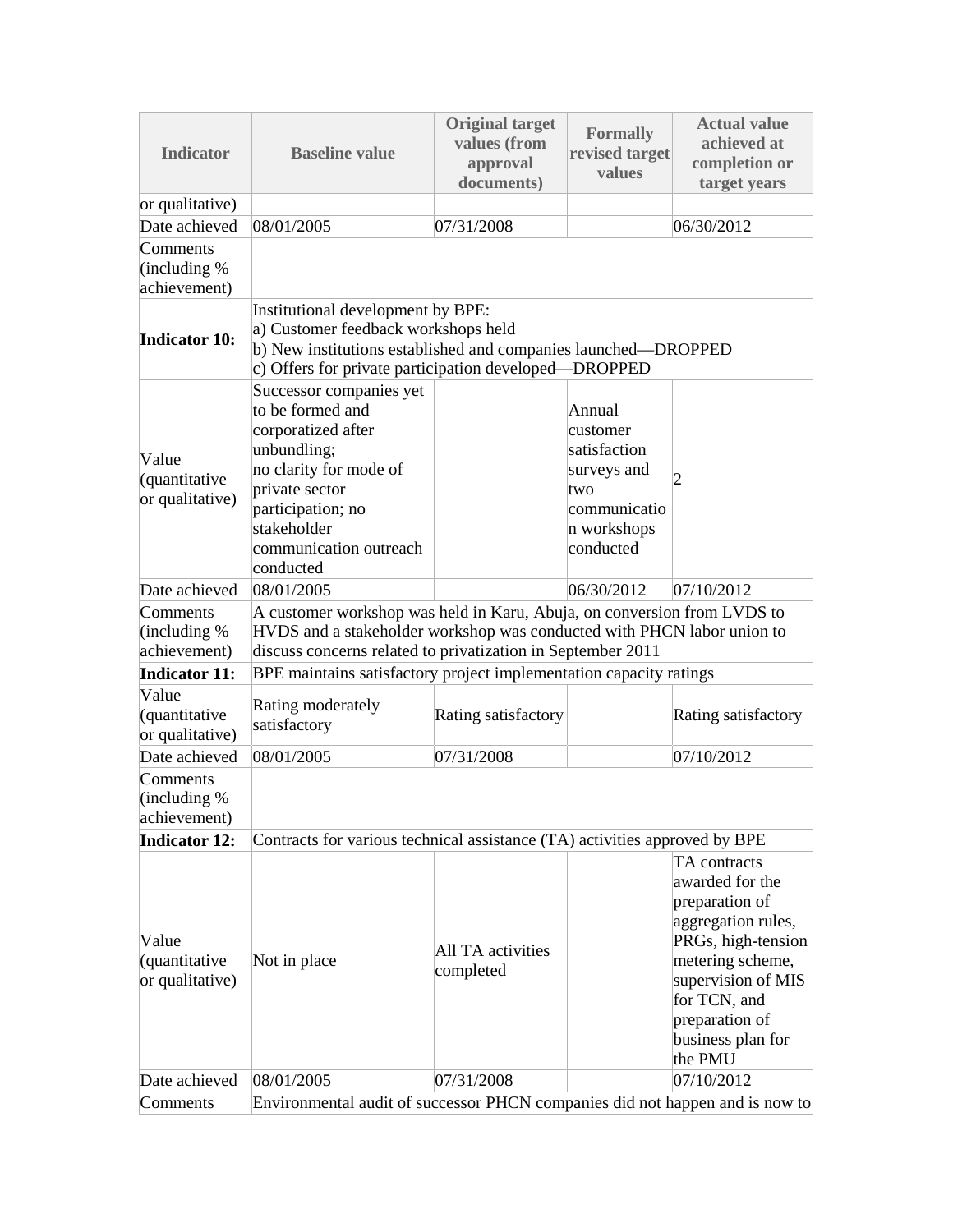| <b>Indicator</b>                       | <b>Baseline value</b>    | <b>Original target</b><br>values (from<br>approval<br>documents) | <b>Formally</b><br>revised target<br>values | <b>Actual value</b><br>achieved at<br>completion or<br>target years |
|----------------------------------------|--------------------------|------------------------------------------------------------------|---------------------------------------------|---------------------------------------------------------------------|
| $\left $ (including %)<br>achievement) | be conducted under NEGIP |                                                                  |                                             |                                                                     |

# **G. Ratings of Project Performance in ISRs**

| No.            | Date ISR<br>archived | D <sub>O</sub>          | IP                      | <b>Actual</b><br>disbursements<br>(US\$ millions) |
|----------------|----------------------|-------------------------|-------------------------|---------------------------------------------------|
| 1              | 12/21/2005           | Satisfactory            | Satisfactory            | 0.00                                              |
| $\overline{2}$ | 06/30/2006           | Satisfactory            | Moderately satisfactory | 1.00                                              |
| 3              | 10/05/2006           | Satisfactory            | Moderately satisfactory | 1.00                                              |
| $\overline{4}$ | 12/22/2006           | Satisfactory            | Moderately satisfactory | 1.00                                              |
| 5              | 06/21/2007           | Satisfactory            | Moderately satisfactory | 5.81                                              |
| 6              | 12/14/2007           | Satisfactory            | Moderately satisfactory | 18.55                                             |
| $\overline{7}$ | 06/08/2008           | Satisfactory            | Moderately satisfactory | 35.37                                             |
| 8              | 12/24/2008           | Moderately satisfactory | Moderately satisfactory | 53.16                                             |
| 9              | 06/24/2009           | Moderately satisfactory | Moderately satisfactory | 74.22                                             |
| 10             | 12/15/2009           | Moderately satisfactory | Moderately satisfactory | 99.05                                             |
| 11             | 06/27/2010           | Moderately satisfactory | Moderately satisfactory | 116.47                                            |
| 12             | 03/27/2011           | Moderately satisfactory | Moderately satisfactory | 119.28                                            |
| 13             | 12/01/2011           | Satisfactory            | Moderately satisfactory | 139.13                                            |
| 14             | 06/12/2012           | Satisfactory            | Moderately satisfactory | 151.43                                            |
| 15             | 11/05/2012           | Moderately satisfactory | Moderately satisfactory | 161.74                                            |

# **H. Restructuring (if any)**

| <b>Restructuring</b> | <b>Board</b>                  | <b>ISR</b> ratings at<br>restructuring |           | <b>Amount</b><br>disbursed at               | <b>Reason for restructuring &amp;</b>                                                                     |  |
|----------------------|-------------------------------|----------------------------------------|-----------|---------------------------------------------|-----------------------------------------------------------------------------------------------------------|--|
| date(s)              | approved<br><b>PDO</b> change | DO <sub>1</sub>                        | <b>IP</b> | restructuring<br>in<br><b>US\$ millions</b> | key changes made                                                                                          |  |
| 06/08/2010           | Y                             | <b>MS</b>                              | <b>MS</b> | 114.54                                      | To better align PDO with<br>momentum of energy sector<br>reform at the time and closing<br>date extension |  |
| 09/01/2010           |                               | MS                                     | <b>MS</b> | 119.02                                      | Reallocation of funds between<br>components                                                               |  |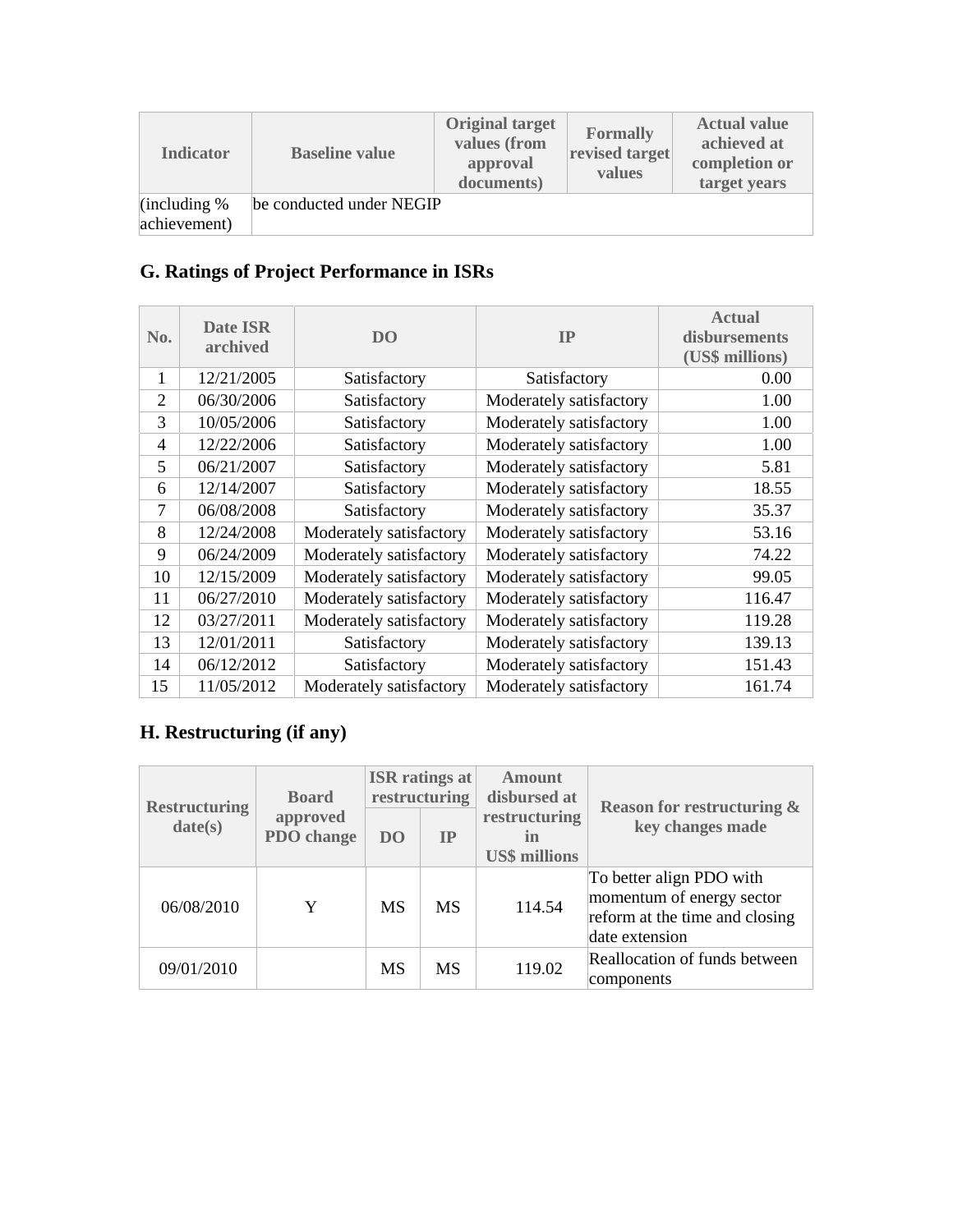If PDO and/or key outcome targets were formally revised (approved by the original approving body), enter ratings below:

Against original PDO/targets<br>
Against formally revised PDO/targets<br>
Moderately satisfactory<br>
Moderately satisfactory **Against formally revised PDO/targets** Moderately satisfactory<br> **Overall (weighted) rating Moderately satisfactory Overall (weighted) rating** 

**Outcome Ratings**

#### **I. Disbursement Profile**

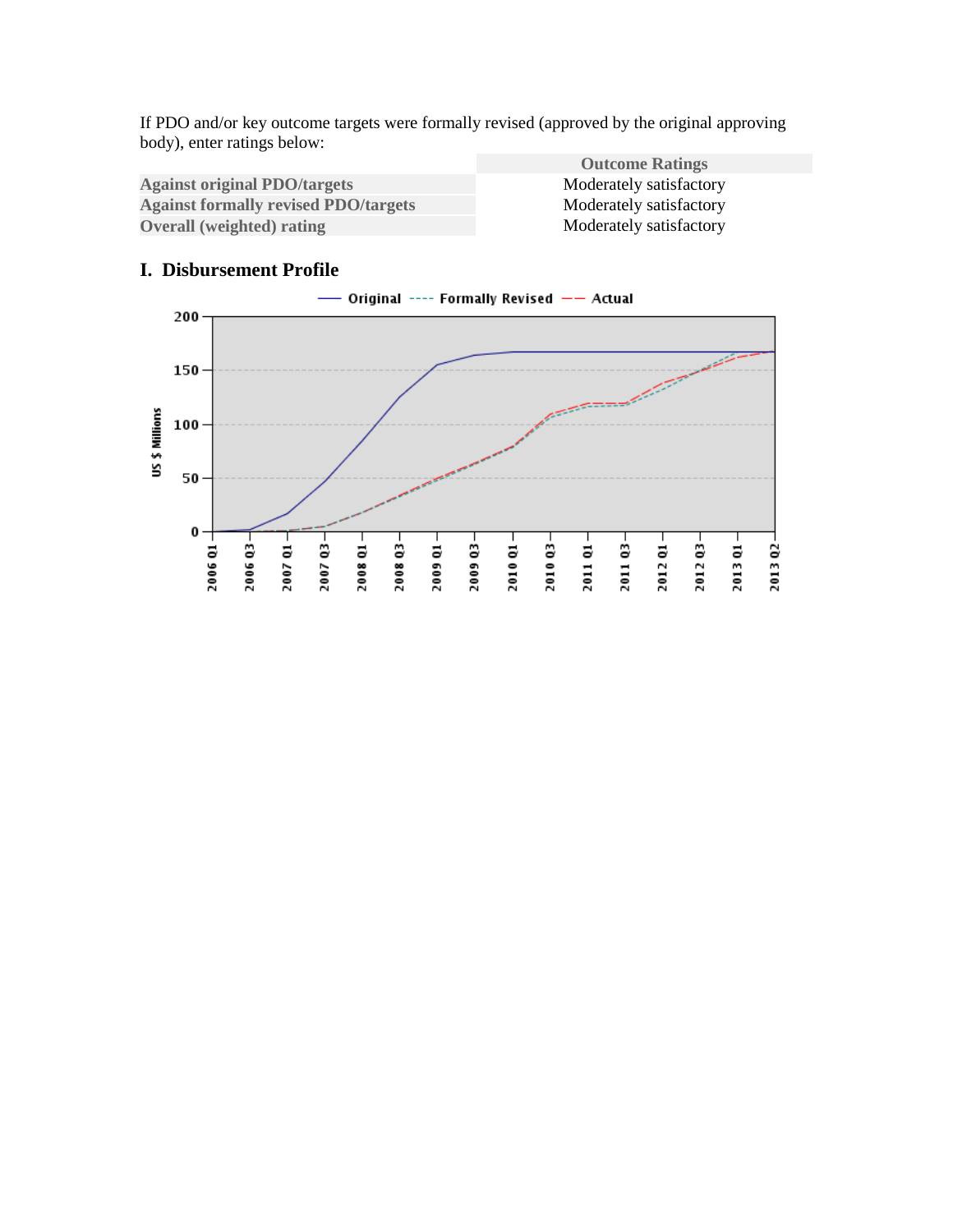## <span id="page-16-0"></span>**1. Project Context, Development Objectives, and Design**

#### **1.1 Context at Appraisal**

1. Nigeria is Africa's most populous country, with a population of 162.5 million (2012 estimate), of which a staggering 60 percent lives below the poverty line (2010 estimate). By dampening competitiveness, and thus employment opportunities, and the ability for citizens to develop and sustain small businesses and increase livelihoods, inefficiencies in and the poor performance of the power sector contribute to the obstacles that Nigerians must face every day to escape the poverty trap.

2. Despite being one of the largest economies in Africa and one of the most significant oil producers, Nigeria continues to suffer from a chronic shortage of generation, transmission, and distribution capacity. With approximately 4,300 MW of available generation supplied through the grid against an estimated demand of 10,000 MW, Nigeria has considerable unmet demand. Deficiencies cause approximately 55 percent of the country's population to live without access to electricity, and the remaining 45 percent to suffer from poor quality of service, with multiple power cuts each day (box 1).

#### **Box 1. Issues Constraining the Sector at Appraisal (extracts from original PAD)**

**Utility's poor performances**. The National Electric Power Authority (NEPA, which evolved into the current Power Holding Company of Nigeria [PHCN]) was responsible for four functions: generation, transmission, distribution, and rural electrification. On the generation side, plant availability was low and characterized by frequent outages. Dilapidated transmission and distribution networks caused high energy losses. Poor service forced more than 90 percent of industrial customers and significant numbers of residential consumers to install their own power generators, at a high cost to themselves and the Nigerian economy.

**Low access**. Barely 40 percent of Nigerians had access to electricity services, with only 20 percent of rural households able to access electricity. Given the significant cost to increase grid-based access to 75 percent of population by 2020 (over US\$10 billion in investments), different and more efficient electrification models were required, along with increased community participation.

**Weak sector financials**. On the business side, there was a large gap between power sold and power billed, and between power billed and revenue collected. Lack of metering, outdated information systems, and inconsistent billing practices were the principal causes of the severe revenue losses. Electricity tariffs were not cost reflective, but tariff revisions were not considered possible unless supply and service conditions measurably improved.

**Absence of appropriate regulation**. At the time of the National Energy Development Project (NEDP), there was no independent price or service regulation for gas or electricity supply. In theory, the Federal Ministry of Power and Steel was supposed to exercise regulatory powers, but it was not equipped to discharge this function.

3. The federal government of Nigeria (FGN) struggled for many years to find a lasting solution to these problems. In 1999, FGN began putting together a comprehensive program of sector reform and privatization to improve performance. The Transmission Development Project (TDP), approved in 2001 and closed in 2008, was designed to support the larger reform effort initiated by FGN. The National Energy Development Project (NEDP) was launched in 2005 to scale up efforts to address the urgent need for investments and improved commercial practices already started under TDP.

4. The Electric Power Sector Reform (EPSR) Act was the foundation for the development and appraisal of the NEDP. The EPSR Act (2005) provided for commercial operation of the sector and led to the restructuring of the existing power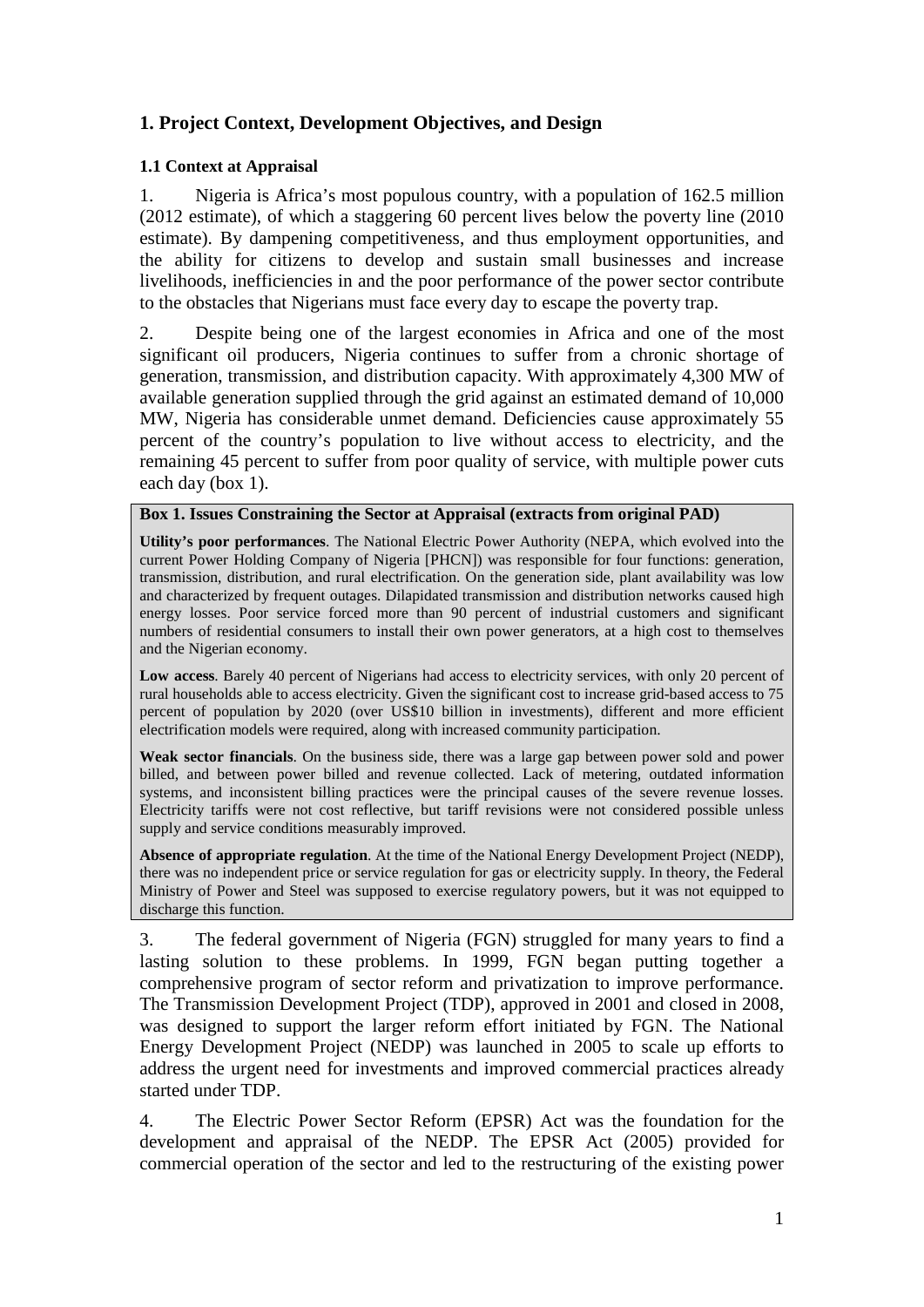utility, the National Electric Power Authority (NEPA), into separate generation, transmission, and distribution companies. An interim holding company (Power Holding Company of Nigeria [PHCN]) succeeded NEPA to oversee these companies, awaiting privatization before being dissolved. The EPSR Act also established an independent regulatory agency, the Nigeria Electricity Regulatory Commission (NERC), to promote fair and equitable growth of the power sector, as well as a Rural Electrification Agency (REA) to expand rural access. A Market Operator was also established to provide a clearing house mechanism for public and private generation companies to facilitate the sale of power.

5. At the time of appraisal for NEDP, the World Bank was the only large international development institution active in the sector. The Bank was able to commit the scale of funding and the prolonged period for which it was required to achieve visible impacts in a large country like Nigeria. Secondly, its staff had the experience to address the key issues affecting the sector, such as reforms, utility management, sector regulation, strategic communications, commercialization and privatization of utilities. The Bank already had a long standing relationship with NEPA and a well-established and performing Project Management Unit (PMU) with a good track record. Finally, the successor companies were in need of substantial financing from private sources, and the World Bank Group was uniquely positioned in terms of its deep technical expertise and global knowledge to assist the government in establishing the necessary conditions and environment to make this possible.

6. NEDP was presented to the International Development Association (IDA) Board of Executive Directors for approval as a flagship project along with the new Country Partnership Strategy (CPS) for Nigeria, to which it was also fully aligned. The CPS targeted long-term goals of wealth creation, employment generation, and poverty reduction.

#### *Context at restructuring*

7. Two main factors affected the sector context and eventually caused the project to be restructured: the launch of National Integrated Power Project (NIPP) before the general election in 2007, and the subsequent slowdown in reform momentum. In the preelection climate in 2007, FGN felt strongly about a quick fix for the languishing sector through the preparation and launch of NIPP. Under this program, FGN allocated almost US\$8 billion from its Excess Crude Account toward improving and increasing generation capacity, transmission, gas piping, and distribution. Since the preparation speed for NIPP left limited time for preparation of individual investment components, the FGN program absorbed many of the investments and bid packages appraised for NEDP, posing a challenge to the progress of NEDP implementation (more details in section 2.2).

8. Subsequent to the 2007 general elections, the new administration under President Umaru Musa Yar'Adua comprehensively reviewed its sector strategy. In 2008, FGN, while continuing with reforms, decided to defer privatization of the companies until improvements in power generation and efficiency could be attained. These improvements were considered necessary to attract and sustain private participation. Steps to address both generation capacity and sector efficiency were launched. The Bank's assessment concluded that these measures would take time to produce the desired results and therefore it would not be possible to achieve a competitive energy industry structure within NEDP's implementation period, even within a reasonable extension of the closing date.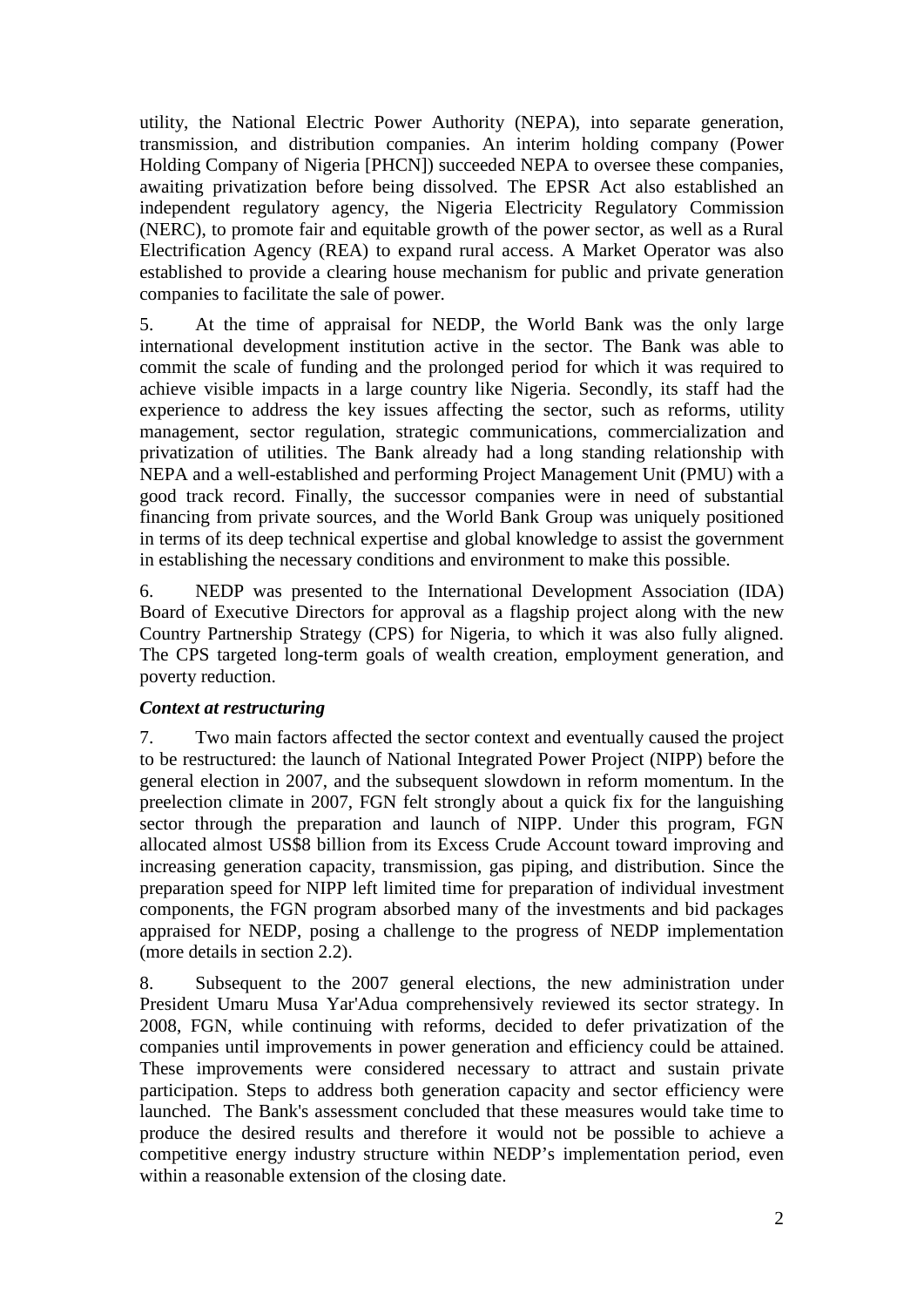9. The project was therefore restructured to consider NIPP and the shift in FGN policy, with changes to components, project development objectives and indicators, and to align these with the revisions in FGN's strategy. In 2010, however, as the administration of President Goodluck took over, the reform process gained momentum again.

#### **1.2 Original Project Development Objectives and Key Indicators**

10. This Implementation Completion and Results (ICR) Report uses the project development objectives (PDOs) as stated in the financing agreement (FA) to assess the project's achievements:

- i. to continue support for the borrower's energy sector reform to facilitate a smooth transition to the new market and institutional structure;
- ii. to increase efficiency in the power sector and to improve the supply of electricity and service delivery;
- iii. to demonstrate possible models to scale up electricity access; and
- iv. to continue support for the borrower's gas sector reform to develop natural gas resources and related electricity projects.

11. The original Project Appraisal Document (PAD) has a differently worded PDO: *The Project's principal objective is to continue supporting the Government's energy sector reform effort and facilitate the sector's smooth transition to the new market and institutional structure. The expectation is to see the emergence of stronger power companies, policy and regulatory institutions, and increased private sector and community participation, in all aspects of the electricity business. The project-term outcomes include efficiency, supply and service improvements in the power sector, demonstration of possible models to scale-up electricity access and preparatory work required to launch the gas pipeline and related power generation project. These developments are expected to provide the enabling conditions for the emergence of a competitive energy industry in Nigeria that is better equipped to contribute to growth and improved delivery of socio-economic services*.

- 12. Main indicators to monitor progress toward outcomes included:
	- i. *Reforms and sector wide indicators*: Include the (a) emergence of new institutions in the form of NERC, successor electricity companies, the REA, and the Rural Electrification Fund; (b) development of workable private participation models in a few companies and/or clusters; (c) launch of access expansion pilots; (d) analytical inputs to establish rational and efficient domestic energy pricing structure; and (e) higher voltage level reliability indices for transmission.
	- ii. *Cluster-level indicators*: Improved technical/commercial efficiency and customer service quality indicators for distribution; improved values of standard financial indicators; and number of new consumers connected.
- iii. *Qualitative measures*: Will include periodic customer satisfaction surveys, visual inspections, site visits, and feedback from civil society in formal and in informal settings.

13. The project was blended with a Global Environmental Facility (GEF) grant of US\$1 million and was also responsive to the GEF Operational Program No. 6, because it targeted barriers to the expanded use of renewable energy technologies by creating an enabling environment for grid-connected and off-grid renewable energy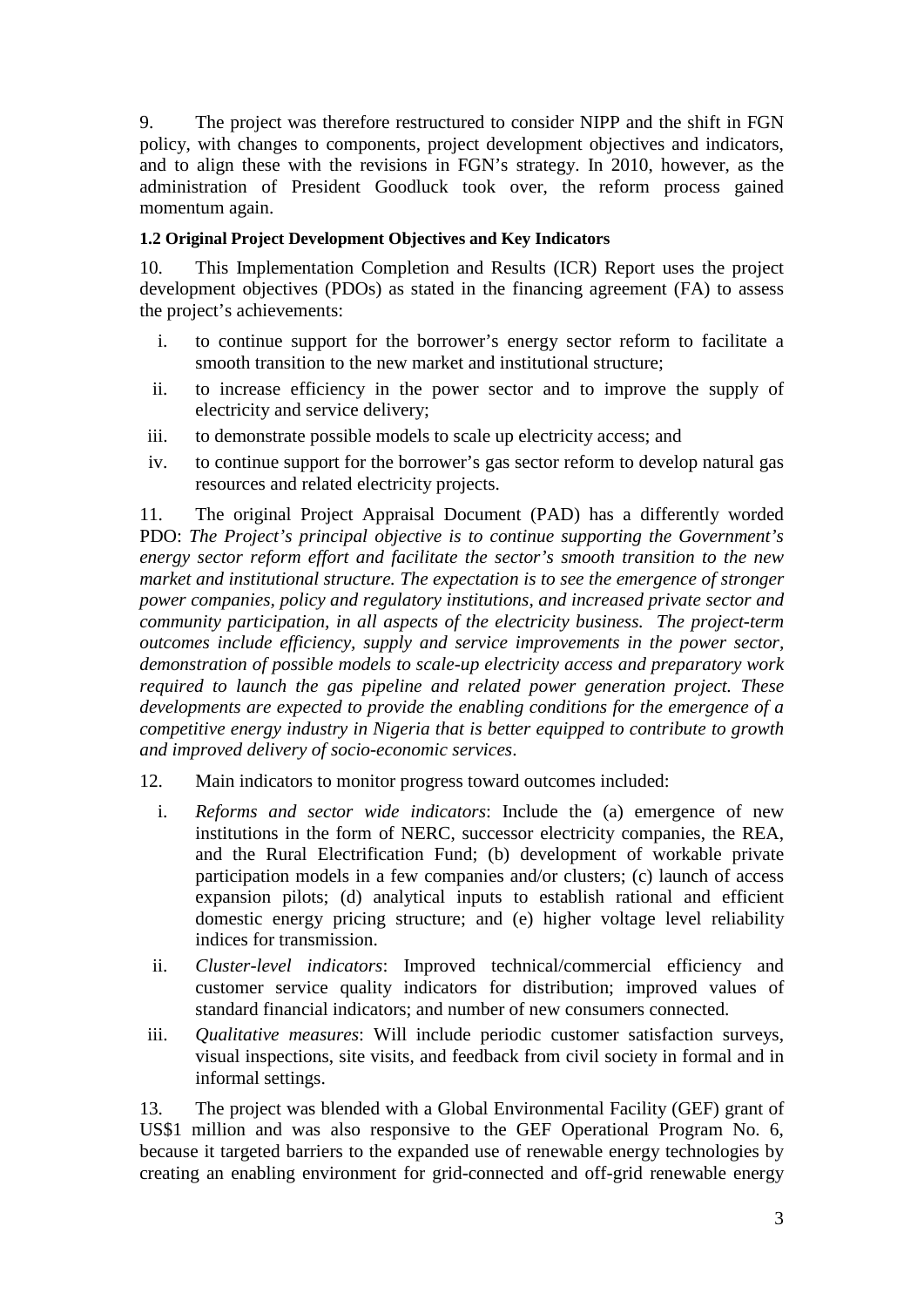sources. The envisaged outcomes were closely linked to two strategic priorities for the climate change focal area: (i) inputs to develop a power sector regulatory framework and policies for renewable energy promotion; and (ii) innovative interfaces to other development and investment efforts that require an energy supply, for example, in agriculture, water supply, rural small, and microenterprises, education, and public health.

#### **1.3 Revised PDO and Key Indicators, and Reasons/Justification**

- 14. During the restructuring in June 2010, the PDO was revised as follows:
	- i. to continue support for the FGN's energy sector reform and key regulatory and policy institutions;
	- ii. to increase efficiency in the power sector and to improve the supply of electricity and service delivery;
- iii. to demonstrate possible models to scale up electricity access; and
- iv. to continue support for the FGN gas sector reform to improve gas supply for power generation.

15. The restructuring was not carried out to address major shortcomings in project implementation, but to ensure continuity in project activities in a changing external environment. While the differences in the PDO statements might seem minor by dropping "to facilitate a smooth transition to the new market and institutional structure" and substituting "to develop natural gas resources and related electricity projects" with "to improve gas supply for power generation," the new PDO narrowed the scope of the project and delinked it from broad reform outcomes outside the project's influence. The corresponding indicators were aligned to the changes in the PDO:

- i. *Reforms and sector-level indicators*: No changes were carried out for the indicators regarding the creation of new institutions. Targets were, however, modified to reflect the reduced scope of the transmission-related investments. Indicators pertaining to "customers connected" and "reduction in cost of connection" were dropped because it was proposed that off-grid models be restricted to renewable energy pilots and there were no available baseline data.
- ii. *Cluster-level indicators*: Indicators have been limited to improvements in quality of supply, which will occur directly on account of project investments. Those pertaining to "number of customers connected" and "revenue enhancement" have been dropped because they also depend upon improvements in power generation and availability, which are exogenous to the project and have not materialized.
- iii. *Other changes*: Indicators pertaining to "launching the gas pipe line and related power projects" changed to "preparatory work for contractual frameworks" due to change in FGN strategy.

## **1.4 Main Beneficiaries**

-

16. Direct beneficiaries included the population living in the intervention clusters and rural communities targeted by the project,  $\frac{1}{1}$  $\frac{1}{1}$  $\frac{1}{1}$  as well as 4.4 million electricity

<span id="page-19-0"></span><sup>&</sup>lt;sup>1</sup> About 25,000 new households were connected and 117,000 consumers and small businesses received new meters under the NEDP.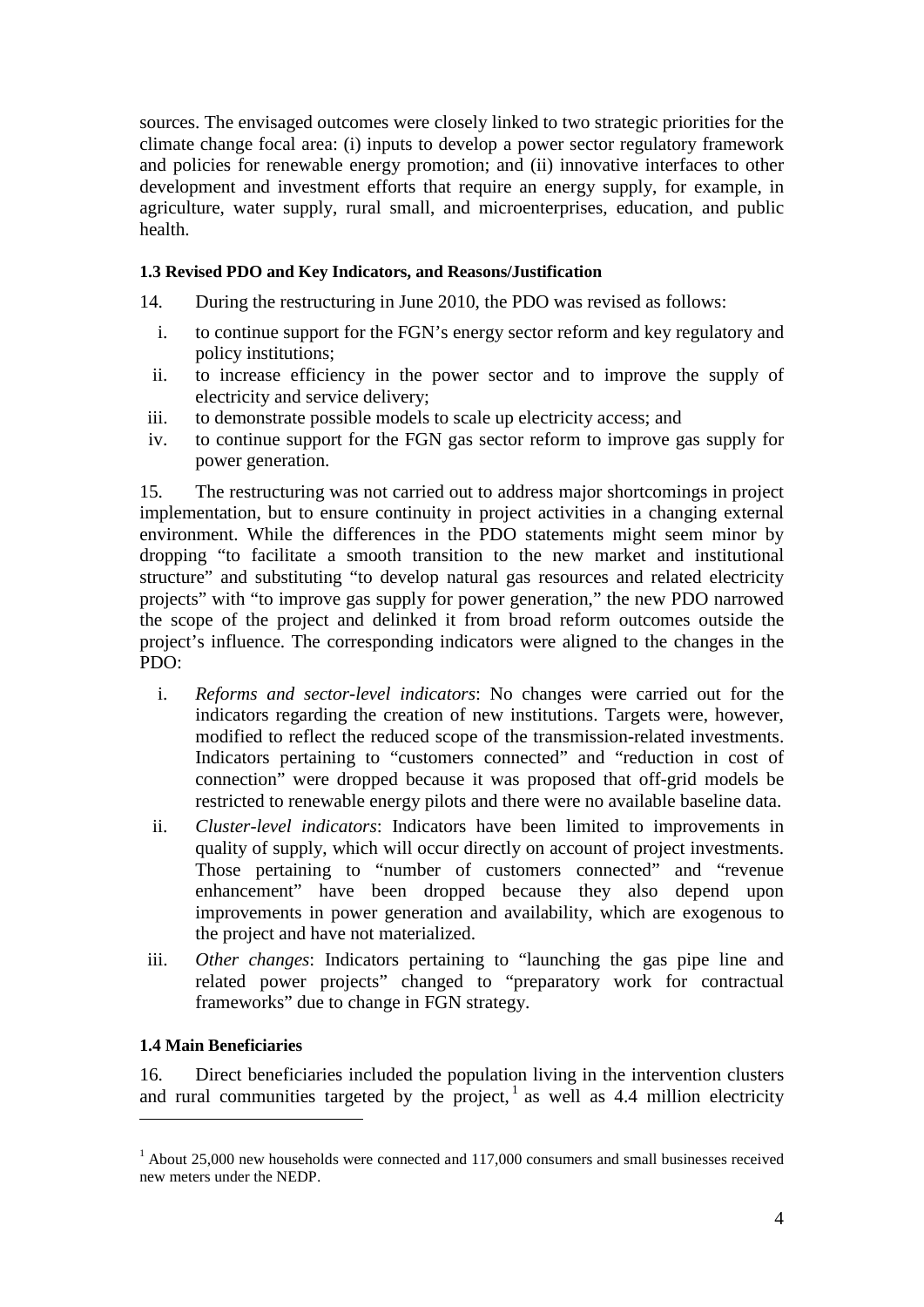consumers in Nigeria, including households, businesses/commercial enterprises, industry, and government.

#### **1.5 Original Components**

- 17. The project had five components:
	- i. *Component 1*—*Transmission System Development*: Comprising rehabilitation of dilapidated transmission substations, installation of equipment in existing substations, and studies for new 330 kV lines.
	- ii. *Component 2—Distribution Efficiency Enhancement*: This component included investments in distribution line upgrading, distribution transformers, meters, technical assistance, and capacity building.
- iii. *Component 3*—*Access Expansion, Intensification, and Renewables*: Comprising construction of pilot projects for access expansion and access intensification, including development of renewable energy sources. This component was cofinanced by GEF.<sup>[2](#page-20-0)</sup>
- iv. *Component 4*—*Technical Assistance to the Project Management Unit*: Included activities to supervise works financed by the project, the preparation of a gas pipeline and gas-to-power project, as well as other technical and capacity-building assistance.
- *v. Component 5—Technical Assistance for Reform and Private Participation*: Included TA for the development of risk-mitigation instruments to facilitate privatization, a communications and outreach campaign, and capacity building for sector institutions.

## **1.6 Revised Components**

<u>.</u>

- 18. The restructuring modified the components are:
	- i. *Component 1—Transmission System Development:* This component was considerably scaled down following FGN's decision to include some of the activities under NIPP. In addition to a series of investments, the following activities were dropped: (a) feasibility and detailed engineering studies for extension of transmission system; (b) preparation of bidding documents for rehabilitation of the Kainji Hydro Power Station (absorbed under the IDAfunded Niger Basin Water Resources Development and Sustainable Ecosystems Management Project); and (c) preparation of a transmission system development plan for the national grid.
	- i. *Component 2—Distribution Efficiency Enhancement*: In contrast to component 1, the scope of component 2 increased due to the scale-up of the Commercial Reorientation of the Electricity Sector Toolkit (CREST) Program. A series of consultancy studies and advisory services aimed at commercialization and privatization of distribution companies (DISCOs) was dropped, however, based on FGN's decision to defer privatization of the DISCOs.

<span id="page-20-0"></span><sup>&</sup>lt;sup>2</sup> GEF cofinancing amounted to US\$1 million and was fully blended into NEDP activities. GEF outcomes therefore have been incorporated into the overall evaluation of component 3.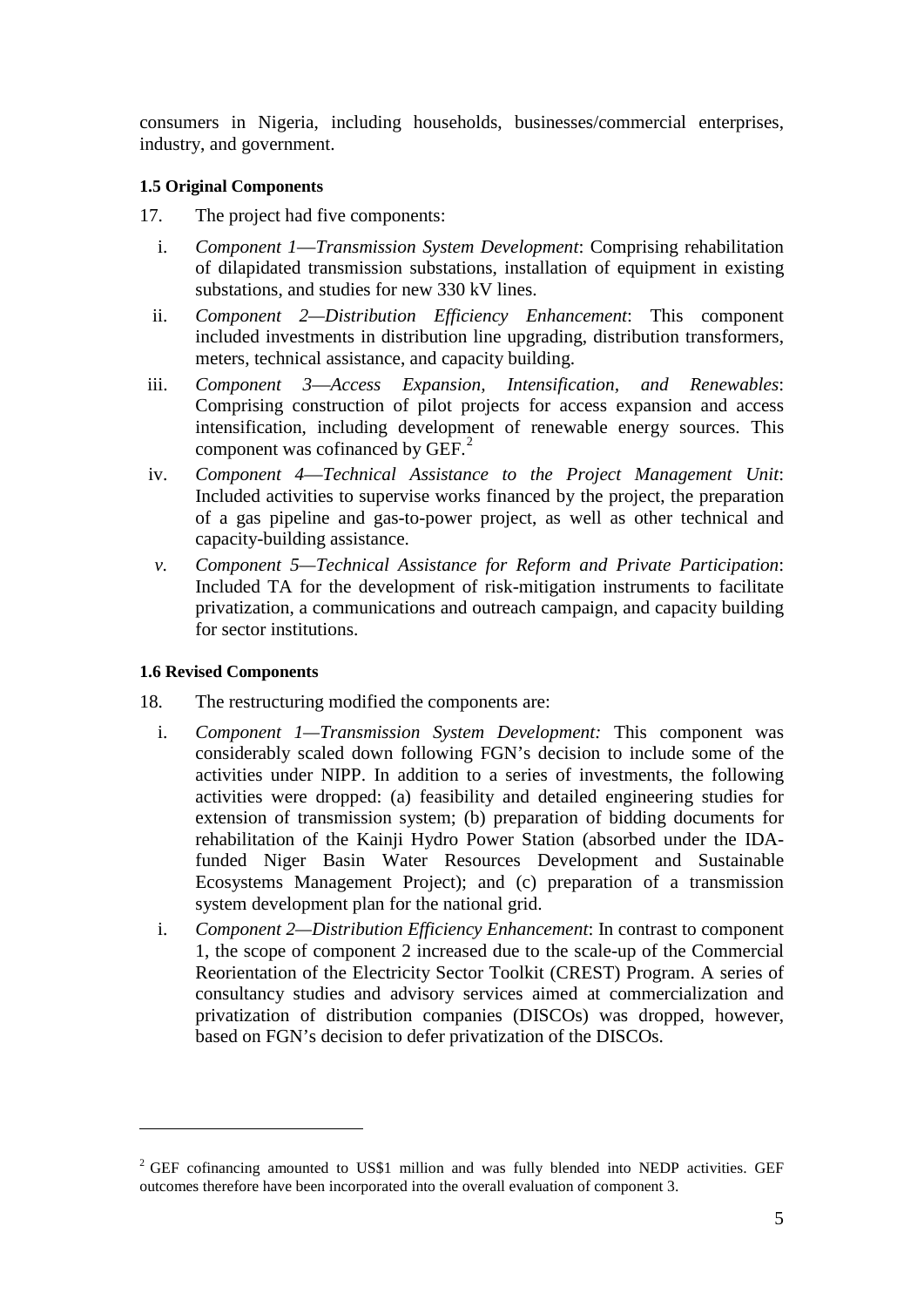- ii. *Component 3—Access Expansion, Intensification, and Renewables*: No changes were made to this component, although the cost increased by US\$4 million due to rebidding and revised cost estimates.
- iii. *Component 4—Technical Assistance to the PMU for Electricity Sector– Related Work*: No changes were made to this component.
- iv. *Component 5—Policy Reform and Private Participation*: Activities and costs were reduced by US\$1 million, mainly due to shift in FGN strategy.
- 19. The comparison of project costs before and after restructuring is in annex 2.

#### **1.7 Other Significant Changes**

<span id="page-21-0"></span>20. The first restructuring in 2008 extended the closing date from July 31, 2008, to June 30, 2010, and changed the name of the implementation agency from NEPA to PHCN. A level-two restructuring in September 2010 allocated previously unallocated funds in the amount of US\$240,000 to the subcomponent Training, Study Tours, and Workshops for PHCN.

#### **2. Key Factors Affecting Implementation and Outcomes**

#### **2.1 Project Preparation, Design, and Quality at Entry**

21. The project followed the implementation of TDP, which initiated a dialogue on power sector reform and changes toward more commercial and private sector orientation. Lessons from TDP considered during project design included:

- i. implementing regular customer satisfaction surveys;
- ii. holding stakeholder communication meetings;
- iii. playing a catalytic role in adding value to the sector by developing models that can be replicated and scaled up; and
- iv. providing customized capacity-building activities for the implementing agencies.

22. The project's implementation agencies, the PHCN PMU and the Bureau of Public Enterprises (BPE), had good track records in project implementation and were familiar with World Bank procurement processes.

23. The project was prepared quickly, with the appraisal taking place one month after the concept note review, due to the urgency of the power sector crisis in Nigeria and the government's request for fast processing. TDP financed preparatory studies and consultancy services to improve NEDP preparation on network system planning, supervisory control and data acquisition (SCADA communication systems, and reactive power compensation. A procurement capacity assessment report, financial management assessment report, Environmental and Social Management Framework (ESMF), and a Resettlement Policy Framework (RPF) were also prepared for the project. Fast project preparation shifted procurement to the implementation phase, causing an initial lag in disbursement. In hindsight, the team's ability to respond to the FGN request for fast processing should have been weighed against readiness and quality at entry.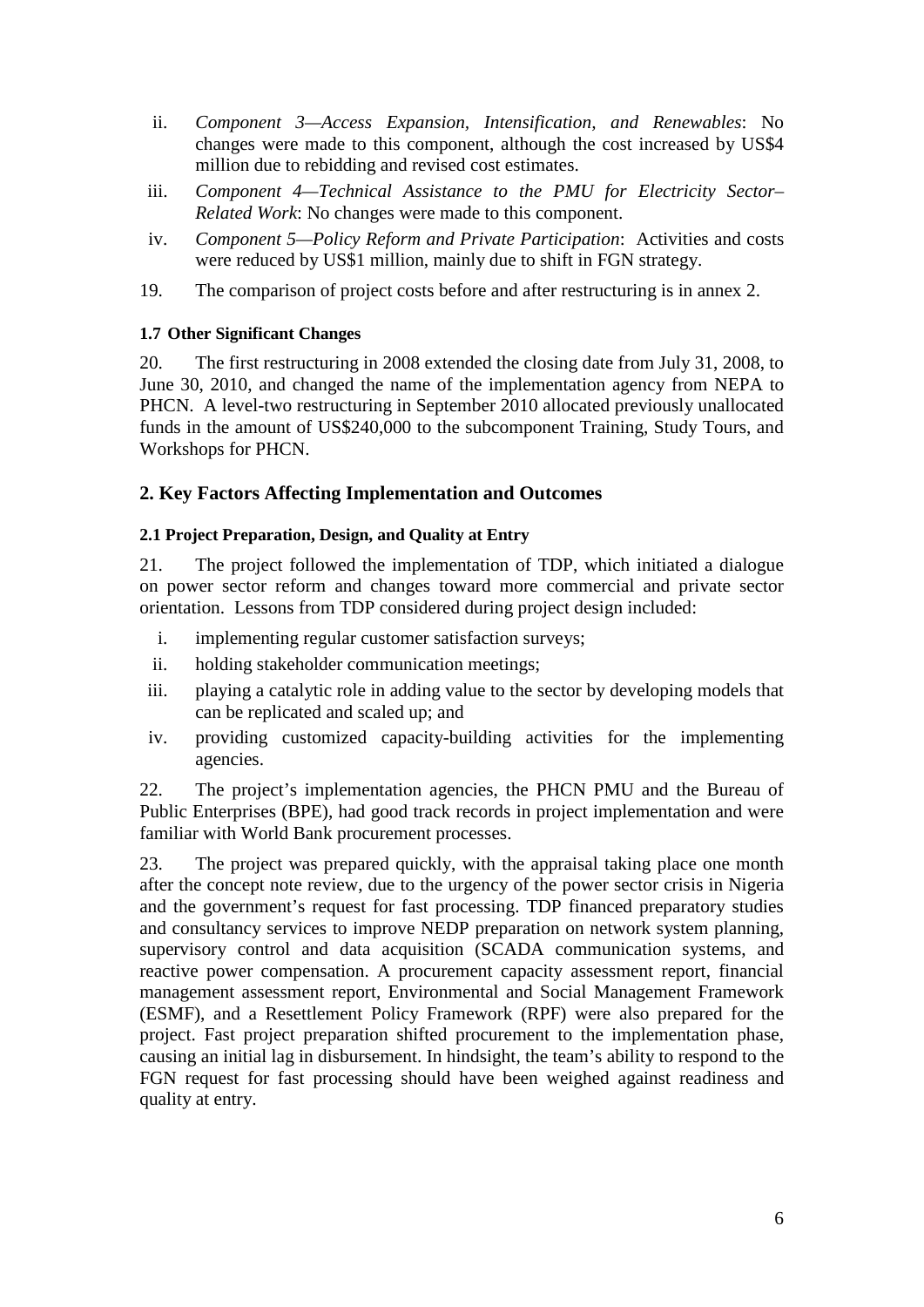- 24. Main shortcomings include:
	- i. *An overly ambitious PDO and short implementation period:* The project was initially designed as a three-year project, which, in hindsight, was unrealistic given its scope.
	- ii. *Complex design:* While the project's core design was relevant and solid, overall design was complicated by the addition of several subcomponents, such as rural off-grid electrification, a renewable energy master plan, HIV/AIDS information campaign, and TA on gas sector reform.
- iii. *Assessment of risks:* Three out of four PDO risks were rated as substantial. These risks were: (a) the risk to continued government commitment and consensus over the transition strategy and action plan for the establishment of the new market structure and privatization; (b) the capacity of *newly former utilitie*s in terms of financial and human resources to capture the benefits of proposed investments; and (c) the lack of institutional coherence and multiple mandates.

25. The risk of limited capacity or interest of state government entities to develop innovative access expansion projects, especially in off-grid rural areas**,** was rated as moderate. It is worth mentioning that the project took a calculated risk in supporting the ambitious reform program, despite the potential delays in execution.

## **2.2 Implementation**

26. The project closed on June 30, 2012, with 97.5 percent disbursement of the credit amount.

## *Factors that adversely affected implementation*

27. As mentioned previously, implementation of the investment program was delayed and eventually hampered by the launch of the NIPP and its absorption of several investments supposed to be covered by NEDP. This US\$8 billion program dwarfed IDA financial contributions to the sector, but also validated NEDP's role to leverage best practices and innovations that the government can replicate through budget-funded programs.

## *Mid-term review*

28. A mid-term review was conducted in April–May 2008 and covered the following issues: (i) extension of the closing date by 22 months based on an action plan prepared by the PMU; (ii) procurement delays addressed at the PMU level; and (iii) strengthening of the internal audit unit with additional staff.

29. Although the restructuring proposal had been under discussion with FGN since 2008, the formal request was received only on December 18, 2009. The delay in receiving the request was due to internal discussions within FGN on the reform strategy and time taken for building a consensus on the way forward, particularly in the context of the development objectives. After the departure of President Yar'Adua for medical treatment, political processes in Nigeria slowed down, also affecting the timing and strategy of NEDP restructuring.

30. Following project restructuring, implementation generally progressed according to schedule and most activities were completed by project close on June 30, 2012. A few planned activities were not carried out due to minor delays in procurement and/or implementation, such as the Idi Araba and Kubwa high voltage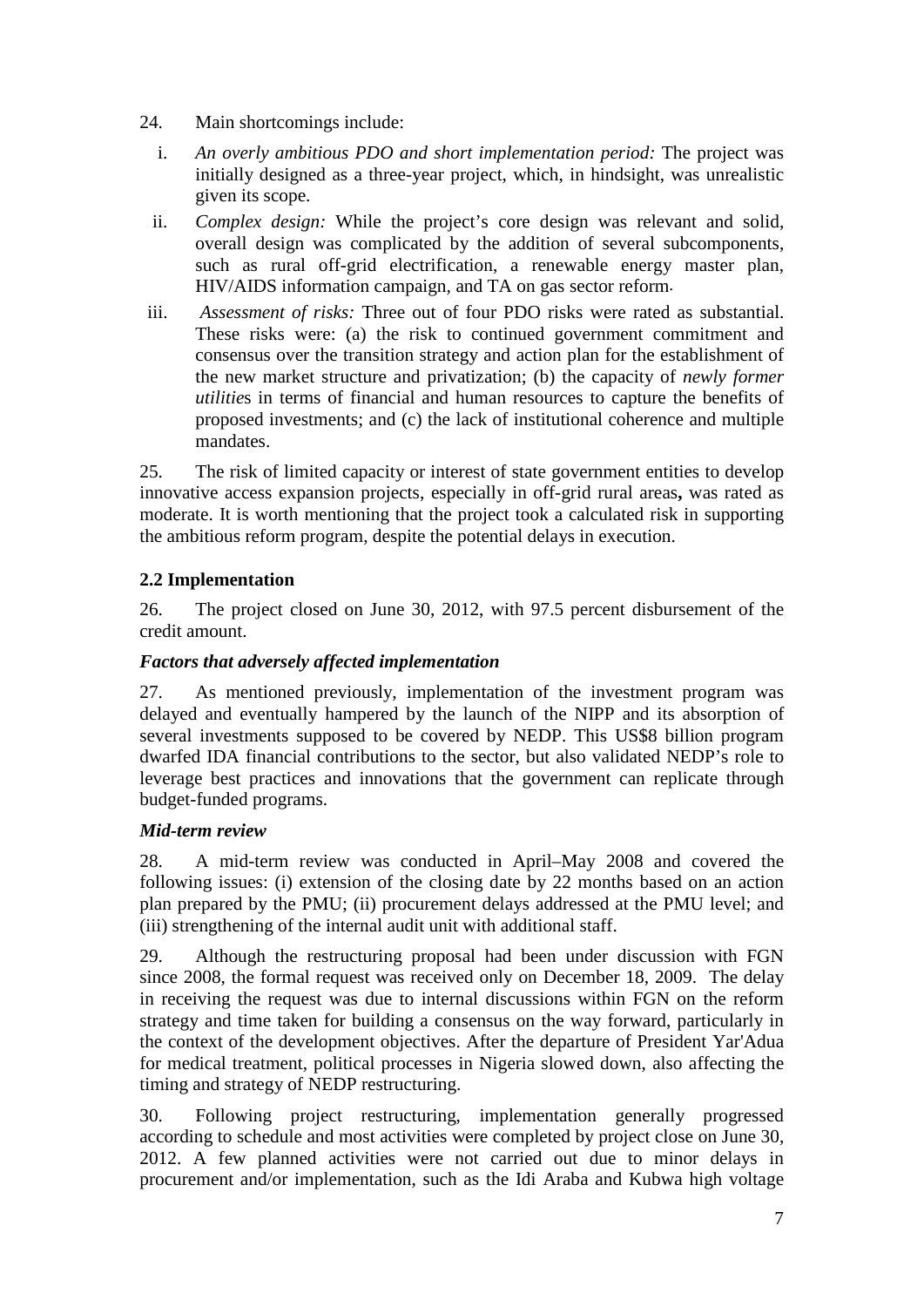distribution system (HVDS) clusters, a few transmission upgrades (for instance, the installation of mobile substations for the Alagbon substation in Lagos), and a few connections in the Ogun, Enugu, and Cross River State. Implementation of these activities was transferred to the Nigeria Electricity and Gas Improvement Project  $(NEGIP).$ <sup>[3](#page-23-0)</sup> It was also not possible to conclude the financial and environmental audits of all PHCN successor companies, as requested by BPE, to facilitate privatization within the time frame of the project (also transferred to NEGIP).

#### **2.3 Monitoring and Evaluation Design, Implementation, and Utilization**

## *Design*

-

31. The indicators and targets pertaining to improvements in transmission and distribution were realistic and appropriate in light of the investments. Indicators were further refined during project restructuring by specifying that they pertained to project intervention areas only. An inconsistency over the number of target distribution clusters during restructuring, along with a broad interpretation of the definition of a cluster, also led to some confusion over assessing results under project component 2. [4](#page-23-1) The indicator on the percentage of cluster-level losses proved to be difficult to measure, and therefore accurate data are limited. The indicators on the rural electrification pilots were appropriate, however, there was little information collected on the degree of state/private and community involvement in these pilots. Indicators measuring institutional reform were made more specific and less ambitious following project restructuring. However, a few unspecific indicators remained. For example, there were no criteria offered to measure the performance of BPE and the PMU, and there was no clear definition of what should be the expected level of detail for the renewable energy business model.

## *Implementation and utilization*

32. M&E data used by the borrower were taken from the following sources: (i) PHCN for operations, revenue, collapses of the transmission system, and overall system working data; (ii) PMU database that maintained data on the project components and the clusters (including the number of transformers and meters installed); (iii) BPE, which maintained data on TA activities and other government agencies and DISCOs for specific data. The same data have been used by the ICR team in assessing NEDP outcomes and were verified in interviews with project staff.

33. Program engineers at the PMU were regularly collecting data during their supervision meetings, which was then validated during site visits conducted by the M&E team at the PMU.

<span id="page-23-0"></span><sup>&</sup>lt;sup>3</sup> Estimated total amount to be transferred to NEGIP is about US\$3.7 million.

<span id="page-23-1"></span><sup>4</sup> In paragraph 17 of the restructuring paper, the number of clusters is proposed to be increased to 9, and in paragraph 22, the number of new clusters is proposed to increase to 11. The results framework in annex 1, page 22, states the target as 11. Furthermore, the sites of the additional clusters are not mentioned in the restructuring paper. As a result of this ambiguity, the PMU has continued implementing improvements in the distribution network by adding 11 kV feeders at the six original sites, and deferred the installation of HVDS to NEGIP (see section 3.2 for further details).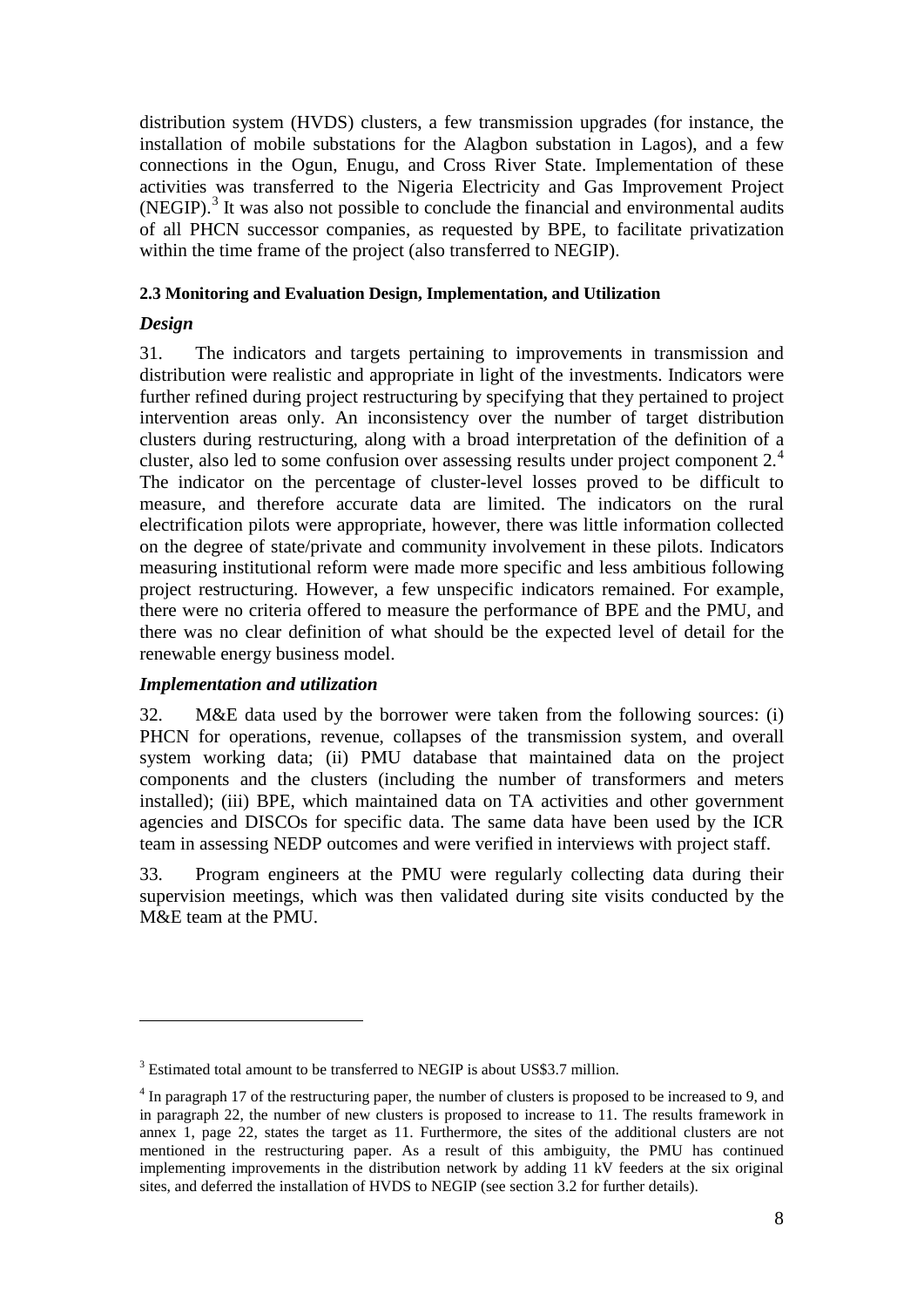#### **2.4 Safeguard and Fiduciary Compliance**

34. The PMU's Environment, Resettlement and Social Unit (ERSU), established under TDP, was responsible for NEDP's environmental and social safeguards compliance. ERSU oversaw the preparation of the ESMF and RPF for the overall project, as well as audits for the project-funded substation expansions and improvements, as needed. Over the life of the project, ERSU prepared environmental and social management plans for the transmission substation rehabilitation and reinforcement investments and supervised their implementation. In addition, the Bank's Health and Safety Guidelines applicable to this project were: Electric Power Transmission and Distribution, Occupational Health and Safety; and Management and Monitoring of Polychlorinated Biphenyls (PCBs). ERSU's satisfactory performance has been regularly confirmed by the Bank's supervision missions.

35. The one significant safeguard-related issue that arose during project implementation was a land dispute at the Karu Substation, where a church that had been constructed on land that the Federal Capital Development Authority (FDCA) had already allocated to PHCN was demolished by FDCA. The church took legal action to block the substation construction, but the court denied its request and authorized construction to proceed. The church's request for compensation is still pending in the court. The Bank did not intervene in the dispute, having determined that the actions taken by PHCN were not inconsistent with the RPF or Bank Operational Policy 4.12 and that the legal process was functioning effectively to resolve it.

36. There was substantial progress in building environmental and social impact management capacity at the Transmission Company of Nigeria (TCN) during NEDP. An environment and social unit was established at TCN headquarters, and safeguard personnel were posted in each of the eight transmission districts. ERSU itself is remaining a part of the PMU rather than becoming the nucleus of the TCN unit as planned, because of the large project management workload. All four ERSU members participated in overseas training during 2009, each in a different African country.

37. No major fiduciary issues were recorded during the lifetime of the project. On the procurement side, implementation arrangements and PMU's capacity were adequate, partly due to capacity building conducted during implementation of TDP. During implementation, however, procurement delays materialized mainly due to: (i) turnover of qualified staff in the PMU and associated time for capacity building in Bank procurement policies and procedures for replacements; (ii) time required for restructuring finalization; and (iii) administrative delays related to the opening of letters of credit. Capacity was built by organizing procurement clinics and training workshops, and procurement management performance was generally satisfactory for the duration of the project.

38. However, a few concerns over the quality of the PMU's financial management capacity (such as the Interim Financial Report's quality and timely submission of financial management [FM] reports and letters of credit issuance) and internal audit capacity (the postaudit process in particular) were highlighted. These appear to be common issues across the board for the PMU, and not only due to its implementation of NEDP. Strengthening FM capacity should be a focus of future projects implemented by the PMU.

## **2.5 Post completion Operation/Next Phase**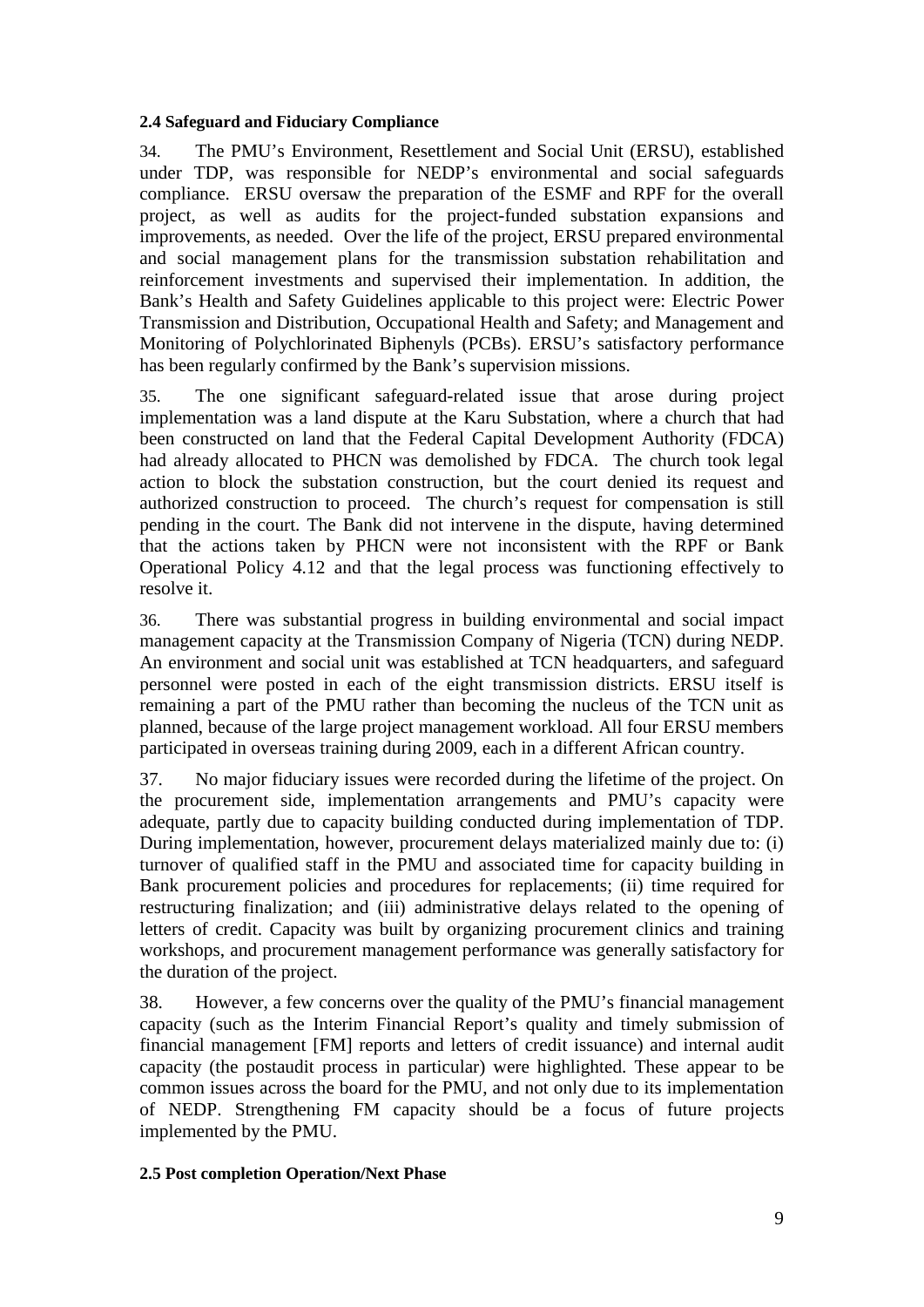39. NEDP's successful development of scalable "islands of excellence," focusing on distinct areas of technical and operational challenges in the sector's reform, has mainstreamed concepts such as CREST and prepayment metering within budgetfinanced and internal revenue–funded programs implemented by FGN. Apart from already completed programs within  $NIPP^{\bar{5}}$  $NIPP^{\bar{5}}$  $NIPP^{\bar{5}}$  and PHCN applying CREST principles, the PMU and the World Bank energy team are currently advising NERC and the Bank of Industry on the ongoing national rollout of prepayment meters to all consumers,<sup>[6](#page-25-1)</sup> funded by increased revenues levied under the new tariff.

40. Since the relaunch of the reform process in 2010, progress has been encouraging. Nigeria achieved a record high in August 2012 in terms of available generation capacity of 4,477 MW and has been able to keep generation levels above 4,000 MW for most of the second half of the year. At the same time, FGN continued to implement the Roadmap for the Power Sector Reform. It moved forward with privatizing PHCN's generation and distribution companies. A request for proposal has been released for: (i) the sale of up to 70 percent of the shares in each of four gaspowered GENCOs; (ii) 25-year concessions for two hydropower GENCOs; and (iii) the sale of at least 51 percent of the shares in 11 DISCOs. The bidding process began in September 2011, and bids were submitted in July 2012. The bid evaluation process is ongoing, with the negotiations with selected bidders to begin in January 2013. A high level power task force led by the President Office continues to monitor the implementation of the overall reform.

41. Within this context, successor projects to NEDP, namely the Nigeria Electricity and Gas Improvement Project (NEGIP), approved in June 2009, and the Power Sector Guarantees Project (PSGP), currently under preparation are contributing directly to the pursuit of the power reform agenda. These projects have scaled up World Bank investment support and dialogue on sector reform to support power generation, gas sector policies, and regulatory reform. Furthermore, IDA, IFC and MIGA have prepared a joint business plan to propose a more integrated World Bank Group response to this critical power reform for the development of Nigeria.

## *NEGIP*

-

42. This project's development objectives are to: (i) improve the availability and reliability of gas supply to increase power generation in existing public sector power plants and (ii) improve the power network's capacity and efficiency to transmit and distribute quality electricity to the consumers. NEGIP consists of a US\$200 million credit and a US\$400 million partial risk guarantee (PRG; US\$100 million of IDA commitment) operation.

43. The credit component of NEGIP is a continuation and scale-up of NEDP investments. A restructuring and additional financing for NEGIP was approved on July 19, 2012, with an additional US\$100 million credit (and US\$200 million of additional PRGs) targeting additional resources for TA and transmission investments.

<span id="page-25-0"></span><sup>&</sup>lt;sup>5</sup> NIPP investments in distribution system rehabilitation, budgeted to approximately US\$1 billion, are using several of the CREST principles including use of smaller transformers.

<span id="page-25-1"></span><sup>&</sup>lt;sup>6</sup> It has been estimated that over 3 million Nigerian households (or approximately 18 million people) will have benefited from the new prepayment meters when the program concludes in 2014, representing a 25-fold scale-up of the NEDP metering program.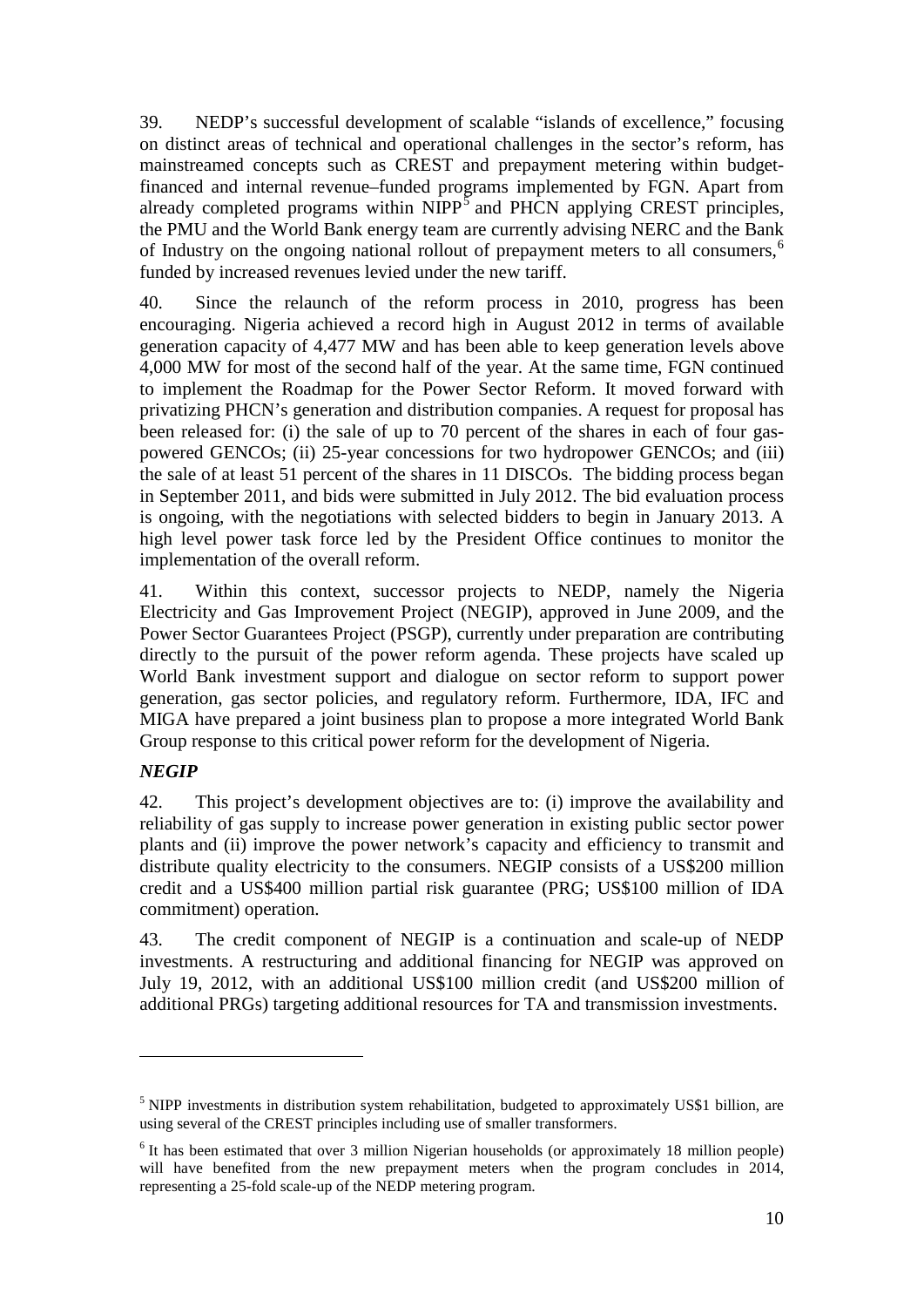## *PSGP*

44. Building on the ongoing World Bank–IDA support for gas supplies to the power sector through the use of PRGs, the Nigerian Ministry of Finance (MoF) requested that the World Bank Group consider an additional support package that includes the use of IDA (or International Bank for Reconstruction and Development [IBRD]) PRGs, Multilateral Investment Guarantee Agency (MIGA) coverage, and International Finance Corporation (IFC) interventions to support the power sector reform program. The request focused on a number of independent power plants, totaling approximately 1,500 MW, being developed by the private sector. In early 2011, MoF presented the World Bank Group with a subsequent request, nominating an additional 8 independent power plants, 6 PHCN successor generation companies (GENCOs), and 11 PHCN successor DISCOs for World Bank Group risk mitigation and credit enhancement support.

## <span id="page-26-0"></span>**3. Assessment of Outcomes**

45. A split evaluation has been carried out to assess project achievements along each PDO statement before and after restructuring, given the formal nature of the restructuring. Annex 9 presents the PDO level indicators both at project's restructuring and closing. The ratings for relevance, efficiency, and efficacy of the four PDO statements are summarized in table 1.

| <b>Table 1. Ratings for PDO Statements</b>                                                                |                                |                            |  |  |
|-----------------------------------------------------------------------------------------------------------|--------------------------------|----------------------------|--|--|
|                                                                                                           | Rating                         |                            |  |  |
| <b>PDO</b> description                                                                                    | <b>Before</b><br>restructuring | After<br>restructuring     |  |  |
| <b>Relevance</b>                                                                                          |                                |                            |  |  |
| of objectives                                                                                             | High                           | High                       |  |  |
| of design and implementation                                                                              | Modest                         | Substantial                |  |  |
| <b>Overall Rating</b>                                                                                     | Substantial                    | Substantial                |  |  |
| <b>Efficacy (for each PDO statement)</b>                                                                  |                                |                            |  |  |
| i. Support the government's energy sector reform and key<br>regulations and policy institutions           | Moderately<br>satisfactory     | Satisfactory               |  |  |
| ii. Increase efficiency in the power sector and improve the<br>supply of electricity and service delivery | Moderately<br>satisfactory     | Moderately<br>satisfactory |  |  |
| iii. Demonstrate models to scale up electricity access                                                    | Moderately<br>satisfactory     | Moderately<br>satisfactory |  |  |
| iv. Support gas sector reform to improve gas supply                                                       | Satisfactory                   | Satisfactory               |  |  |
| <b>Overall Rating</b>                                                                                     | Moderately<br>satisfactory     | Moderately<br>Satisfactory |  |  |
| <b>Efficiency</b>                                                                                         |                                |                            |  |  |
| Economic and financial reevaluation of the project viability                                              | Substantial                    |                            |  |  |

## **3.1 Relevance of Objectives, Design, and Implementation**

46. *Relevance of objectives before and after restructuring: high*. The PDOs were highly relevant to development in Nigeria. Since the Obasanjo administration, power sector reform has been a critical objective of successive Nigerian governments due to its clear links to economic development, competitiveness, and job creation. NEDP supported government efforts to expand economic opportunities and promote economic growth by addressing the shortcomings in the power sector with a series of investments and TA activities, which are still very relevant today, aimed at improving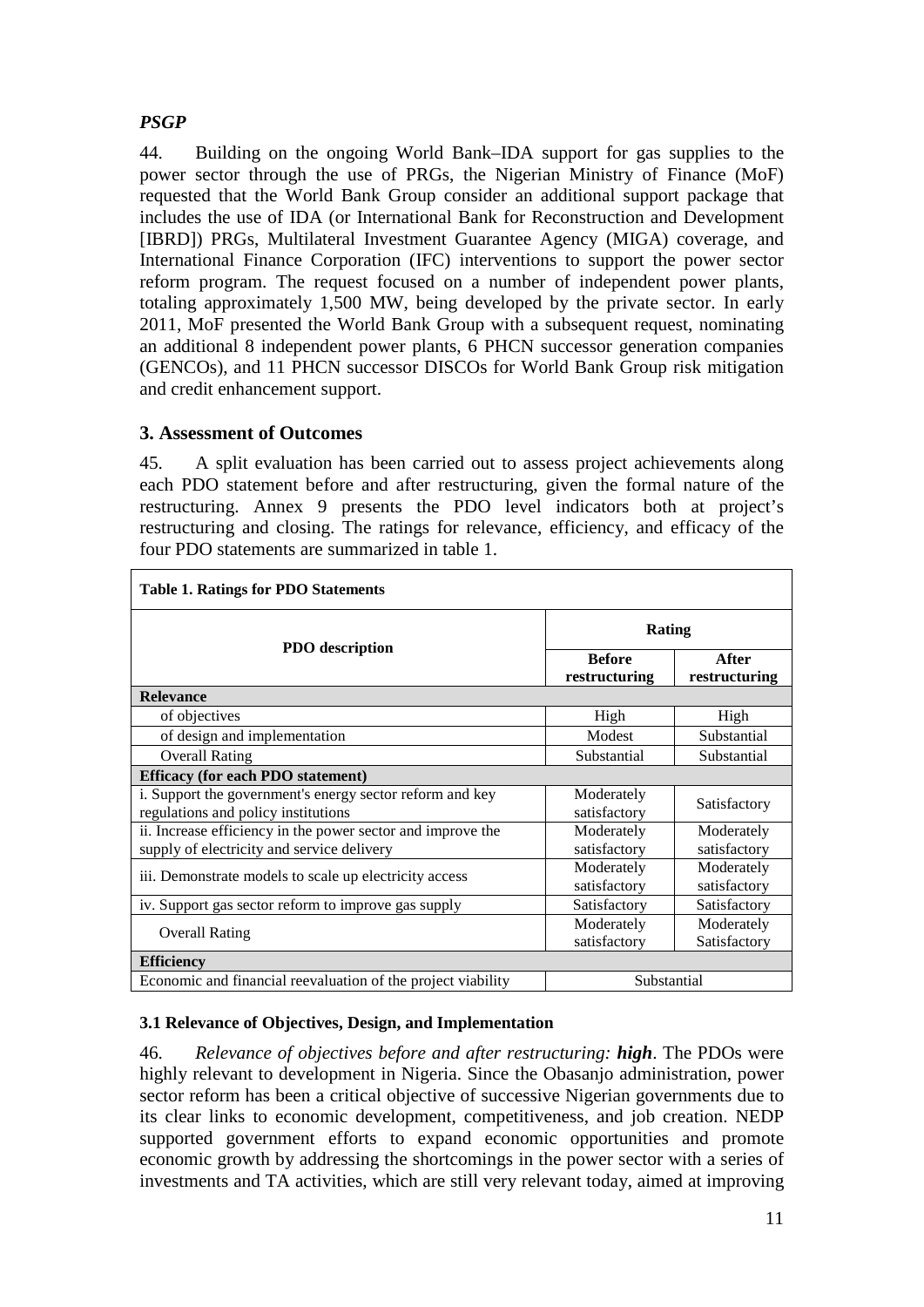the quality and supply of electricity services, addressing chronic shortages and dilapidated transmission and distribution systems, and increasing access.

47. The project objectives are fully aligned with the "Roadmap to Power Sector Reform," as presented by President Goodluck Jonathan on August 26, 2010. In fact, the project, along with TDP and NEGIP, formed a portfolio of projects designed to promote dialogue on sector reform while investing in power sector improvements. The roadmap clearly outlines the FGN's current strategy and actions for implementing comprehensive power sector reform to expand supply, open the sector for private investment, and address some the chronic sector issues hampering service delivery improvement and access expansion. The core reform actions, building on the EPSR Act, are centered on unbundling the national utility's distribution and generation assets and their gradual opening to private sector investment and management.

48. NEDP is fully aligned with the IDA CPS 2009–13 goal of removing key roadblocks to rural and urban development.

49. *Relevance of design and implementation before restructuring*: *modest.* The initial project design was ambitious for the project duration, and fast processing caused some early implementation delays. When the reform came to a standstill between 2008 and 2010, the project became less relevant until it was restructured.

50. *Relevance of design and implementation after restructuring*: *substantial***.**  During the restructuring, NEDP design and implementation were tailored to the context and flexibility was built in. Restructuring coincided with the launch of the reform in 2010, which further increased project relevance. By continuing to focus on improving transmission and distribution performance, NEDP allowed the Bank to maintain a credible dialogue that was also cemented in on-the-ground improvements achieved by the project.

51. *Overall Relevance Rating*. Based on the rationale above, project relevance of objectives, design, and implementation is rated *substantial* before and after restructuring.

## **3.2 Achievement of Project Development Objectives**

52. Overall, the project was able to achieve its PDOs. Achievement of each of the four PDO statements is discussed in detail below.

*PDO I. Support the government's energy sector reform and key regulations and policy institutions.*

*PDO before restructuring: Support for the government's energy sector reform to facilitate a smooth transition to the new market and institutional structure.*

Achievement of the PDO is rated **moderately satisfactory** before restructuring and **satisfactory** after restructuring.

53. The PDO is rated moderately satisfactory measured against the target of a fully established "*new market and institutional structure*" by the closing of the project. In hindsight, it should have been made clearer that the project was necessary, but not sufficient in itself to sustain and conclude the overall reform process within the allotted time period.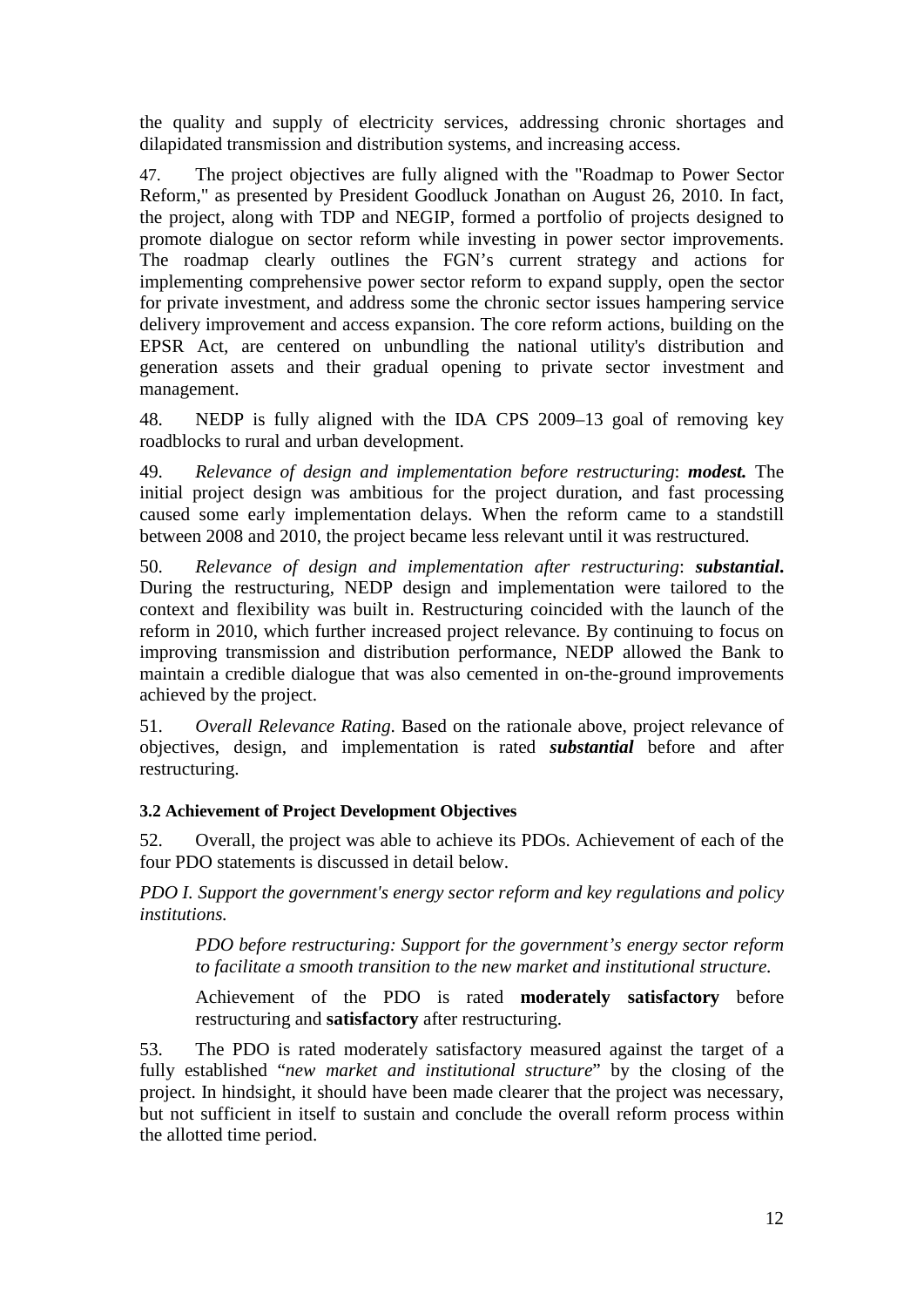54. The revised PDO after restructuring recognized the complexity and time needed for a new market to mature and focused on the actual building blocks of the reform. Major project achievements include the emergence of new strong institutions: NEDP supported, through investments and capacity building, the creation of NERC, the Market Operator, and the Rural Electrification Agency. Although the creation of the 18 successor companies cannot be credited directly to the project, the project financed institutional capacity building for their initial operations and provided substantial TA to the unbundling process.

55. The project also played a decisive role in the progress of the FGN "Roadmap for Power Sector Reform" and the establishment of appropriate pricing mechanisms to ensure the sector's financial viability. NEDP supported NERC in the revision of the multiyear tariff order (MYTO) to introduce a cost-reflective end-user tariff and 'lifeline' mechanisms to protect the most vulnerable consumers.[7](#page-28-0) NERC implemented the new MYTO tariff starting from June 1, 2012, which provides for a phased increase of electricity retail tariffs to cost-reflective levels, contemporaneously with a similar increase in the domestic gas prices. Communication outreach on MYTO, conducted by NERC and financed by the project, paved the way for a smooth transition to the higher tariffs. Compared to the public outcry following the removal of fuel subsidies, the increase in electrical tariff, albeit substantial, was widely accepted as a necessary step toward an improved power sector.

56. The project enabled the PMU to evolve into a corporate planning and service provider for a number of donors as well as internal clients such as NBET and TCN. Capacity-building programs were carried out to build capacity for the ERSU to properly address and manage project safeguard issues (section 2.4). Other communication and support activities included a HIV/AIDS prevention and awareness campaign conducted for PHCN employees in collaboration with the National Action Committee on AIDS.

57. The project supported BPE in carrying out its mandate of privatizing the power sector utilities. Major milestones achieved by BPE include the completed bidding process for the privatization of PHCN successor generation and distribution companies. NEDP financed an international consultant to update the performance indicators in the management contract and provide advisory services on the recruitment process for a management contract for TCN. Under this contract, which came into effect in July 2012, TCN will remain under the government's ownership under a 3+2 year management contract with Manitoba Hydro International. The management contract is designed for improvements in management performance and transparency of operational and investment requirements and decisions. The project also supported BPE in its stakeholder consultation meeting in September 2011 with the PHCN labor union to discuss the implications of privatization.

*PDO II. Increase efficiency in the power sector and improve the supply of electricity and service delivery.* 

## Achievement of the PDO is rated **moderately satisfactory**.

58. The project contributed financed transformers and substations' upgrades that led to a significant improvement in grid capacity and efficiency. NEDP financed the installation of 330/132 kV, 150 megavolt amperes (MVA) transformers and 132/33

-

<span id="page-28-0"></span><sup>7</sup> See annex 3 for details on the new MYTO.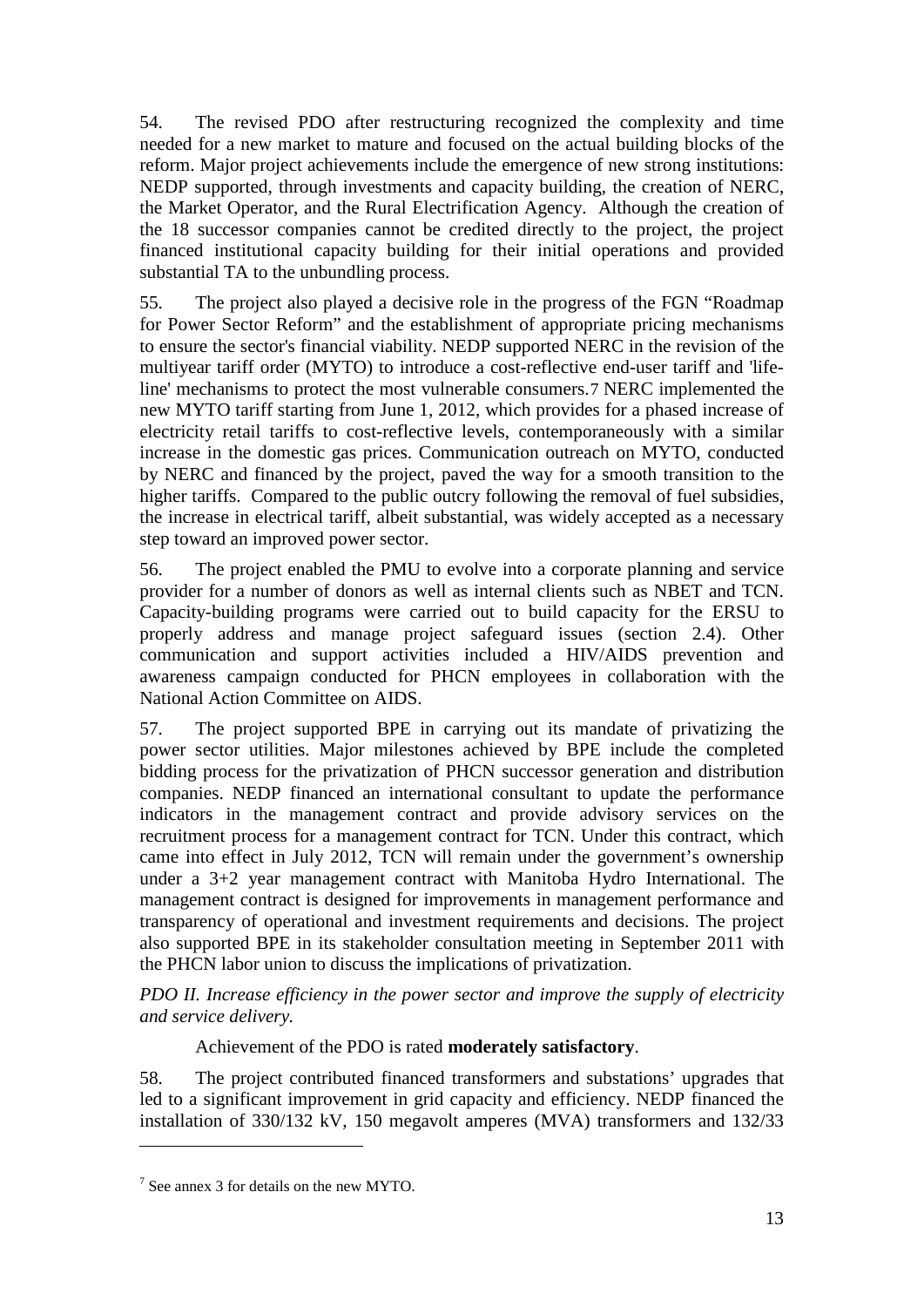kV, 60 MVA transformers in priority areas chosen by TCN. A total of 810 MVA were installed at the selected substations, 30 percent more than the target of 620 MVA at project closing. To provide an idea of the size of the contribution in terms of improved efficiency, if converted, 810 MVA are roughly equivalent to a new power station of about 600 MW of available capacity (assuming a power factor of 75 percent).

59. NEDP also ensured uninterrupted supply in Victoria Island, Lagos, the business center of Nigeria, by providing a temporary mobile substation to substitute for the sinking and heavily dilapidated Alagbon substation, thus allowing the urgent rehabilitation work to begin as financed under NEGIP. NEDP intervention was timely to avoid a complete shutdown of the power distribution to the island, with potentially severe consequences for business activities, the hospitality industry, residents, and overall economic growth.

60. Electricity supply improvement was achieved by conversion of the distribution grid from low voltage long lines to shorter high voltage distribution lines in the cluster areas. This improved tail end voltage from 180 V to 220 V, lowered outage hours, and improved the end-user voltage to 33 kV. This had direct positive effects on the living standards of ordinary citizens because less household equipment was burned out by voltage fluctuations. Cluster-level losses were also reduced to less than 12 percent in the Karu, Ogba, Luth, Agege, and Challenge clusters. Furthermore, the introduction of aerial bundled cables for the low voltage grid and pole-mounted transformers, along with prepaid meters (PPMs), made electricity theft more difficult. Taking the Karu cluster as an illustrative example of project impacts in the intervention areas, table 2 reports the situation before and after NEDP, linking the project interventions with benefits and impacts for end-users (extract from the borrower report).

| <b>Table 2. Before and After NEDP</b> |                                                   |                                                                                                     |                                                                                                   |  |  |  |
|---------------------------------------|---------------------------------------------------|-----------------------------------------------------------------------------------------------------|---------------------------------------------------------------------------------------------------|--|--|--|
| <b>Indicator</b>                      | <b>Before NEDP</b>                                | <b>After NEDP</b>                                                                                   | <b>End-user impact</b>                                                                            |  |  |  |
| <b>Transmission</b>                   |                                                   |                                                                                                     |                                                                                                   |  |  |  |
| Energy                                | $7x10^6$ kWh (Oct. 2010)<br>1-2 hours/day average | $13x10^6$ kWh (Mar 2012)<br>12-18 hours/day average                                                 | $6x10^6$ kWh more at better<br>voltage to power<br>households and small and<br>medium enterprises |  |  |  |
| Transmission<br>losses                | ~40% average losses<br>$(29 \text{ kV})$          | $\sim$ 20–25% average<br>losses (tail-end 33 kV)                                                    | Better tail-end quality,<br>more power received and<br>billed, load shedding<br>decreased         |  |  |  |
| Transformer<br>specifications         | None                                              | Self-protected<br>transformers (integrated<br>external surge protection<br>and LV circuit breakers) | Tamper-proof meters,<br>simpler, quicker operations<br>and maintenance                            |  |  |  |
| <b>Distribution</b>                   |                                                   |                                                                                                     |                                                                                                   |  |  |  |
| End-user voltage                      | $140 - 180$ V                                     | 220 V                                                                                               | Lesser damage to<br>equipment, few trippings                                                      |  |  |  |
| Feeder tripping                       | 25–35 times per Month<br>avg.                     | None since September<br>2011                                                                        | No feeder faults or<br>trippings since September<br>2011                                          |  |  |  |
| Power delivered                       | $27 - 35$ MW                                      | $>100$ MW                                                                                           | Increase in delivered power<br>capacity                                                           |  |  |  |
| <b>Prepaid meters (PPM)</b>           |                                                   |                                                                                                     |                                                                                                   |  |  |  |
| Free PPM                              | None                                              | More than 60,000 PPMs                                                                               | Free PPM installation;<br>"managing what you can<br>measure"<br>Prepayment model led to           |  |  |  |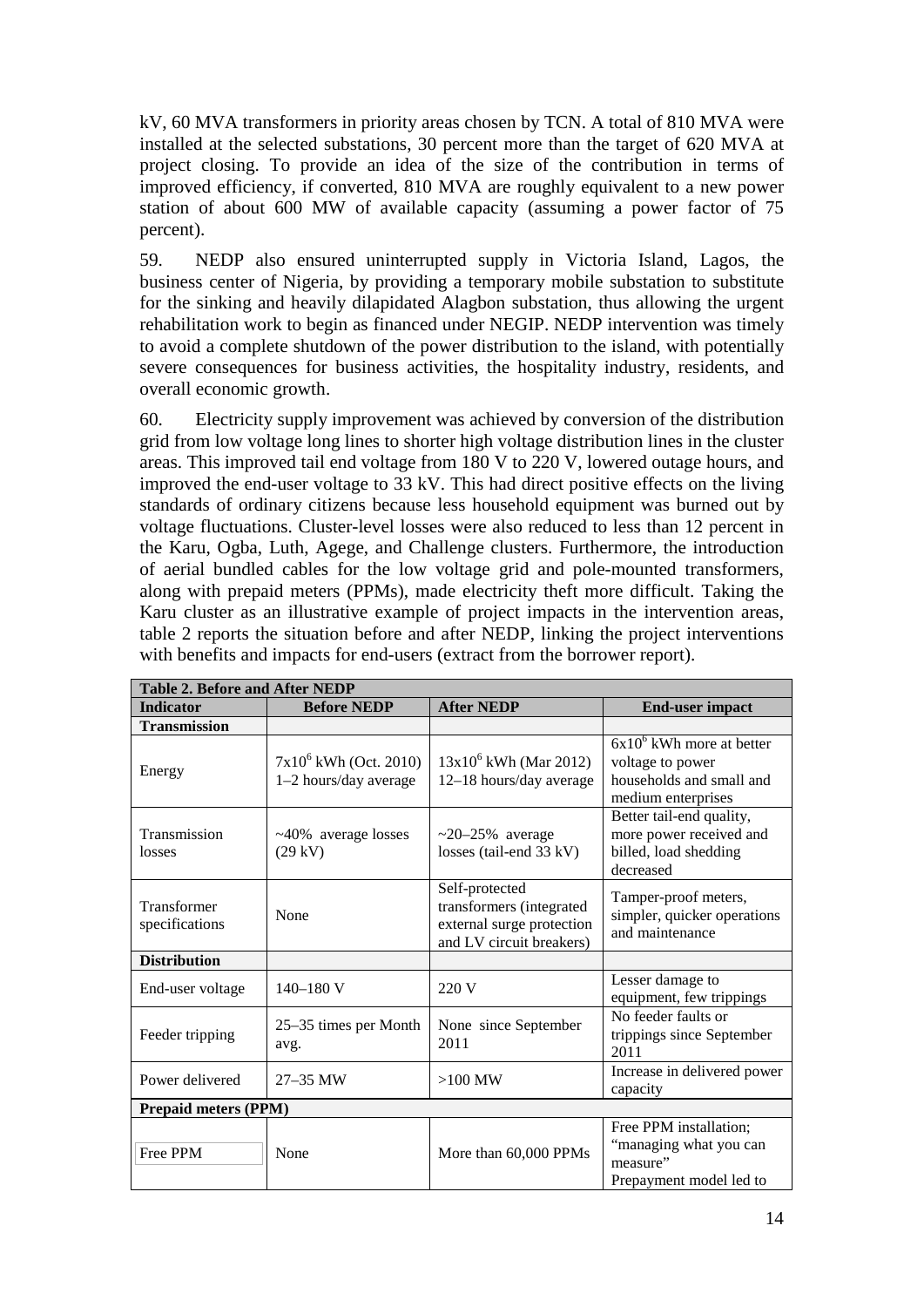|                                   |                                                          |                                                                                                                                                                           | better demand management<br>Reduction in rent-seeking<br>behaviors, enabling more<br>citizen whistle-blowing<br>behavior                            |
|-----------------------------------|----------------------------------------------------------|---------------------------------------------------------------------------------------------------------------------------------------------------------------------------|-----------------------------------------------------------------------------------------------------------------------------------------------------|
| Split-design meter                | Meter at premises or<br>direct, unmetered<br>connections | Metering unit mounted<br>on pole, monitoring and<br>uploading interface unit<br>at customer premises<br>Visible PPM, with<br>accessible interface at<br>customer premises | Customers controlling and<br>paying for power, while at<br>the same time discouraging<br>tampering; encouraging<br>neighborhood policing            |
| Card recharge<br>purchase/vending | None                                                     | Recharge cards for PPM<br>available at PHCN<br>offices and a few<br>vending locations                                                                                     | Convenience to<br>buy/recharge cards,<br>although at limited<br>locations<br>Plans to increase number of<br>retailing channels,<br>including online |

61. Lower distribution inefficiencies paired with transmission improvements helped DISCOs improve revenue management by improving accounts receivables, replacing the significant commercial losses associated with credit metering and traditional billing with cash flow positive prepayment systems. According to data collected by the Karu Business Unit (KBU) in the Abuja DISCO, the energy received by the DISCO increased about 56 percent between the last two quarters of CY11 and Q1 CY12 (from an average of 8,296,396 kWh to 12,950,250 kWh per month) due to the rehabilitation of the Karu Substation. Over the same period, sales of electricity associated with the PPMs more than doubled (from an average of ₦20,633,409 per month to an average of  $\mathbb{N}41,807,582$  per month), with considerable effects on the total collections for the KBU. It is worth noting that, as of December 2011, the KBU is consistently raising more revenue from PPM sales than estimated billing (average of  $\mathbb{N}41,624,254$  per month from sales of PPMs compared to an average of  $\mathbb{N}25,731,358$ per month from estimated billing).

62. HVDS and PPMs were installed in six geographical clusters: Agege, Luth, and Ogba in Lagos, Challenge in Ibadan, and the Abuja suburbs of Karu and Kubwa. Inconsistency in the number of targeted clusters and their broad definition, however, limit the ability to assess project achievements based on the number of clusters completed. [8](#page-30-0) During the restructuring, additional funds were allocated to this component, but the additional clusters were never named. It is therefore unclear whether new geographical areas were supposed to be included, or, more likely, if the intention was to increase the number of feeders in the existing set of clusters. If this was the case, the project supported investments in 24 11kV feeders, as shown in annex 2.

-

<span id="page-30-0"></span> ${}^{8}$ From page 46 of the NEDP PAD: a cluster could be defined as (i) the network of a distribution transformer and its downstream infrastructure; (ii) a 11 kV feeder emanating from a 22/11 kV substation; or (iii) a 33/11 kV substation and the downstream network.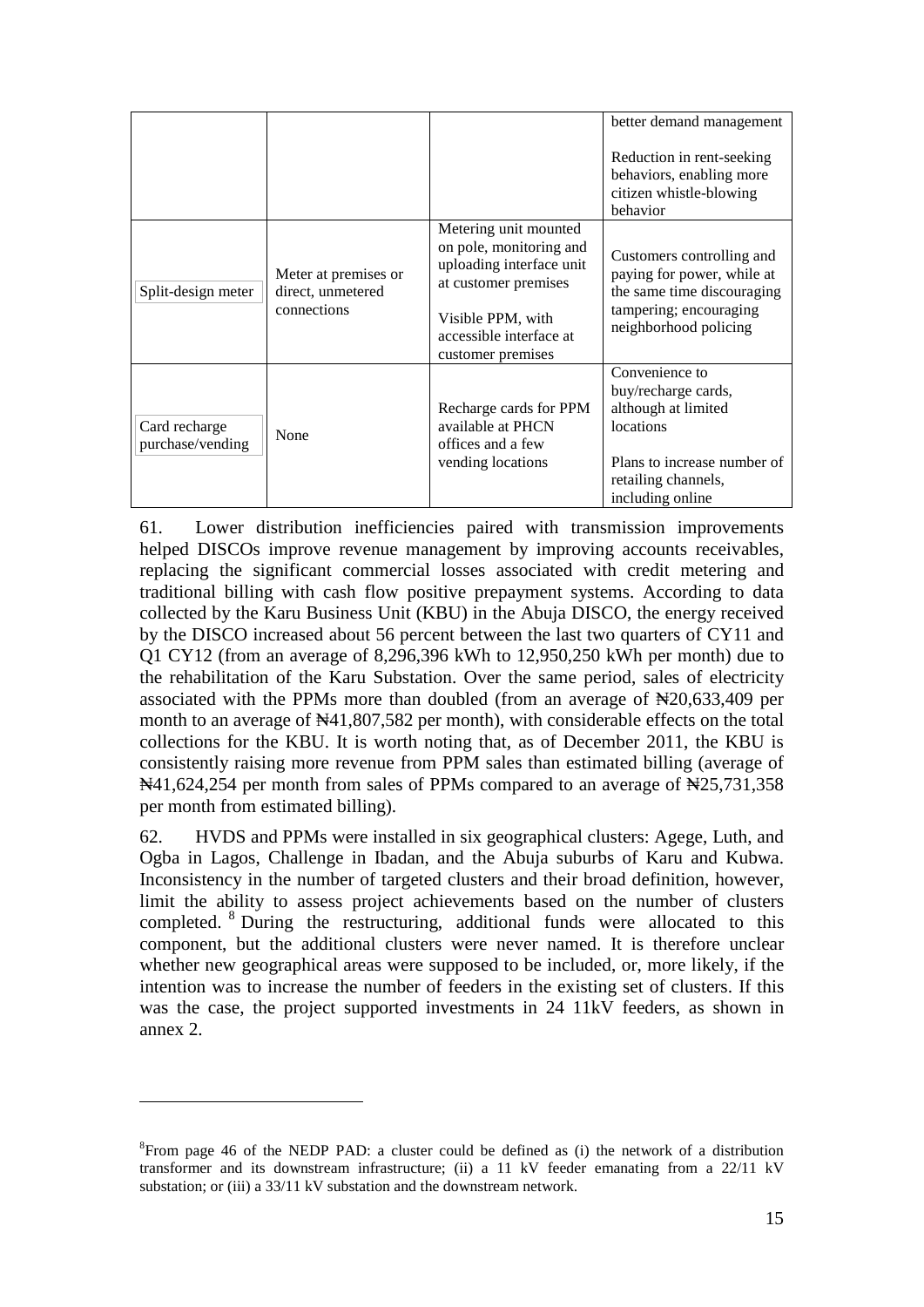63. Service delivery has improved, which has added credibility to sector reform and created tangible benefits for households and enterprises. The customer-friendly interface of the meters has made it easier for customers to read and control the amount of energy they consume. This, in turn, provided positive consumer benefits in terms of efficiency and better demand-side management of electricity consumption. Consumers on PPMs are able to "pay what they consume" instead of relying on PHCN-estimated billing.

64. The introduction of PPMs, which are not common in Nigeria, was strongly welcomed in the target areas. One of the indirect benefits of the project was that it induced, among customers, demand-side governance and social accountability behaviors. People today demand better and more transparent service delivery from Nigerian institutions, particularly PHCN and NERC. Based on experiences from areas benefitting from the metering program, other PHCN consumers are voicing their concern on the transparency of estimated billing and requesting more PPMs to be installed, particularly split meters, which allow consumers to better monitor their energy consumption.

65. However, some shortcomings persist: (i) the lack of a plan to address outstanding customer debt; (ii) despite the DISCO launching an awareness campaign stating that meter installation is free to consumers, during the ICR field visits there were reports of customers being asked to pay for PPM installation; and (iii) purchasing the prepaid electricity codes continues to be a time-consuming process for customers, who often must queue for several hours. These issues have been discussed with the concerned entities and remedial actions identified, such as by introducing third party vendors for electricity credit (with NERC support) to facilitate purchasing of electricity codes, and promoting transparency through additional communication. Under current IDA operations, in addition, support will continue to be provided to DISCOs to improve performance and service delivery. Annex 5 and section 3.6 provide further details on project impacts on consumers, summarizing the findings of a beneficiary assessment conducted by an independent consultant in the areas around the Karu cluster in Abuja.

*PDO III. Demonstrates models to scale up electricity access.* 

Achievement of the PDO is rated **moderately satisfactory**.

66. Outcomes under this PDO relate to the provision of grid-based and off-grid rural electrification models.

67. Rural grid-based electrification was expanded in the states of Enugu, Ogun, and the Cross River State. Expansion was achieved through a combination of extending the grid and reinforcing the existing network with LVDS, HVDS, and PPMs. NEDP installed a total of 8,100 meters, connecting up 24,600 households in 40 communities. Benefits arising from these activities are equal in nature to those discussed under PDO II in terms of increased efficiency and improved electricity supply and service delivery (the scale of the intervention, however, was significantly smaller).

68. Electrification was also extended to nine commercial farms in Kaduna State. These farms were selected in synergy with the Commercial Agriculture Development Project. To maximize diversification of benefits, farms operating in different market segments were targeted, particularly poultry, fruit trees, dairy, maize, and fishery. The project intervention improved the productivity and competitiveness of those farms by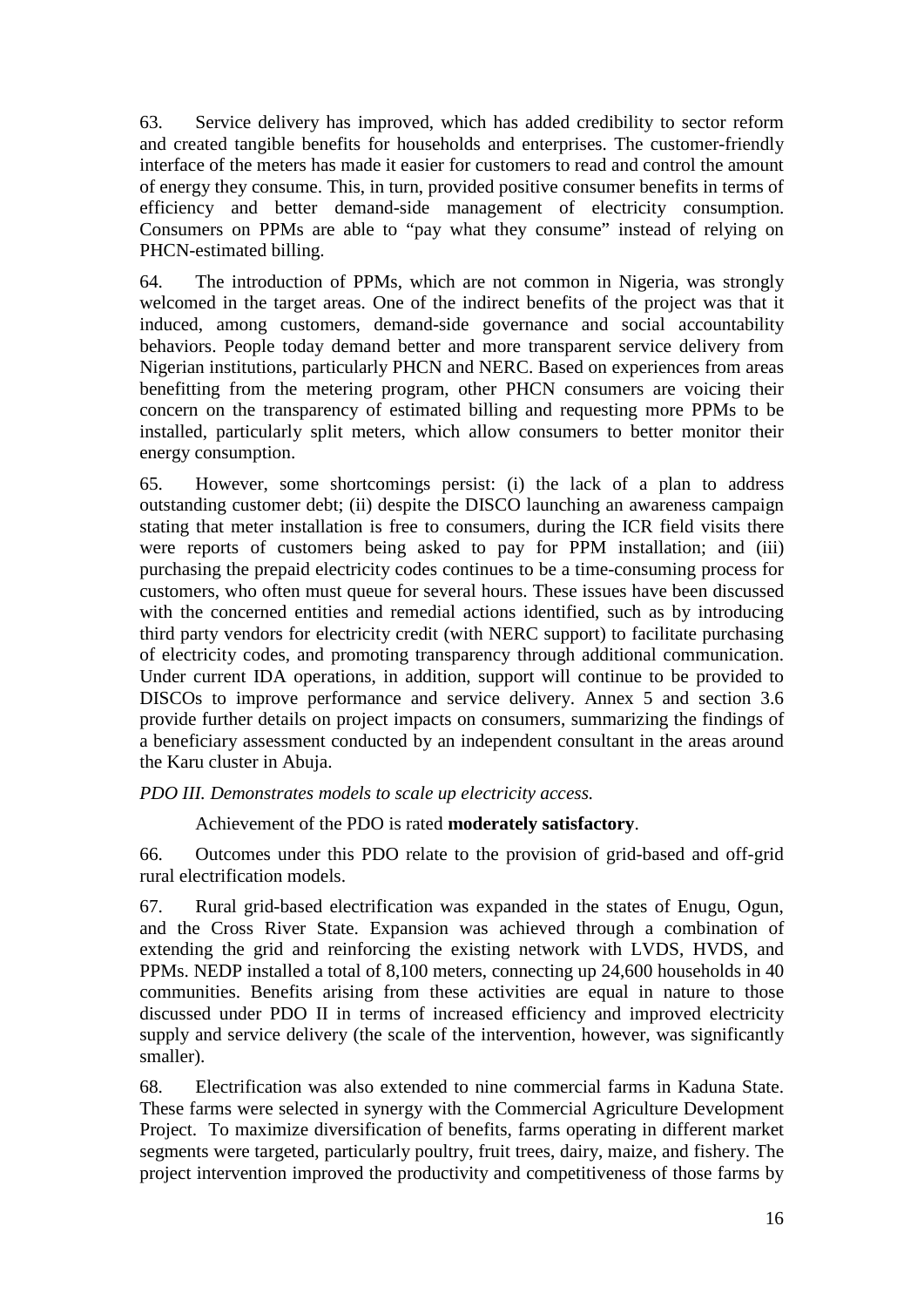providing better and cheaper electricity and by providing considerable savings compared to diesel generators in use before the project intervention.

69. Off-grid pilots were conducted in three selected sites of the National Fadama Development Project, a Bank-supported project to increase the incomes of rural agricultural areas. The three sites, Ogun, Imo, and Kaduna were selected based on the commercial performance of the user groups. The projects also installed 45 solar home systems, 17 solar street lights, including for the community markets, and two solar water pumps to promote the commercial activities of the user groups.

70. A different business model was developed for the Mfaminyen Village in the Cross River State. Mfaminyen is a rural village remotely located 126 km away from the nearest city, Calabar, reachable only by dirt rural roads, which are often impassable during the rainy season. Prior to NEDP, the Mfaminyen Village had no power supply, limited supply of clean water, and the community depended largely on fuelwood for cooking and kerosene lanterns for lighting. A few inhabitants also owned small diesel generators. Due to the remote area, however, and the increasing costs of fuel, operating the generators was very expensive. As part of project activities, NEDP financed the installation of solar photovoltaic (PV) panels for electrification and battery charging, a public community space with an information and communication technology (ICT) business center and television, solar street lights, and a solar-powered water borehole.

71. This was a successful pilot that demonstrated that renewable energy was both feasible and affordable in rural areas. Residents benefited from increased savings (due to the phase out of generators) and improved clean water and sanitation. Furthermore, the village has been able to generate revenue from neighboring villages for use of its battery charging services and water retailing, and is currently marketing itself as ecotourism attraction in Nigeria. The project involved a conservation society operating in the village, the whole community, the Rural Electrification Agency, and state government very early in the process. Based on the success of the initiative, the state government committed to replicating the intervention in other villages, maximizing the leveraging opportunity created under NEDP (an endorsement letter from the state government is attached in annex 10).

72. TA was provided for the implementation of a renewable energy master plan, which is expected to be finalized in December 2012, and will form an input to the Renewable Energy Act expected in 2013/14.

73. Despite the success of most of the on-grid projects and the Mfaminyen Village pilot, the following shortcomings affected the rating of this PDO:

- i. A microhydro project in Ajassor was considered but abandoned after the state government began grid-based electrification and extending the lines to Ajassor became the least-cost option.
- ii. Some of the contracts for the rural electrification in Ogun, Enugu, and Cross River State were not concluded in time due to procurement and implementation delays.
- iii. GEF resources available for this component (amounting to a total of US\$1 million) were significantly underutilized, causing a loss of grant resources for the project. Only a disappointing 20 percent of the embedded grant funding from GEF was utilized for NEDP (about US\$200,000).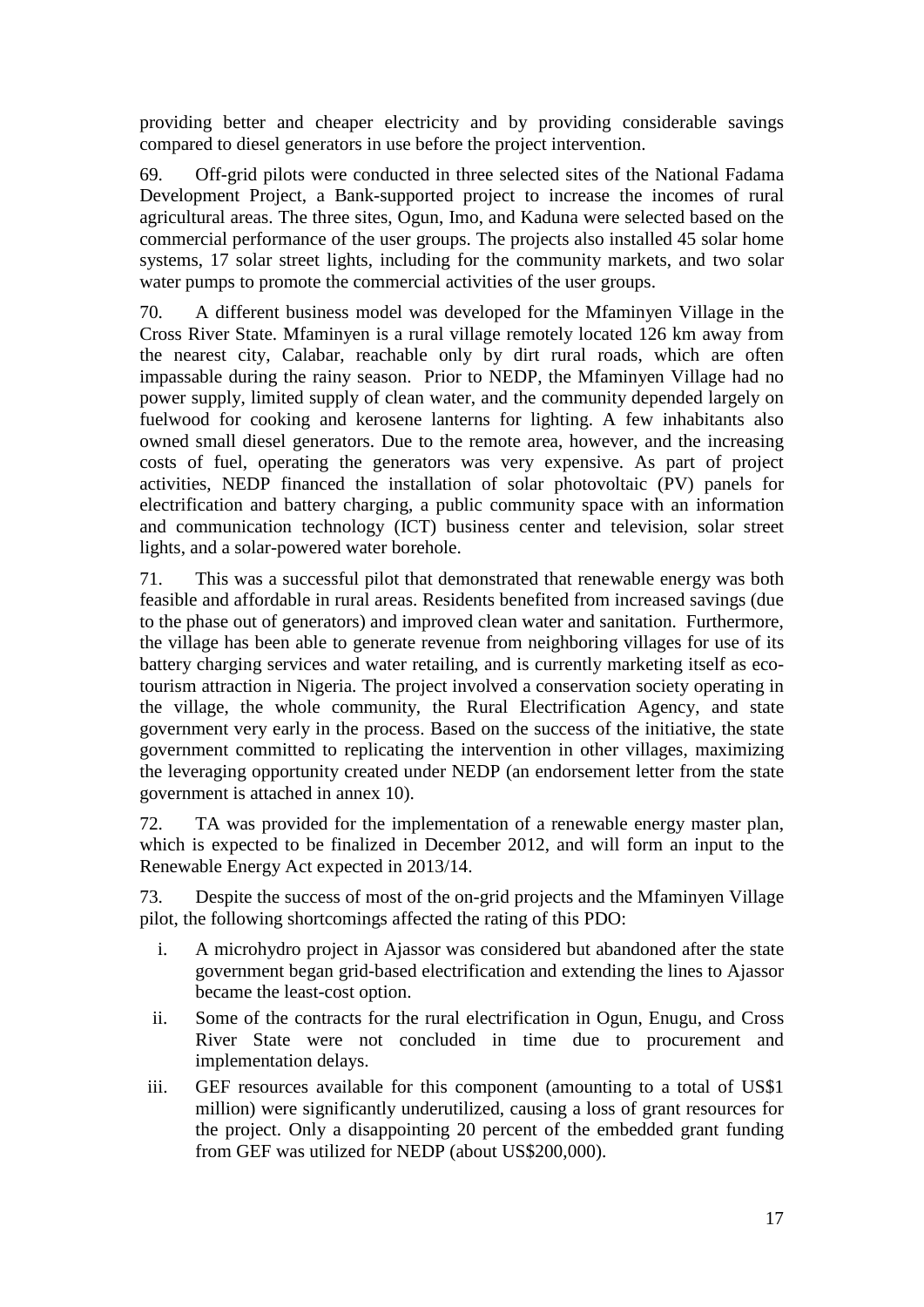*PDO IV. Support gas sector reform to improve gas supply for power generation.*

*PDO before restructuring: Support for the government's gas sector reform to develop natural gas resources.* 

Achievement of the PDO is rated **satisfactory** before and after restructuring.

74. NEDP achieved this PDO by supporting the establishment of the Gas Aggregator of Nigeria as well as development of the Gas Unit in PHCN. The support included training, policy dialogue, and short-term TA. In addition, NEDP supported the development of the strategic aggregation rules for the domestic gas market and the preparatory work on the risk mitigation aspects, leading to the development of NEGIP.

75. The FGN's Gas Master Plan, launched in 2009 with the support of NEGIP and NEDP, has marked a major shift in the government's attention to this key driver of economic growth and has gained broad-based support from the upstream oil and gas industry including both by private gas producers as well as government-owned oil and gas companies under NNPC. Master plan implementation has already achieved a number of significant milestones toward establishing a balanced domestic gas market that would provide the right pricing signals and incentives to increase gas production and processing for domestic consumption. These milestones include:

- i. executing the first commercial Gas Supply and Aggregation Agreements (GSAA) with the Shell Petroleum Development Company (SPDC) and Chevron Nigeria Limited Joint Ventures (CNL JVs), backed by NEGIP PRGs—the joint ventures represent approximately 70 percent of domestic gas capacity<sup>[9](#page-33-0)</sup>;
- ii. implementing the revised transitional commodity pricing structure, with an initial increase from US\$0.1/mmbtu to US\$1.0/mmbtu (implemented in Q4 2010), to reach near export parity by 2013 with a target price of US\$2.0/mmbtu;
- iii. establishing the Gas Aggregation Company Nigeria Limited (GACN) in January 2010 to facilitate access and firm gas allocation from domestic gas suppliers to existing power plants and prospective power sector investors (and other gas-based industries); and
- iv. developing a robust contractual framework for gas supply, including a bankable model GSAA and gas transport agreements, and a gas transmission network code to facilitate subsequent gas sales in the sector.

76. The reform actions are starting to yield results in terms of increased domestic gas availability. In 2008, only about 300 mmscfd of gas was available for domestic

-

<span id="page-33-0"></span><sup>&</sup>lt;sup>9</sup> In August 2012, SPDC informed the World Bank that the gas assets in the Western axis supplying the EGBIN Power plant had been sold and thus SPDC would no longer require a PRG for the gas supply to EGBIN GENCO. The asset sale has led to the otherwise finalized SPDC PRG transaction being put on hold while an alternative SPDC gas supply to a government owned power plant in the eastern axis is being developed.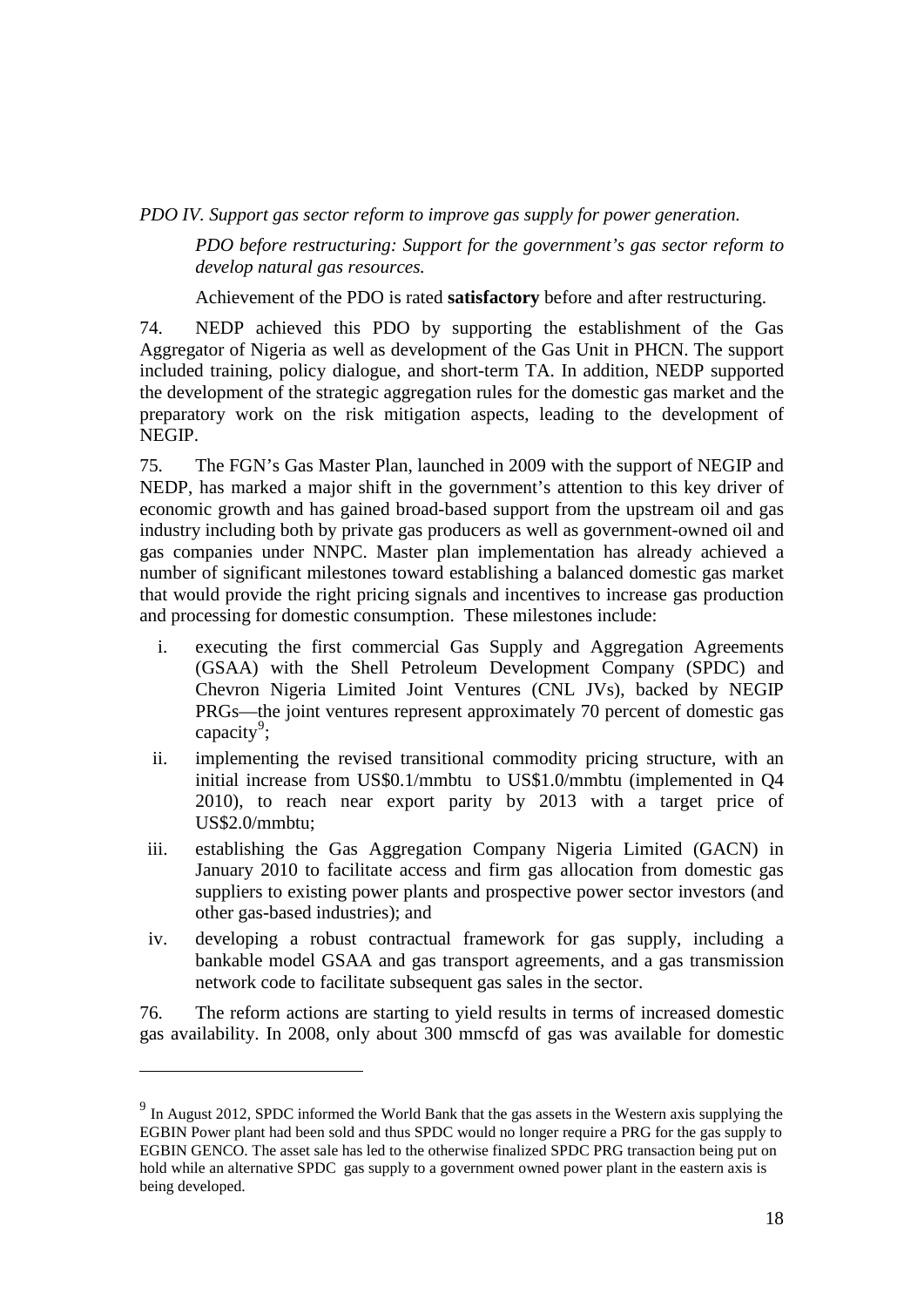consumption against a demand of 600 mmscfd. Severe gas supply constraints have been relieved over the last 18 months with available supplies increasing to 1,000 mmscfd by Q4 2011. Part of the success can be traced to the implementation of the FGN Gas Master Plan. The positive trend is expected to continue as the FGN pursues the 12 month Gas-to-Power Emergency Development Plan, which aims to double the amount of gas available to the power sector to fuel the new power plants being commissioned under NIPP.

77. *Overall Efficacy Rating*. Based on the assessment above and the sub-ratings as summarized in Table 1, the achievement of Project Development Objectives (efficacy) has been rated *moderately satisfactory* before and after restructuring. A different weight has been attributed for each PDO statement. In particular, given the project relevance to the reform process, the overall outcome ratings have been guided by project achievements with respect to this key PDO. The other PDOs were given less weight because: (i) investments underpinning PDO 2 were designed to be supporting the reform efforts under PDO 1; (ii) the rural and renewable electrification activities underpinning PDO 3 were confined to piloting of concepts, and thus were limited in scope, even in the original design of the project; and (iii) the activities in the gas sector underpinning PDO 4 were mainly aimed at providing TA and limited in scope

## **3.3Efficiency**

## *Project efficiency is rated substantial.*

78. *Methodology*. As part of the ICR process, an economic and financial reevaluation of the Project was carried out. This re-evaluation took into account changes in assumptions for some parameters, namely: (i) actual project costs; (ii) revision of the project implementation schedule; (iii) lower volume of incremental energy generated and therefore delivered to the transmission and distribution system; and (iv) the new MYTO introduced in June 2012.

79. A new economic and financial model has been developed, due to the unavailability of the one used during original appraisal and restructuring. To ensure consistency of results, the new model was designed and tested based on the details available in the PAD. Results of the tests confirmed the values found in the PAD and restructuring paper (see Table below). At restructuring, the new model appears to be more conservative in terms of values, but confirms the trend of improved Economic Internal Rate of Return (EIRR) and the Financial Internal Rate of Return (FIRR).

80. *Project Costs and Benefits*. Actual project costs and yearly disbursement figures were used for the re-evaluation. In line with the original analysis, the Project investments yielded five distinct benefits: (i) reduction of losses (technical and nontechnical); (ii)improved power quality and supply reliability; (iii) avoided captive generation; (iv) improved revenues; and (v) enhanced customer satisfaction.

81. *Results*. The table below provides a summary of the result of the economic and financial re-evaluation and comparison with the original PAD and restructuring paper (considering both the original and new models).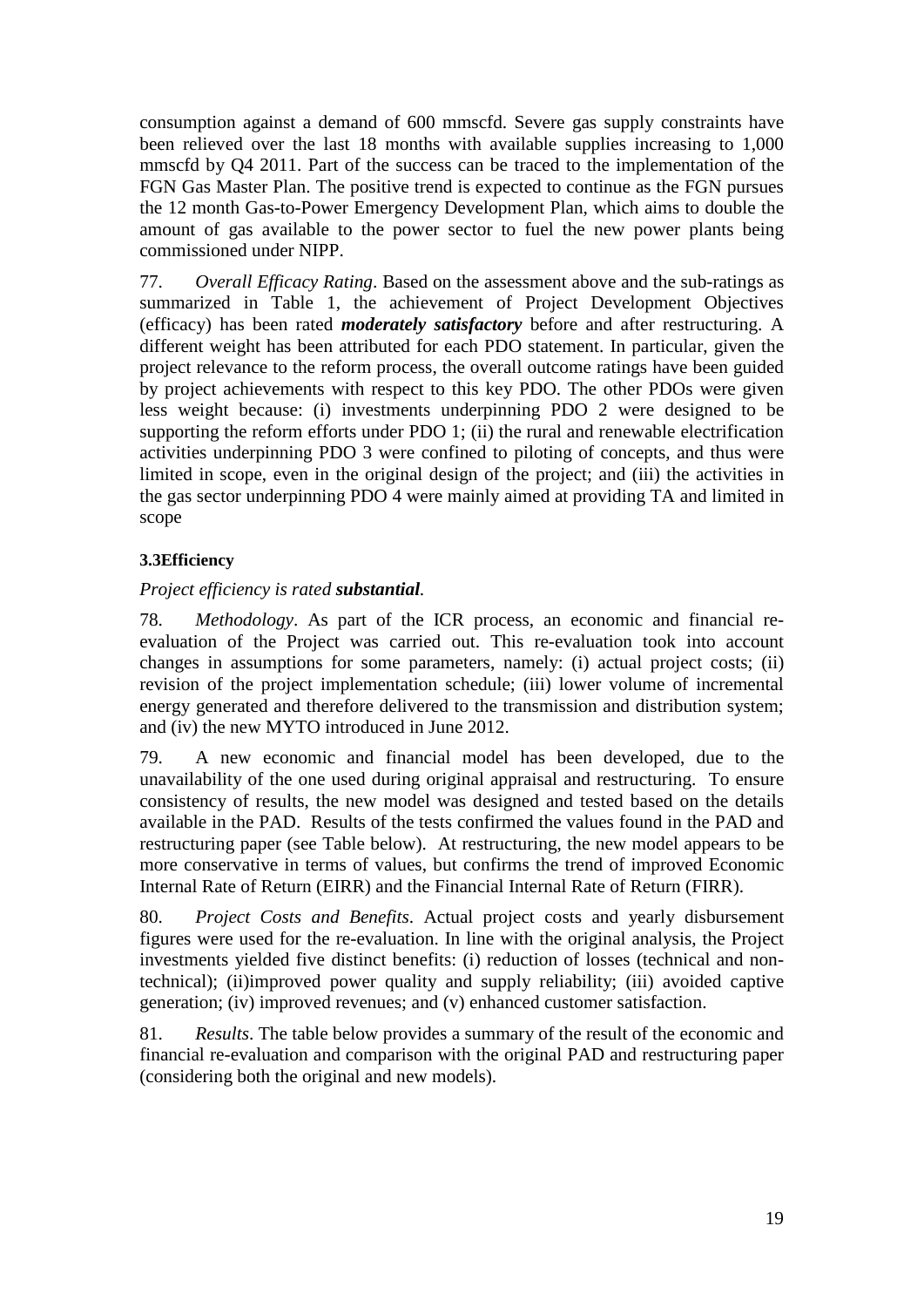| Table 3. Re-evaluation Summary |              |                |           |
|--------------------------------|--------------|----------------|-----------|
|                                |              | Original Model | New Model |
| <b>Original Project</b>        |              |                |           |
| <b>Total</b>                   | EIRR $(\% )$ | 43.2           | 43.2      |
|                                | FIRR $(\% )$ | 16.6           | 16.6      |
| <b>Restructuring</b>           |              |                |           |
| <b>Total</b>                   | EIRR $(\% )$ | 47.01          | 43.4      |
|                                | FIRR $(\% )$ | 19.07          | 18.6      |
| <b>ICR</b>                     |              |                |           |
| <b>Total</b>                   | EIRR $(\% )$ | N/A            | 46.4      |
|                                | FIRR $(\% )$ | N/A            | 24.8      |

82. It appears clear that the economic and financial feasibility of investments remains in the same range of the estimation at the time of appraisal and restructuring. The EIRR and the FIRR remain strong, reflecting the economic and financial benefits arising from the project. The lower load growth and the delays in project implementation had only limited impacts on the EIRR and FIRR.

83. *Sensitivity Analysis*. A sensitivity analysis was carried out, assuming the load increase forecasted during original appraisal and restructuring (4 percent). In this case, the EIRR and FIRR for the project are equal to 50.76 percent and 28 percent respectively, representing higher rate of returns compared with the original project and confirming even more the robustness of the project efficiency.

84. A separate analysis was also carried out for the rural and renewable electrification component, not included in the economic and financial analysis of the original project and restructuring. EIRR and FIRR for this component are 37.8 percent and 22.3 percent, conforming also in this case the economic and financial viability of the project.

85. Considerable nonquantifiable benefits also materialized from the project, such as overall improvements in beneficiaries' life standards, as outlined in the beneficiary assessment, as well as reduced time spent on water and firewood collection and better health and safety conditions caused by the phasing out of fuel-based electricity generation (both in terms of reducing emissions and decreasing the risks of accidents caused by kerosene and candles). Further details on the economic reevaluation are presented in annex 3.

## **3.4 Justification of Overall Outcome Rating**

-

86. *The overall project outcome rating is moderately satisfactory*. This rating combines the assessment of project relevance (section 3.1), efficacy (section 3.2) and efficiency (section 3.3), and takes into account the World Bank Operations Policy and Country Services guidelines on rating formally restructured projects. [10.](#page-35-0)

<span id="page-35-0"></span> $10$  For projects with formally revised objectives, project outcomes are assessed against both the original and revised project objectives. The separate outcome ratings were weighed in proportion to the share of actual credit disbursement in the periods before and after restructuring. In the case of NEDP, disbursement prior to restructuring amounted to 70 percent of the credit.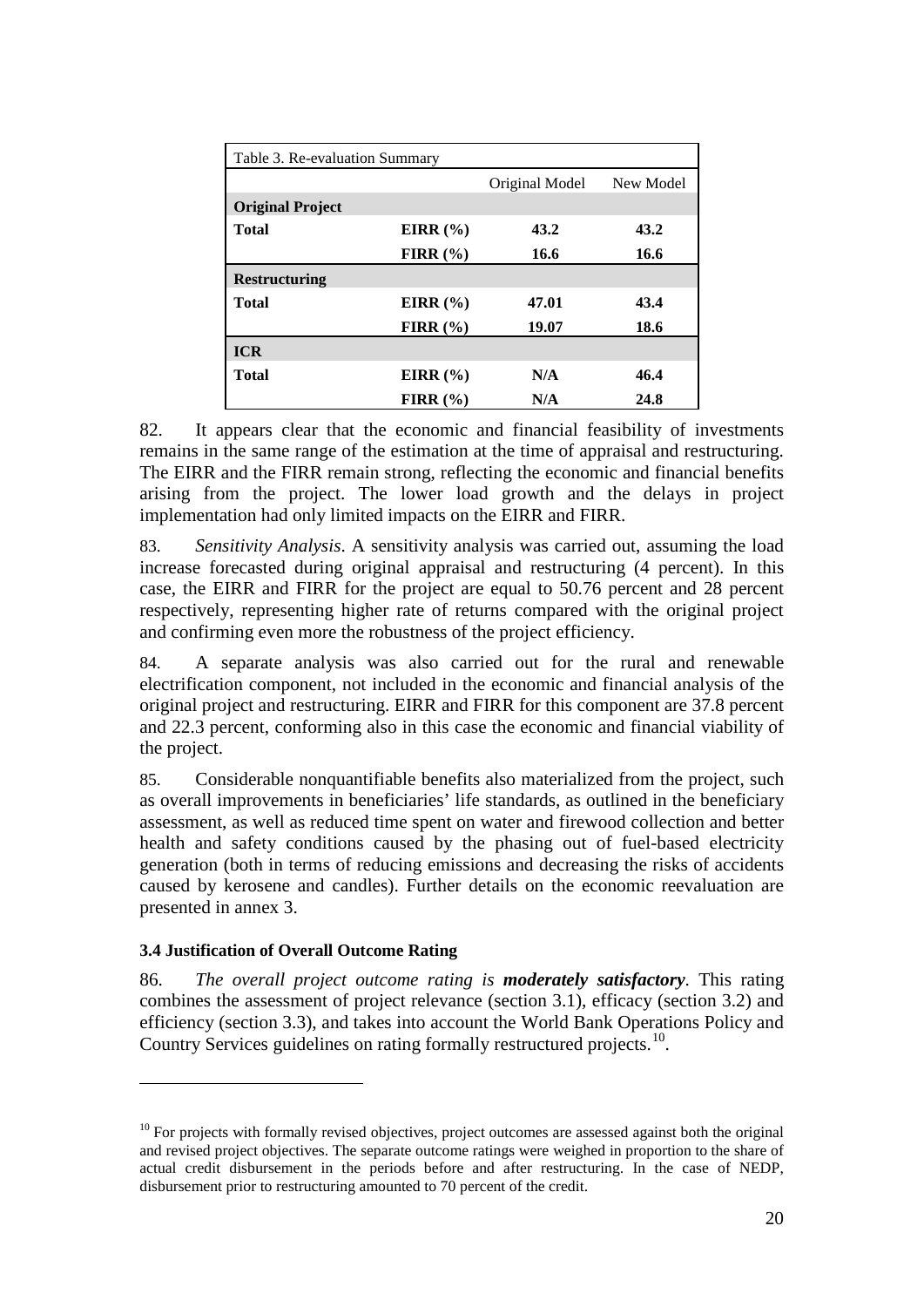#### **3.5 Overarching Themes, Other Outcomes, and Impacts**

#### *Poverty impacts, gender aspects, and social development*

87. NEDP contributed directly to broad social development by providing communities in cluster areas with improved access to power, connecting the rural poor to the grid, and promoting community involvement in the rural electrification pilots. NEDP's poverty impact component was met by installation of PPMs, which allowed customers to control their energy spending, while shorter outage hours reduced spending on generators. The MYTO also safeguarded a life-line tariff that protects poor consumers from power price increases.

88. Annex 5 describes some observed benefits in the Karu distribution cluster in Abuja. These include reduced pollution due to the replacement of diesel generators, increased productivity and income for small and medium enterprises, increased consumer awareness on energy management and savings, and reduced electricity theft and meter tampering.

#### *Institutional change/strengthening*

89. Institutional strengthening was at the heart of the project design and implementation. Intensive dialogue and consultations with stakeholders and support for policy reforms, especially post-2010, contributed significantly to institutional changes in the power sector.

#### *Other unintended outcomes and impacts (positive or negative)*

90. There were no other unintended outcomes and impacts observed under this project.

#### **3.6 Summary of Findings of Beneficiary Assessment**

91. A qualitative beneficiary assessment was conducted upon completion of NEDP to measure the socioeconomic results of the transmission and distribution improvement components as perceived by the residents of some of the intervention areas. The Karu cluster was selected on the basis of its perceived success as a complete rehabilitation and CREST roll-out scheme and was compared to a nonintervention area, Zuba. Results from two other full intervention areas (those that received pole-mounted transformers and PPMs), Mararaba and Nyana, were also captured and compared to partial intervention areas (received either pole-mounted transformers or PPMs).

92. The survey's main findings are  $11$ :

-

- i. *Overall*: Most of the people interviewed in Karu agreed that the project brought significant benefits in terms of better electricity availability, services, and quality. In full intervention areas, the majority of respondents now have between 10 to 24 hours of power per day, every day of the week, with most reporting more than 18 hours.
- ii. *Residential customers*: In Karu and Nyanya, residential customers reported as much as a 60 to 90 percent reduction in generator fuel expenditure, with the

<span id="page-36-0"></span> $11$  Further details on the methodology, results, and case studies are reported in annex 5.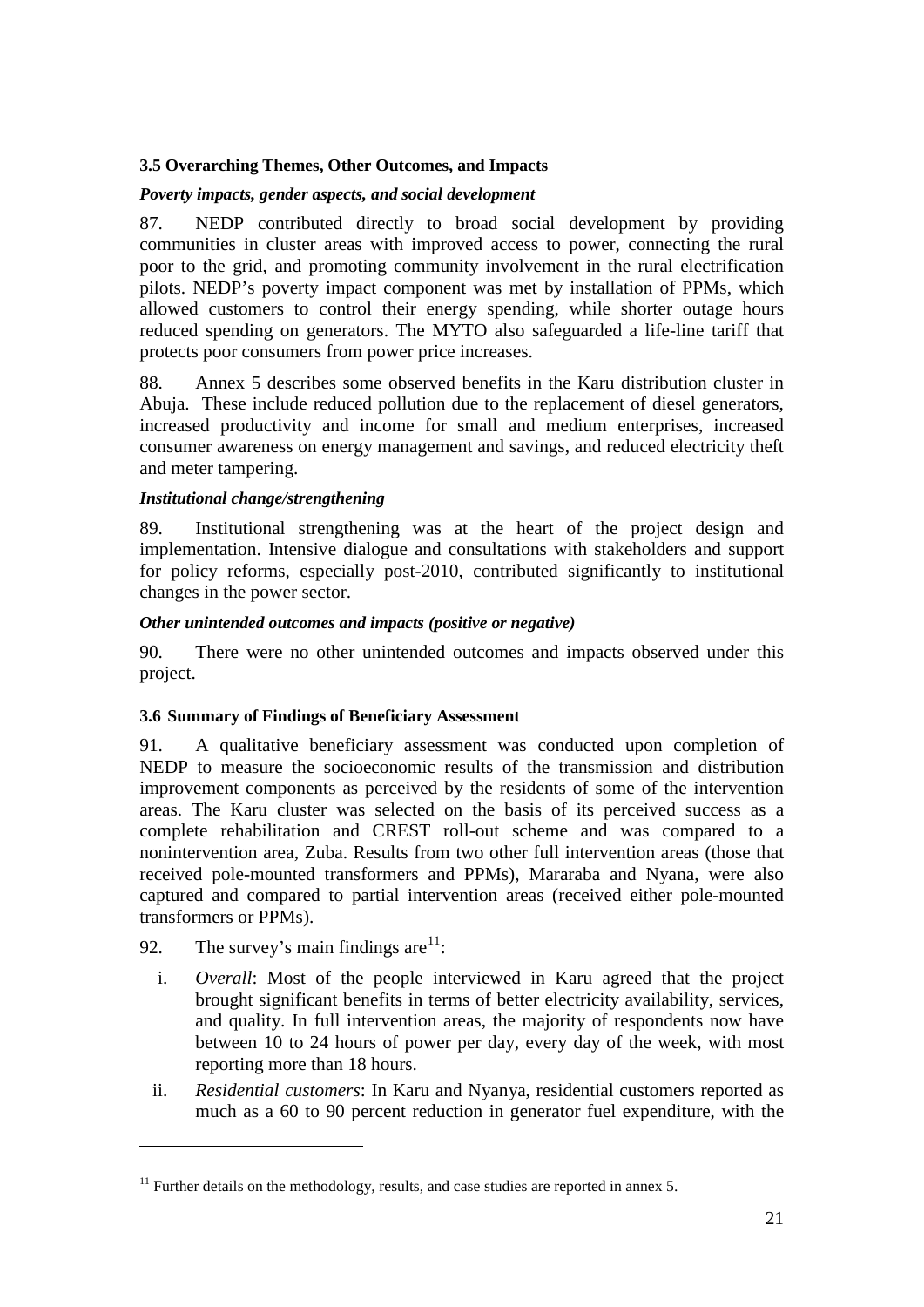sharpest reductions cited in Karu. Respondents also provided several anecdotes illustrating improvements in the quality of their personal and family lives due to the improvement of electricity services.

- iii. *Small and medium enterprises*: Among small and medium enterprises, savings on generator fuel have been used to expand operating capital or otherwise increase disposable income. Some businesses pass on the savings to their customers, as in the case of print shops that have reduced the unit cost of printing and photocopying by as much as 50 percent when power is available.
- iv. *Social service providers*: The impact of improved power supply on the ability of social service organizations to meet their objectives is significant. Many health centers are able to store vaccines for longer and generally dispense their services more efficiently. In schools, teaching and learning processes have been enhanced, especially on computer-based modules. By contrast, those schools that have been unaffected by the improvements still find it difficult to deliver even the most basic practical courses in science and technology.
- v. *More attention to energy efficiency and better demand-side management*: Billing is now widely perceived to be more transparent and commensurate to usage.

93. Despite the positive impacts mentioned above, a series of shortcomings were reported during the survey. Some examples include: (i) although meters were installed free of charge, people reported that they were told to pay for "wiring and connection" rather than for the meters; (ii) long queues to top-up meters; and (iii) mixed results in partial intervention areas. These issues were discussed with the PMU and other stakeholders to identify remedial actions, such as intensification of the public awareness campaign to inform the public about the installation of meters free of charge, increasing the number of third party vendors for electricity credits, and the replication of NEDP activities to continue CREST-like investments in other clusters.

## <span id="page-37-0"></span>**4. Assessment of Risk to Development Outcome**

94. *The rating of risk to development outcome is assessed as significant*. The borrower is committed to ensure that the investments carried out under NEDP are not only sustained over time, but also scaled up to improve the performance of the Nigerian power sector. There is, however, a series of risks affecting the sustainability of development outcome, which are outlined in this section.

95. *Sector reform.* Commitment to the presidential power sector reform roadmap remains well entrenched at all levels of government. However, vested interests are still active and may lead to some loss of momentum in the implementation of the reforms (in addition to the recent departure of the Minister of Energy and the director of BPE). For the PHCN privatization process itself, the relatively stringent application of due process, including the voluntary disclosure of conflict of interest by the Minister, lends some credibility to the vetting process by BPE and National Council on Privatization and will hopefully set precedence for other members of government with similar interests. If the minister's conflict of interest issues had not been disclosed during this early stage, it would have risked discrediting the evaluation process with the possibility of derailing the entire process later, after contracts had been awarded. Given the wide scope and complex context of the reform process, future setbacks are still to be expected. Continuous engagement with government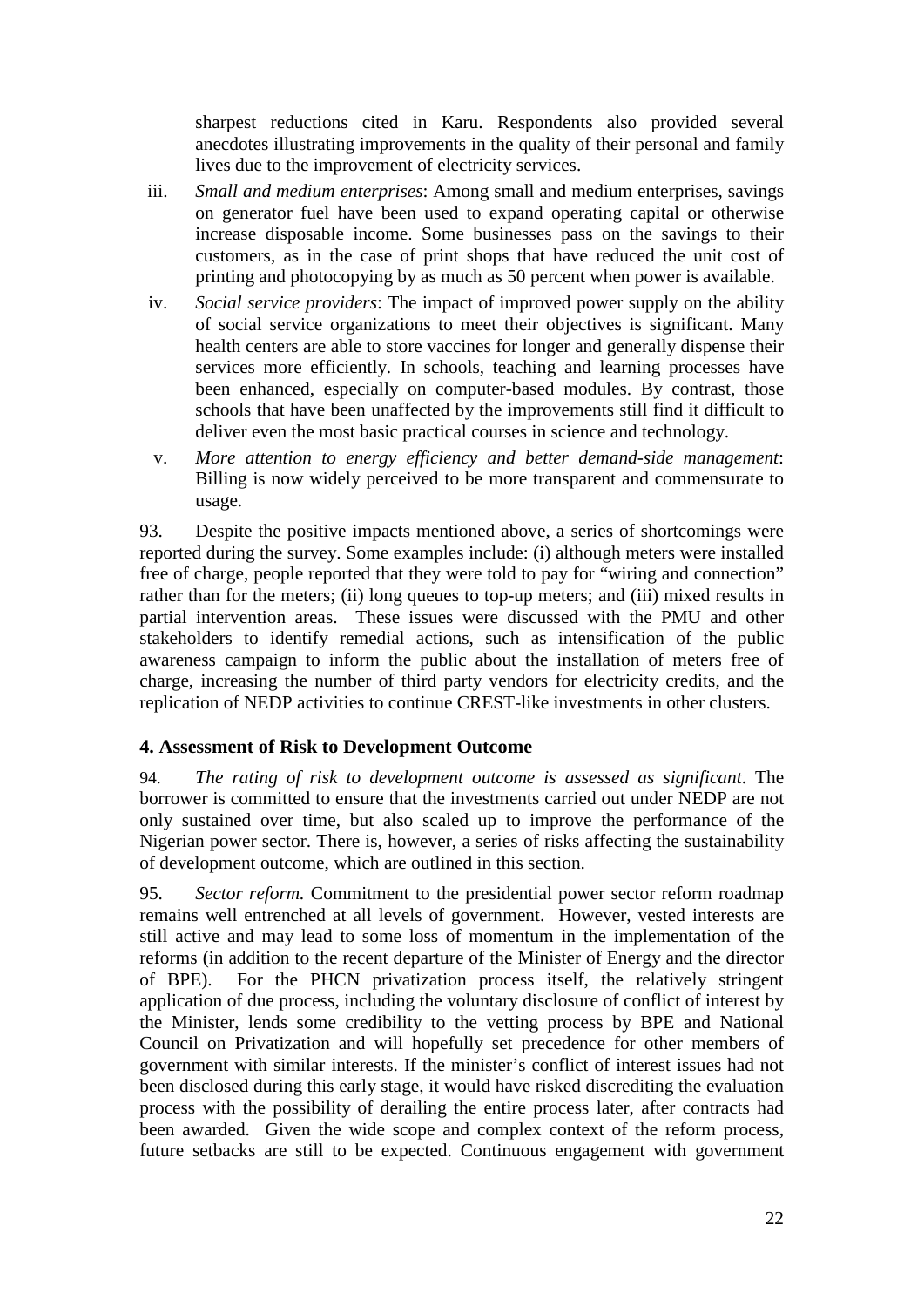stakeholders, also as part of the PSGP project preparation, will be needed to keep supporting reform momentum.

96. *Rural and renewables electrification.* Stakeholders and local governments provided strong positive feedback and commitment to long-term sustainability on NEDP rural and renewable activities. Strong community ownership of project activities provides reassurances regarding proper maintenance and operation of project assets. The FGN, however, needs to remain involved in and fund rural and renewable electrification schemes. One of the positive outcomes of power sector reforms was the establishment of a Rural Electrification Agency and the associated Rural Electrification Fund, which are imperative and important for developing countries like Nigeria with a large rural and poor population. To be able to meet this important mandate, the Rural Electrification Agency needs substantial financial and technical support paired with a comprehensive capacity-building plan. There is also the need to introduce provisions, currently lacking in government privatization plans, delineating targets for rural and renewable energy, or incentives to serve either of these areas. Once targets or models are established, the government needs to take actions to ensure their implementation, effectiveness, and efficacy. This requires strong commitment from all levels within government, significant resource mobilization in support of rural electrification, and an increased use of renewable resources in Nigeria to ensure sustainability and long-term success.

97. *Investments.* Design and implementation of all investments under NEDP were carried out in close partnership with the government agencies responsible for the sector. Those institutions have strongly committed to maintaining and operating project assets to guarantee continuous delivery of benefits to consumers. However, availability of O&M funds remains a concern. On the transmission side, the management contractor for TCN provides reassurances on its commitment to proper and well-funded O&M for project assets. There has been pressure, however, to cancel the contract due to lack of clarity over the responsibility to sign the contract between BPE and the Bureau of Public Procurement (BPP). BPP requested the President Office to cancel the management contract, claiming that the procurement and signing of the contract was in BPP's institutional mandate and not BPE. As of today, however, the President did not accept BPP's argument and the management contract is still valid. This contract is a pillar in the reform process. Its cancellation would not only slow down the much needed performance enhancement of TCN, but also give a strong negative signal to the market as the FGN is embarking on a series of IPPs and privatization of GENCOs and DISCOs. On the distribution side, some of NEDP investments have already been included in the assets evaluation of DISCOs to be privatized, and the private owner will ensure proper O&M. For the DISCOs that will remain in public hands, there is a risk of unfunded O&M and sufficient steps may not be taken to improve the performance of those DISCOs.

#### <span id="page-38-0"></span>**5. Assessment of Bank and Borrower Performance**

#### **5.1 Bank Performance**

#### *Bank performance in ensuring quality at entry*

98. *The Bank's performance in ensuring quality at entry was rated moderately satisfactory.* The project's fast-track preparation was in direct response to the government's request for a flagship operation to support the implementation of the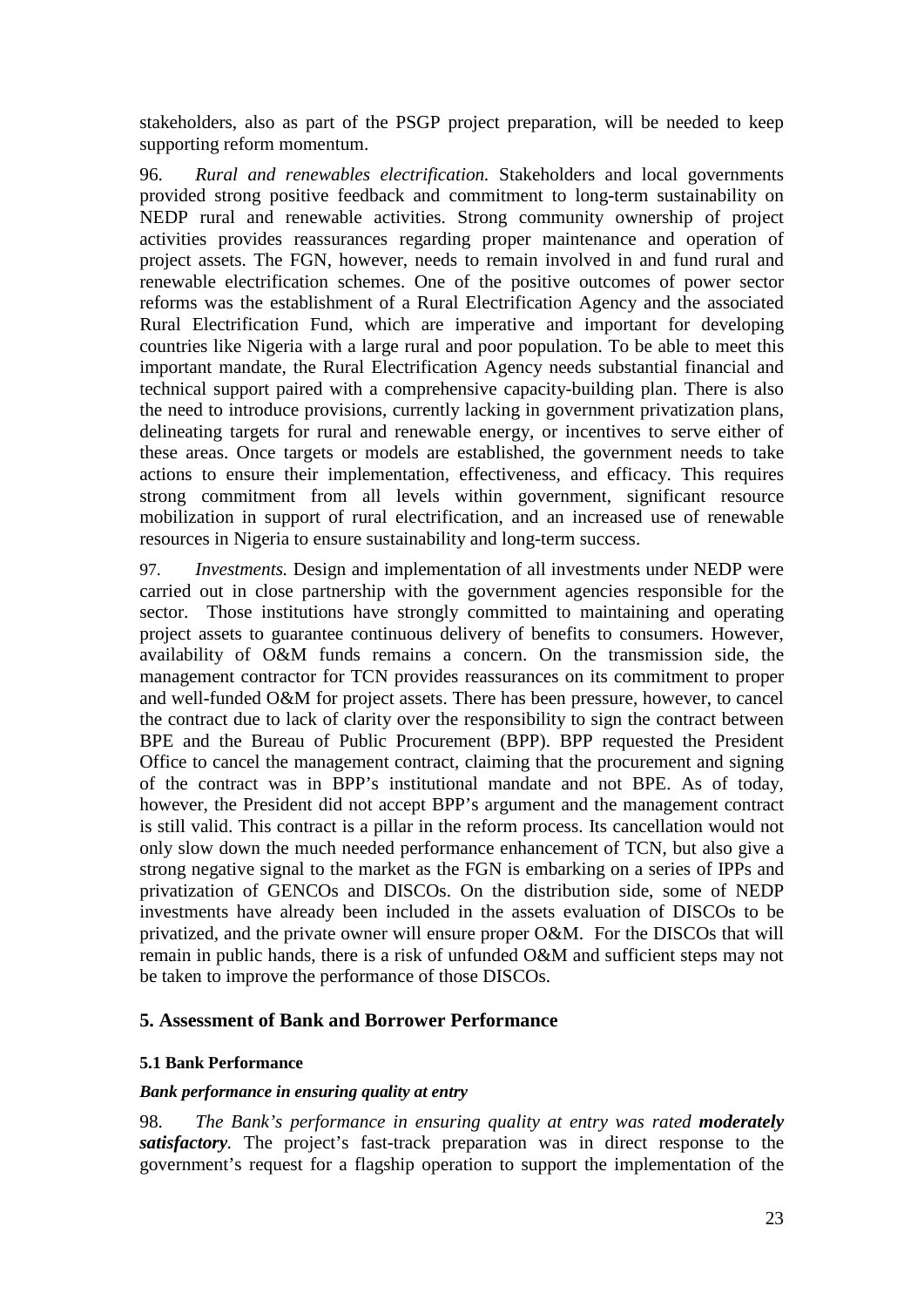recently passed Energy Sector Reform Act. The team was able to respond to the request in record time, building on the implementation arrangements already established under TDP. A series of preparatory studies and consultancy services were carried out to ensure proper preparation of project investments and identification of TA activities. However, rapid project preparation left little time to prepare the necessary procurement documentation to allow rapid launch of the investment program, and while the risks to project activities were properly identified, the initial three-year time frame required for project implementation was underestimated.

## *Quality of supervision*

99. *The overall rating for quality of supervision was satisfactory.* Positive aspects of supervision included a strong focus on policy dialogue on long-term development goals and technology solutions, supervision, and implementation support to drive accelerated performance after initial slow disbursement. The dialogue included detailed discussions and advice to government and utilities on energy reform, costreflective tariffs, privatization and other policy issues, close involvement in portfolio reviews, and site visits. Because of the presence of Bank specialists in the areas of procurement, financial management and safeguards, fiduciary issues were monitored continuously and they were able to quickly react and identify mitigating measures for fiduciary issues that emerged during the project.

100. The deep level of dialogue and strong sector relationships built over successive projects allowed the Bank to be proactive and quickly adapt to emerging issues, as reflected by the restructuring of the project in 2010. Despite the lack of proactivity in the government strategy, the Bank remained strongly engaged in the sector and was able to quickly process the restructuring after the government's formal request. The Bank team also provided continuity, with two task team leaders for the project during project preparation and implementation. Since July 2010, the project has been supervised by a task team leader based in Abuja, which means daily client contact. To increase stakeholders' participation and highlight the project benefits, the World Bank's implementation support also focused on community outreach and communication, in particular during the launch of the PPM campaign. The flexibility built into the restructuring allowed the project to achieve its development objectives despite the shift in government strategy in 2010.

## *Justification of rating for overall Bank performance*

101. *Bank performance is rated as satisfactory.* This rating is a combination of strong Bank performance during supervision and the moderately satisfactory rating for quality at entry. The rating takes into account that there were compelling reasons for expediting Board approval, and that the Bank team did proactively monitor changing circumstances and restructured the project to address those circumstances and flexibly supported a homegrown reform process while providing intensive handson implementation.

## **5.2 Borrower Performance**

## *Government performance*

102. *Government performance is rated satisfactory.* The government was very active during project preparation. Despite some initial delays in the ratification process for the credit, it demonstrated strong ownership and commitment to achieve development objectives. After 2008, due to the shift in FGN's priority, the reform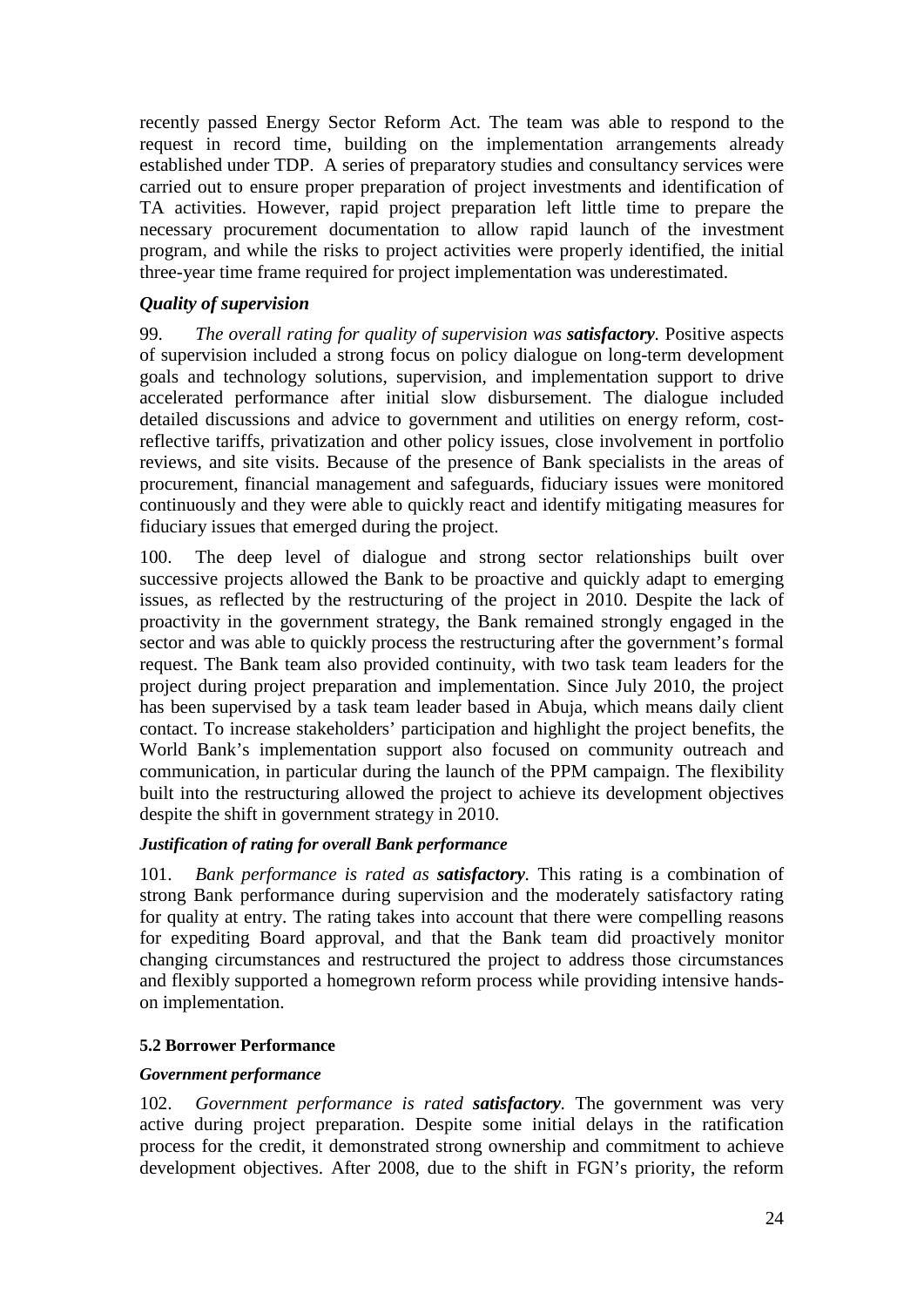momentum, which delivered important results such as the unbundling of PHCN and the creation of new institutions in the sector and supported the results and investments under NEDP, came to a halt. In 2010, however, with the relaunch of the Roadmap for the Power Sector Reform, a clear strategy was put in place and the government steered the sector in the right direction again. Multiple changes in government strategy and periodical lack of ownership caused delays in project implementation and project restructuring, but they are not deemed significant enough to reduce the performance rating.

## *Implementing agency(ies) performance*

103. *The performance of the implementing agency (PMU) is rated as <i>satisfactory*. PHCN-PMU was effective in implementing the project and monitoring the progress of various components. The PHCN-PMU helped achieve project objectives through extensive collaboration with the BPE and NERC. The success of the PMU in project implementation has caused it to be given the responsibility to implement additional projects such as NEGIP. In terms of fiduciary capacity, shortcomings were noted in the PMU's FM aspects of project implementation (although they have been addressed during project implementation with the support of the Bank's fiduciary specialists).

## *Justification of rating for overall borrower performance*

<span id="page-40-0"></span>104. *On balance, borrower performance is rated satisfactory.* This rating takes into account that the minor shortcomings in FGN performance did not affect the borrower's overall commitment to the project and the satisfactory performance of the implementing agency, which continued to implement the project even when reform momentum slowed.

## **6. Lessons Learned**

105. The project offers several strategic and operational lessons for the design of future power sector projects.

106. *Leverage IDA financing, creating scalable islands of excellence*. NEDP's investment program demonstrates best practice on how limited IDA financing can drive change through a combination of investment to create visible results on the ground and using TA to improve the effectiveness of larger government-funded programs. The CREST approach did not only provide investment capital to replace dilapidated infrastructure, but provided tangible examples of the solutions available to the utilities in addressing core operational and technical challenges. Full-scale implementation of these technical and commercial innovations, customized to the Nigerian context, have been critical in convincing an often conservative cadre of engineering and utility experts of the feasibility and direct benefits that can be realized by addressing entrenched technical, commercial, and social challenges affecting the performance of urban power distribution.

107. Because the privatization program is expected to trigger dramatically increased investments in distribution infrastructure, new operators will look for solutions to the same challenges addressed under NEDP. It is therefore likely that the examples provided by the project will continue to influence the distribution utility turnaround efforts for years to come. Some of these best practices that could be widely replicated in other operations include:

i. *Cluster approach*: NEDP has actively targeted selected geographical areas, addressing the full electricity distribution value chain, from upstream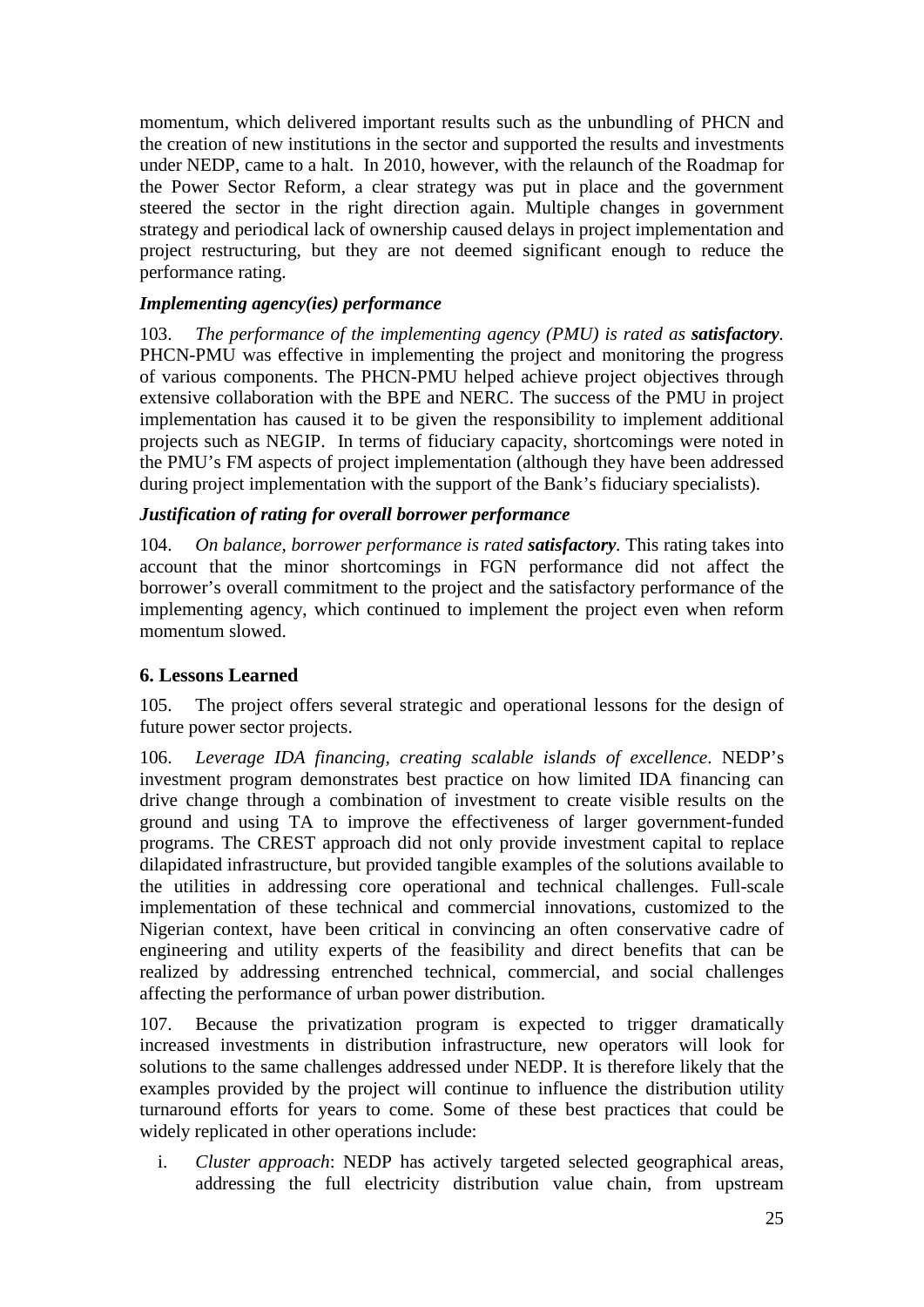transmission-distribution delivery capacity to downstream service provision and commercial interfaces. The HVDS cluster approach has, through this comprehensive approach, achieved not only technical performance, but also clear and measurable commercial impact.

- ii. *Customized specifications (transformers and PPMs)*: The technical design of distribution investments aimed at addressing long outage times and frequent overloading of transformers (often leading to complete destruction of the equipment) by the introduction of "self-protected" transformers, better suited to Nigerian operational and maintenance specificities than the off-the-shelf transformers.
- iii. *PPM split design*: The introduction of split-type PPMs, with the metering function located on the pole outside the customer premises and only the recharge interface inside the customer premises, has reduced the ability to defraud and tamper with the metering function and makes it easier for the utility to maintain and verify the meters (because access to customer premises is no longer necessary).
- iv. *Stakeholder engagement*: Involving communities and village governance structure and other NGOs/agencies working in the area facilitated project implementation, in addition to assuring sustainability over time. Involving local community not only helped in creating local ownership, but also transferred capacity and knowledge. The project's cluster approach built a strong bond with the host communities and beneficiaries because the project was seen as providing complete solutions and lasting results rather than piecemeal investments where real improvements are held back by remaining deficiencies. [12](#page-41-0)
- v. *Project readiness for implementation during preparation*: When designing projects, emphasis should first be placed on having adequate procurement and accounting capacity in place rather than project effectiveness. Procurement staff should be identified early and given adequate training. The team should ensure that adequate procurement capacity and draft documents (bidding document, requests for proposals, terms of reference, and so forth) are also put in place before effectiveness.
- vi. *Flexibility in project design*: Reform processes of the magnitude envisaged in Nigeria take time to mature, and are often subject to unforeseen changes in policy and/or implementation timeline. Increased flexibility in project design and adapted PDOs might have allowed the project to avoid the restructuring process.
- vii. *Use Bank projects to pilot innovative approaches for service delivery and access*: The project demonstrated that it is possible to implement models for alternative renewables and rural off-grid solar PV that can be replicated in other projects and regionwide. The projects in Mfaminyen Village and Kaduna's commercial farms have been completed successfully and are functioning well.
- viii. *Strong sector institutions are important to reform sustainability*: As the sector reforms mature, and privatization and competition increase, FGN's emphasis will shift from financing and building infrastructure to building institutions

-

<span id="page-41-0"></span> $12$  This is also evident from the beneficiary assessment, where areas only receiving metering investments were much less satisfied, because the overall supply improvements had not been realized due to remaining grid constraints.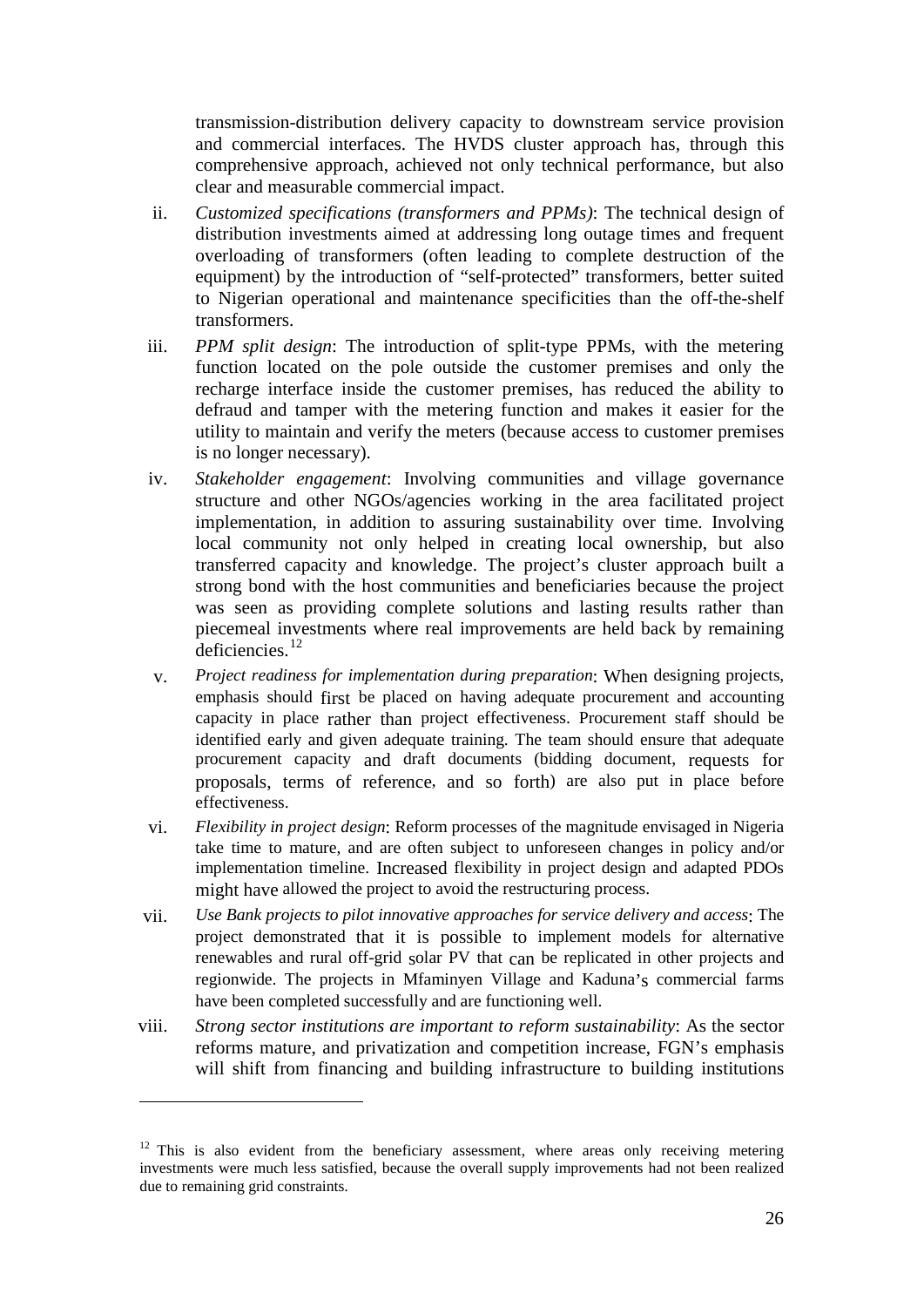and capacity for policy formulation*,* regulation, and electricity market operations. NEDP's early support to the development of these institutional pillars of the new sectoral landscape allowed these institutions to play a crucial role as co-anchors of the day-to-day actions needed to move the reform forward and broaden the public and business appeal through outreach and consultation programs. It is difficult to see how the tariff reform implemented on June 1, 2012, could have been developed without the emergence of a strong regulator able to reconcile the needs of the investment community, consumer interests, and policy objectives into a coherent tariff model and regulatory order. FGN needs to continue the dedicated and targeted efforts to strengthen and improve the governance of NERC, Bulk Trader and TCN, as well as other key institutions in the sector, to ensure that the gains already achieved are not lost in future changes in administration.

#### **7. Comments on Issues Raised by Borrower/Implementing Agencies/Partners**

108. The ICR was submitted to the Borrower (Implementing Agency) and the comments received were integrated in the text.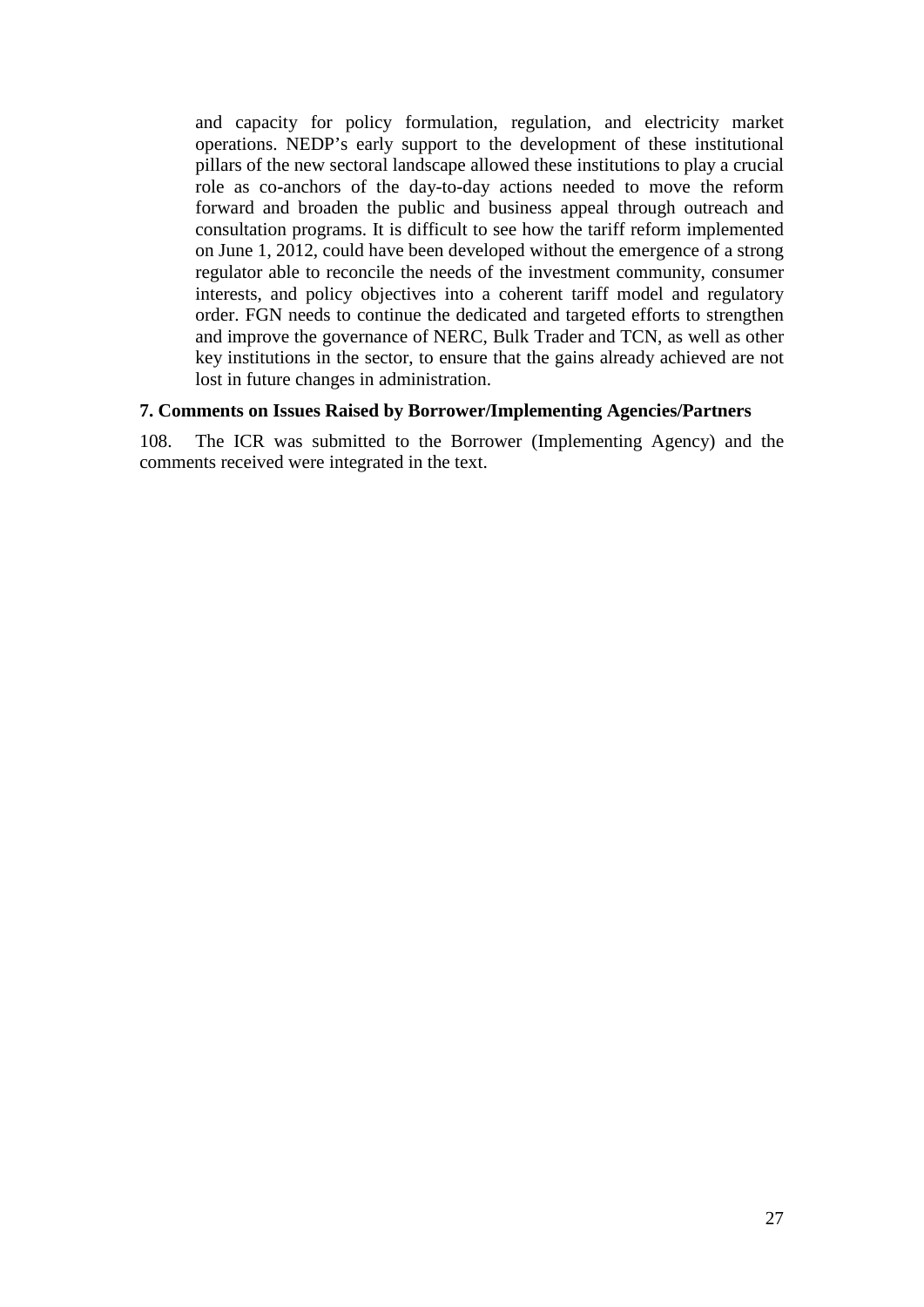# <span id="page-43-0"></span>**Annex 1. Project Costs and Financing**

|                                               | <b>Appraisal</b><br>estimate | <b>Estimate at</b><br>restructuring | <b>Actual</b>            | <b>Percentage of</b><br>appraisal (original/ |
|-----------------------------------------------|------------------------------|-------------------------------------|--------------------------|----------------------------------------------|
| <b>Components</b>                             | (US\$ millions)              | (US\$ millions)                     | $(US\$ \$ millions $)^a$ | restructuring)                               |
| 1. Transmission system<br>development         | 125.7                        | 54                                  | 56                       | 45/104                                       |
| 2. Distribution efficiency<br>enhancement     | 33.2                         | 92                                  | 99                       | 298/108                                      |
| 3. Access expansion and<br>renewables         | 10                           | 12                                  | 7                        | 70/58                                        |
| 4. TA for PMU                                 | 8.2                          | 11                                  | 6                        | 73/55                                        |
| 5. TA for reform and private<br>participation | 3.9                          | 3                                   | 4                        | 103/133                                      |
| Total project costs                           | 181                          | 181                                 | 172                      | 95/95                                        |

# **Project Cost by Component (in US\$ million equivalent)**

a. Disbursement data per component only approximate.

## **Financing**

| <b>Source of funds</b> | <b>Type of</b><br>cofinancing | <b>Appraisal</b><br>estimate<br>(US\$ millions) | <b>Actual</b><br> (US\$~millions) | Percentage of<br>appraisal |
|------------------------|-------------------------------|-------------------------------------------------|-----------------------------------|----------------------------|
| <b>Borrower</b>        |                               | 8.00                                            | 8.00                              | 100                        |
| <b>GEF</b>             |                               | 1.00                                            | 0.2                               | 20                         |
| <b>IDA</b>             |                               | 172.00                                          | $164.00^a$                        | 95                         |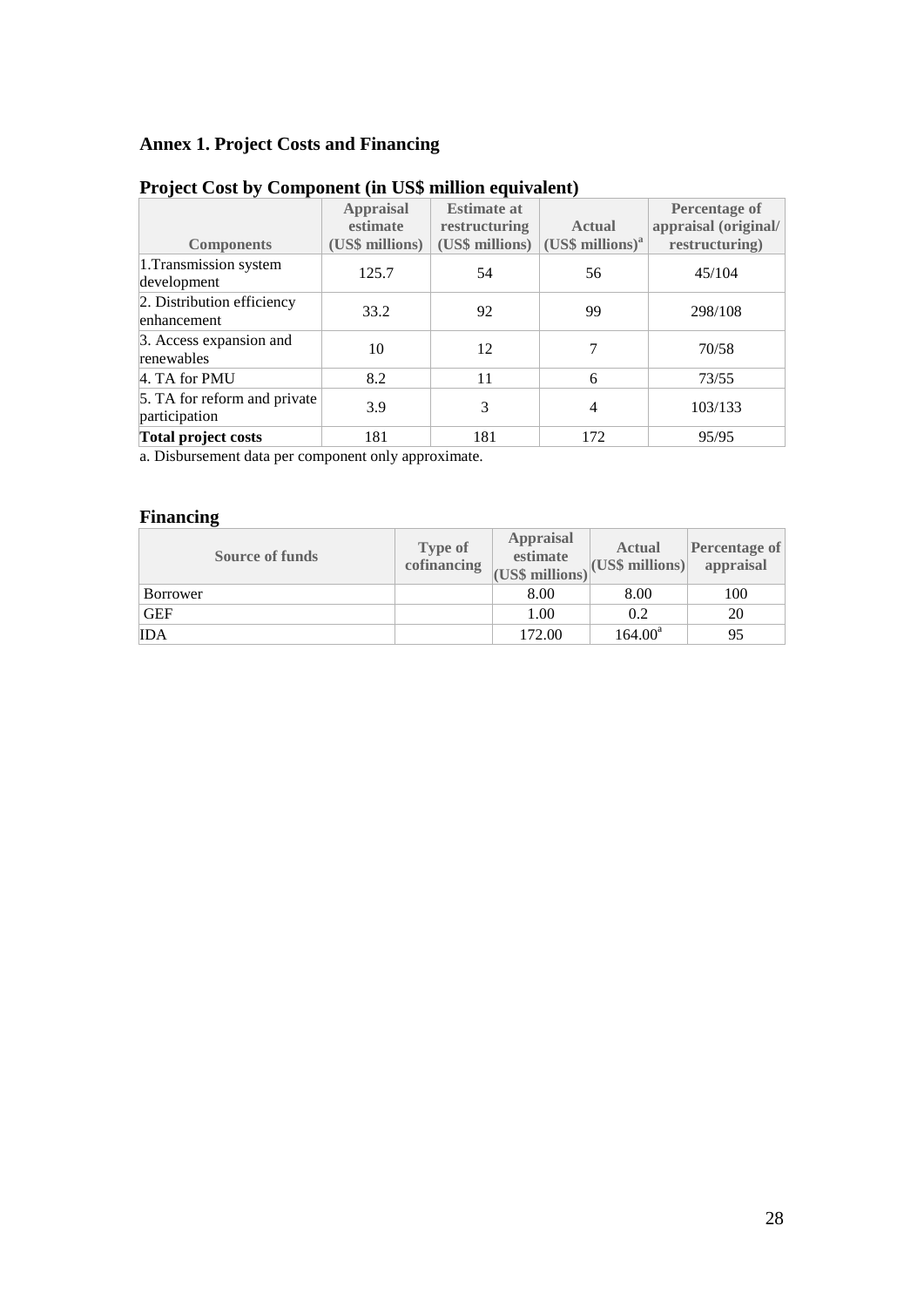## <span id="page-44-0"></span>**Annex 2. Outputs by Component**

*Component 1: Transmission System Development*  Original amount allocated: US\$120 million Restructured amount: US\$54 million Actual disbursed amount: US\$53.35 million

• Transformers supplied:

| <b>Transformers</b>     | <b>Substations</b>                              |
|-------------------------|-------------------------------------------------|
| 2 x 60 MVA, 132/33 kV   | Alagbon                                         |
| 1 x 60 MVA, 132/33 kV   | Mando (Kaduna commercial farms)                 |
| 2 x 60 MVA, 132/33 kV   | Karu cluster                                    |
| 2 x 60 MVA, 132/33 kV   | Kubwa cluster                                   |
| 1 x 150 MVA, 330/132 kV | Shiroro (primarily for Abuja upstream voltage)  |
| 4 x 60 MVA, 132/33 kV   | Various (deployed by TCN for Ibadan cluster and |
|                         | Lagos)                                          |
| $Total = 810$ MVA       |                                                 |

- SCADA system extension to the 33 kV level, making load shedding at the 33 kV level, sparing essential services, when possible.
- Installation of MIS for TCN at headquarters, regional and subregional offices, and in transmission work centers. This was an activity that was transferred to NEDP from TDP during TDP restructuring.
- TA work to support PMU with supervision of supply and installation contracts for transmission work, including implementation of environmental safeguards work.

*Component 2: Distribution Efficiency Enhancement* Original amount allocated: US\$32 million Restructured amount: US\$92 million Actual disbursed amount: US\$95.65 million

- Equipment, installation, and supervision of distribution upgrades in Agege, Luth, and Ogba in Lagos, Challenge in Ibadan, and the Abuja suburbs of Karu and Kubwa.
- Installed equipment: concrete poles, cross-arms, insulators, bare aluminum conductors for 11 kV lines, distribution transformers, insulated bundled conductors for low voltage lines, PPMs, and associated information technology (IT) equipment.
- Customer service centers set up to serve each cluster. Customers can purchase recharge cards for PPMs and submit complaints.
- Procurement of equipment for Idi-Araba cluster in Lagos has been completed and installation work will take place under NEGIP.
- Capacity building and training in utility management for DISCO executives conducted at Virginia Polytechnic University in the United States.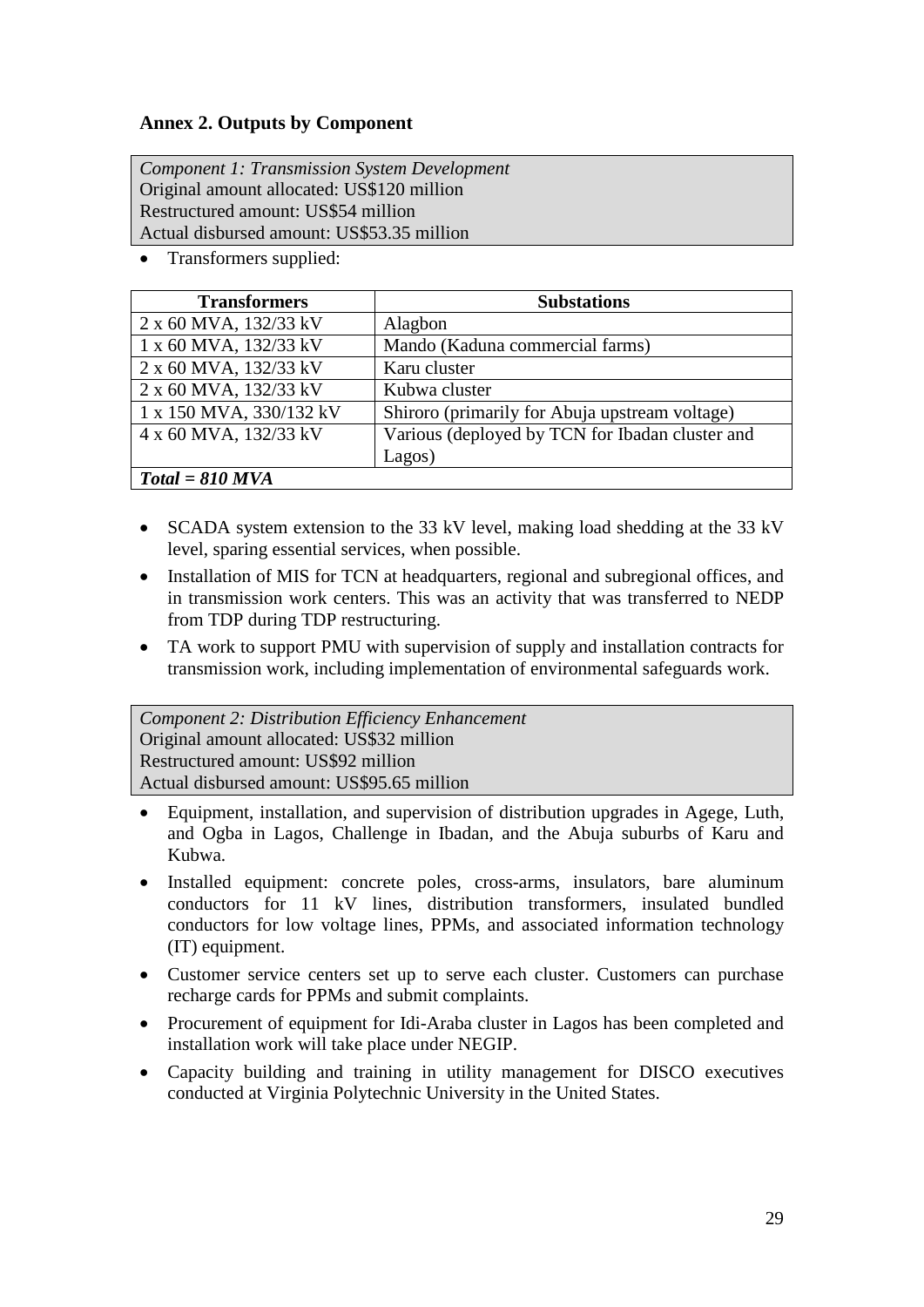| Geographical<br><b>Cluster</b> | <b>No. of 11 kV</b><br>feeders | No. of distribution<br>transformers | No. of customers<br>connected |
|--------------------------------|--------------------------------|-------------------------------------|-------------------------------|
|                                |                                |                                     |                               |
| Karu, Abuja                    |                                | 900                                 | 13,500                        |
| Kubwa, Abuja                   |                                | 915                                 | 13,725                        |
| Ogba, Lagos                    |                                | 1,890                               | 28,350                        |
| Luth, Lagos                    |                                | 960                                 | 14,400                        |
| Agege, Lagos                   |                                | 1,725                               | 25,875                        |
| Challenge, Ibadan              |                                | 450                                 | 8,000                         |
| <b>Total</b>                   |                                | 6840                                | 103,850                       |

Note: Transformers in Kubwa have been procured under NEDP and will be installed under NEGIP. Costumers will be connected only once the installation is completed.

*Component 3: Access Expansion, Intensification, and Renewables* Original amount allocated: US\$8 million Restructured amount: US\$12 million GEF grant: US\$1 million Actual disbursed amount: US\$7.17 million

- Grid-based electrification in Enugu, Ogun, and the Cross River State.
- Electrification of nine commercial farms (Alheri, Ajarms, Arfa, Emwey, Intercity, Kakaki, Katifi, Dankande and Saida) as cross-sectoral support to the Commercial Agriculture Development Project. The farms produce dairy, fisheries, fruits, maize, and poultry for the local market.
- Off-grid electrification in Mfaminyen in Cross River State: installation of solar PV panels for electrification and battery charging, a public community space with an ICT business center and TV, solar street lights and a solar-powered water borehole.
- Off-grid electrification in Ogun, Imo, and Kaduna: 45 solar home systems and 17 solar street lights, including for community markets, and two solar water pumps to promote the commercial activities of Fadama user groups.
- Cross-sector energy applications (using GEF grant) developed two model agreements with telecommunication companies that require electricity for telecom towers in off-grid rural areas.
- Support drafting of renewable energy master plan, which is due to be reviewed by mid-2013. Once reviewed, it will be an input into the Renewable Energy Act.

*Component 4: Technical Assistance to PMU for Electricity Sector Work* Original amount allocated: US\$8 million Restructured amount: US\$11 million Actual disbursed amount: US\$7.01 million

- Completed TA for gas sector development, preparatory work for contractual frameworks and strategic aggregator rules that enable the framework.
- Training for ERSU at PMU and build ERSU capacity in hydroelectric stations of Kainji, Jebba, and Shiroro.
- Completion of strategy for evolution of PMU to a corporate planning and strategy unit in the Electricity Management Services Company that will support clients in the power sector in project management activities.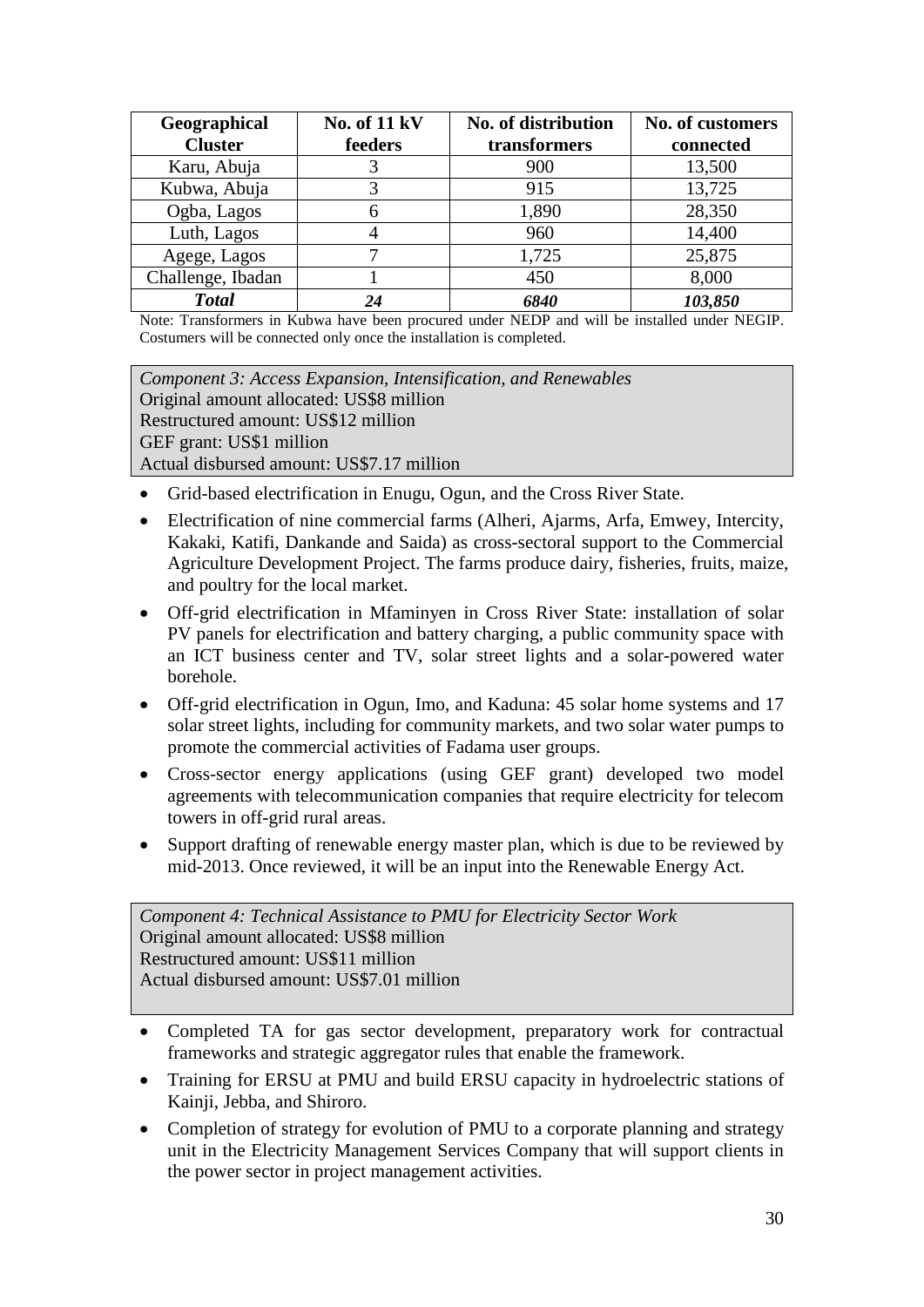- Supported incremental operating costs of PMU during implementation of NEDP.
- Implementation of an HIV/AIDS awareness campaign for PHCN workers, coordinated with the National Action Committee on AIDS.]

*Component 5*: *Policy Reform and Private Participation* Original amount allocated: US\$4 million Restructured amount: US\$3 million Actual disbursed amount: US\$4.76 million

- Support to BPE in awarding of Manitoba Hydro International  $3 + 2$  operate and manage contract of TCN.
- Support to BPE in issuing requests for proposals for bidding process for privatization of GENCOs (25 bids were received for the purchase of 6 assets on July 18, 2012) and DISCOs (bids received on July 31, 2012).
- Capacity building to support NERC in the technical, financial, and management capacity required to function as a credible new entity. This included advisory work on the MYTO and lifeline tariffs.

*Activities to be transferred to NEGIP:* Total amount equal to US\$3,700,000

- Conversion of LVDS to HVDS Kubwa cluster
- Remaining installation for rural electrification in Ogun, Enugu, and Cross River State
- Supply and installation of management information system (MIS) for TCN
- Supervision of MIS for TCN contract
- Supply of mobile substations (in Alagbo)
- Review of feasibility studies and engineering design for rehabilitation of Alagbon 132/33kV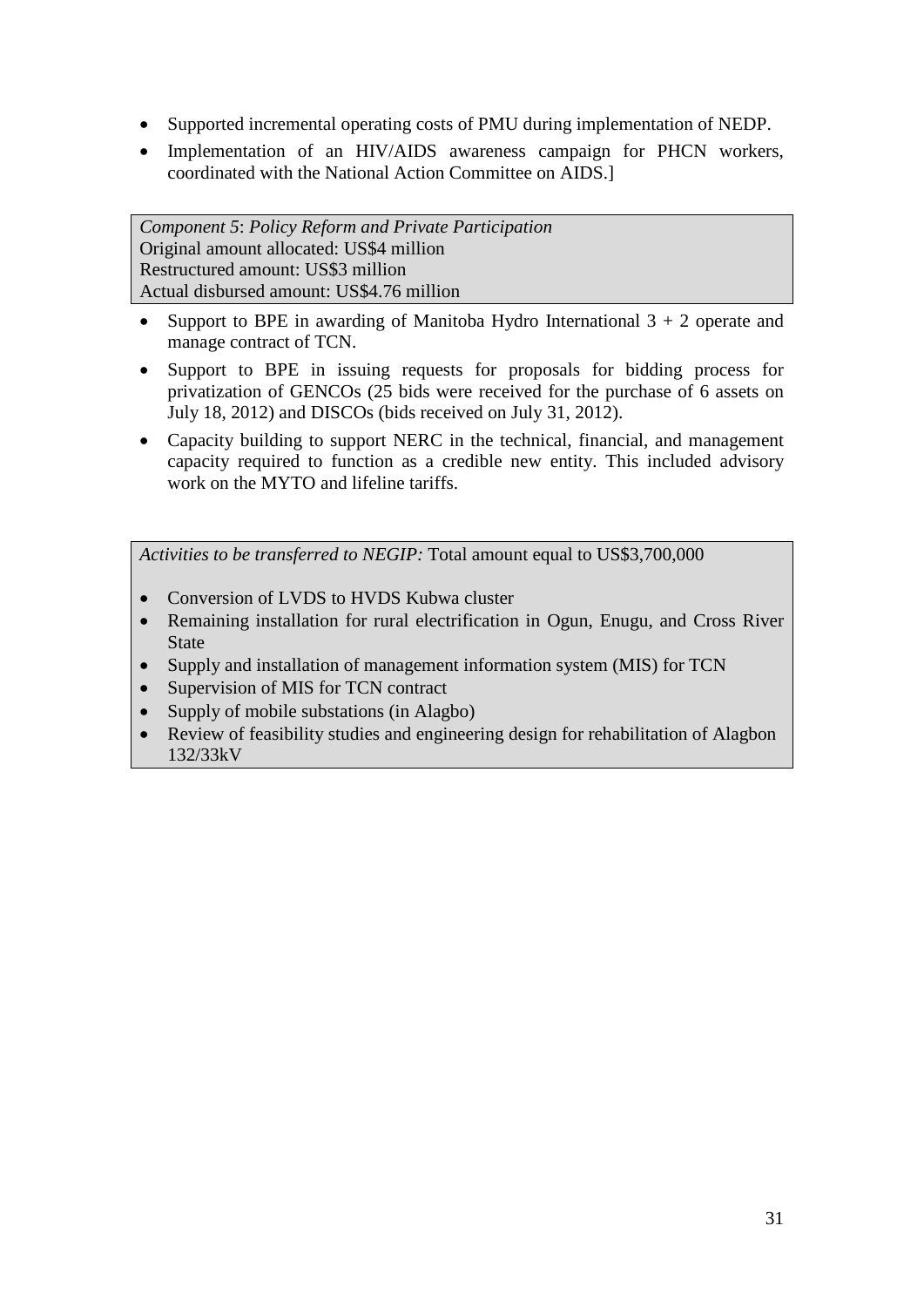## <span id="page-47-0"></span>**Annex 3. Economic and Financial Analysis**

The economic analysis of the project prepared during the processing of NEDP and reviewed during the restructuring in 2010, concluded that the Economic Internal Rate of Return (EIRR) of the Project was 47.01 percent and its Financial Internal Rate of Return (FIRR) was 19.07 percent (from respectively 43.2 percent and 16.6 percent in the original PAD).

*Methodology*. As part of the ICR process, an economic and financial re-evaluation of the Project was carried out. This re-evaluation took into account changes in assumptions for some parameters, namely: (i) actual project costs; (ii) revision of the project implementation schedule; (iii) lower volume of incremental energy generated and therefore delivered to the transmission and distribution system; and (iv) the new MYTO introduced in June 2012.

The key assumptions<sup>[13](#page-47-1)</sup> used in the calculation of the Economic and Financial Internal Rates of Return in the original PAD for the transmission & distribution components were:

| <b>Assumption</b>                                         | Value                    |
|-----------------------------------------------------------|--------------------------|
| Average Alternative Costs, Captive Generation, Full Costs | 10.4 US\$c/kWh           |
| Cost of Service                                           | 6.2N/kWh (4.6 US\$c/kWh) |
| Load Factor                                               | 0.806                    |
| Load Growth                                               | 4%                       |
| Non Incremental Sales                                     | 15%                      |
| O&M cost                                                  | 1.5%                     |
| Oil Price                                                 | 400\$/per barrel         |
| Power Factor                                              | 0.85                     |
| Shadow Pricing, Adjustment SCF                            | 1                        |
| Shadow Pricing Adjustment Skilled labor                   | 0.67                     |
| Tariff                                                    | 4.6 US\$c/kWh            |
| <b>Technical Losses</b>                                   | 20%                      |

For this analysis, the same assumptions were considered, except for (i) the *load growth;* and (ii) *tariff*. The load growth was considered 0 percent since no significant increase over the long term was observed in the energy generated in the Nigerian grid. As consequence, all incremental sales were revised downwards due to the constraint in available generation. As for the tariff value, the analysis took into account the latest increase in MYTO tariff introduced in June 2012, strongly supported by the project. Details on the new MYTO are provided in the Box below.

#### **Box A3.1 Revision of the Nigeria MYTO (2)**

-

NERC was established pursuant to the Electric Power Sector Reform Act (Act) of 2005. Section 76(2) of the Act requires NERC to adopt electricity tariffs that:

(i) allow full recovery of efficient operating costs, including a reasonable rate of return, (ii) give incentives to sustain improvement in efficiency and quality,

<span id="page-47-1"></span><sup>&</sup>lt;sup>13</sup>The extra energy made available by the investment is estimated at about 15% of total energy injected *(non-incremental sales figure in the matrix)* resulting from fewer breakdowns subsequent to replacement of life-expired transformers with new transformers (source: PHCN's actual figures of breakdowns but assuming a conservative figure).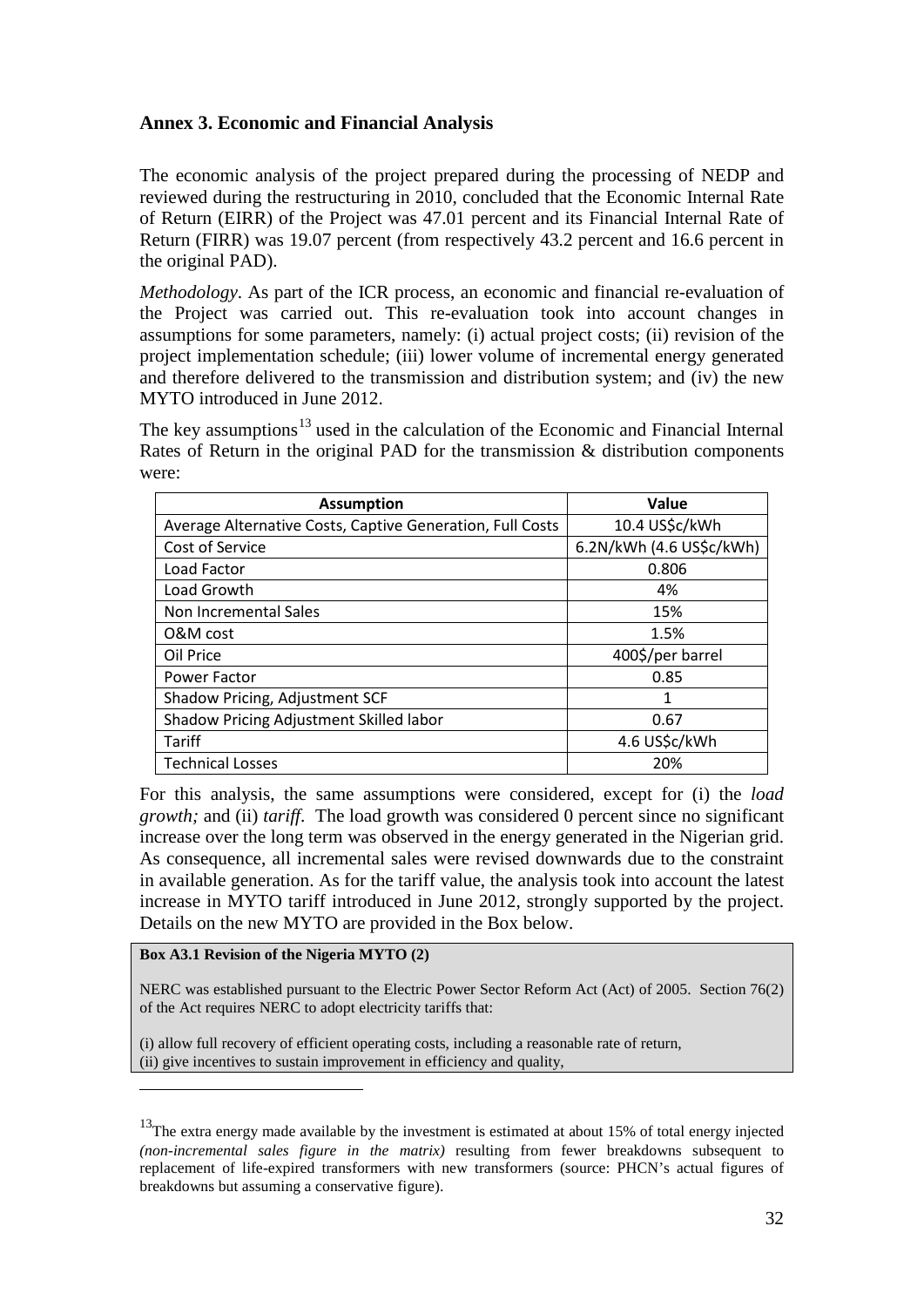(iii) send appropriate signals to customers to encourage increased efficiency in system use, and (iv) phase out or reduce cross-subsidies.

In discharging this obligation, NERC adopted an incentive-based, two-part tariff methodology in the first MYTO in 2008, which was originally pioneered by the United Kingdom in 1980s/1990s and widely adopted in many countries since. The MYTO's assumptions are subject to a minor annual review to reflect changes in inflation rate, gas prices and foreign exchange assumptions, and a major review of all the assumptions every five years to keep the tariff in line with current circumstances. While minor revisions have been implemented annually by NERC since 2008, it accelerated the major review due in 2013 upon request from DISCOs to reflect major changes in the companies' operating environments and the anticipated reform process outlined in FGN's roadmap, which was released in August 2010.

The roadmap estimates the long-term, cost-reflective end-user tariffs to be close to ₦22 per kWh (US\$0.14/kWh), more than double the previous average retail tariff of ₦10 per kWh (US\$0.6/kWh). Because FGN recognized that these reforms were a high priority, NERC implemented the new MYTO tariff starting from June 1, 2012, which allows a phased increase of electricity retail tariffs to costreflective levels, contemporaneously with a similar increase in the domestic gas prices.

The tariff structure includes specific tariff classes for residential, commercial, industrial, and special/street lighting consumer groups. NERC intends to maintain an R1 residential tariff class with life-line social safety net features, including no fixed charge and a low energy charge of approximately ₦4/kWh (approximately US\$0.025/kWh), making this one of the lowest tariffs charged in the region. The funding of the R1 tariff class will be levied through cross-subsidies from the other tariff classes and therefore will have to be well targeted and defined to include only the most vulnerable and poorest consumers. The other tariff classes will see marked increases ranging from 20–50 percent over 2012 with the main residential class R2 (as well as the lowest commercial and industrial tariff groups) expected to benefit from transitional subsidies allocated to reduce the incremental increase in fixed charges over two years.

A new economic and financial model has been developed, due to the unavailability of the one used during original appraisal and restructuring. To ensure consistency of results, the new model was designed and tested based on the details available in the PAD. Results of the tests confirmed the values found in the PAD and restructuring paper (see Table below). At restructuring, the new model appears to be more conservative in terms of values, but confirms the trend of improved Economic Internal Rate of Return (EIRR) and the Financial Internal Rate of Return (FIRR).

*Project Costs and Benefits*. Actual project costs and yearly disbursement figures were used for the re-evaluation. In line with the original analysis, the Project investments yielded five distinct benefits: (i) reduction of losses (technical and non-technical); (ii)improved power quality and supply reliability; (iii) avoided captive generation; (iv) improved revenues; and (v) enhanced customer satisfaction.

*Results*. The table below provides a summary of the result of the economic and financial re-evaluation and comparison with the original PAD and restructuring paper (considering both the original and new models).

|                         |              | Original Model | New Model |
|-------------------------|--------------|----------------|-----------|
| <b>Original Project</b> |              |                |           |
| Transmission            | EIRR $(\%)$  | 43.6           | 45.0      |
| Component               | $FIRR(\% )$  | 13.2           | 11.0      |
| Distribution            | EIRR $(\%)$  | 37             | 40.5      |
| Component               | FIRR $(\%)$  | 25             | 25        |
| <b>Total</b>            | EIRR $(\% )$ | 43.2           | 43.2      |
|                         | FIRR $(\% )$ | 16.6           | 16.6      |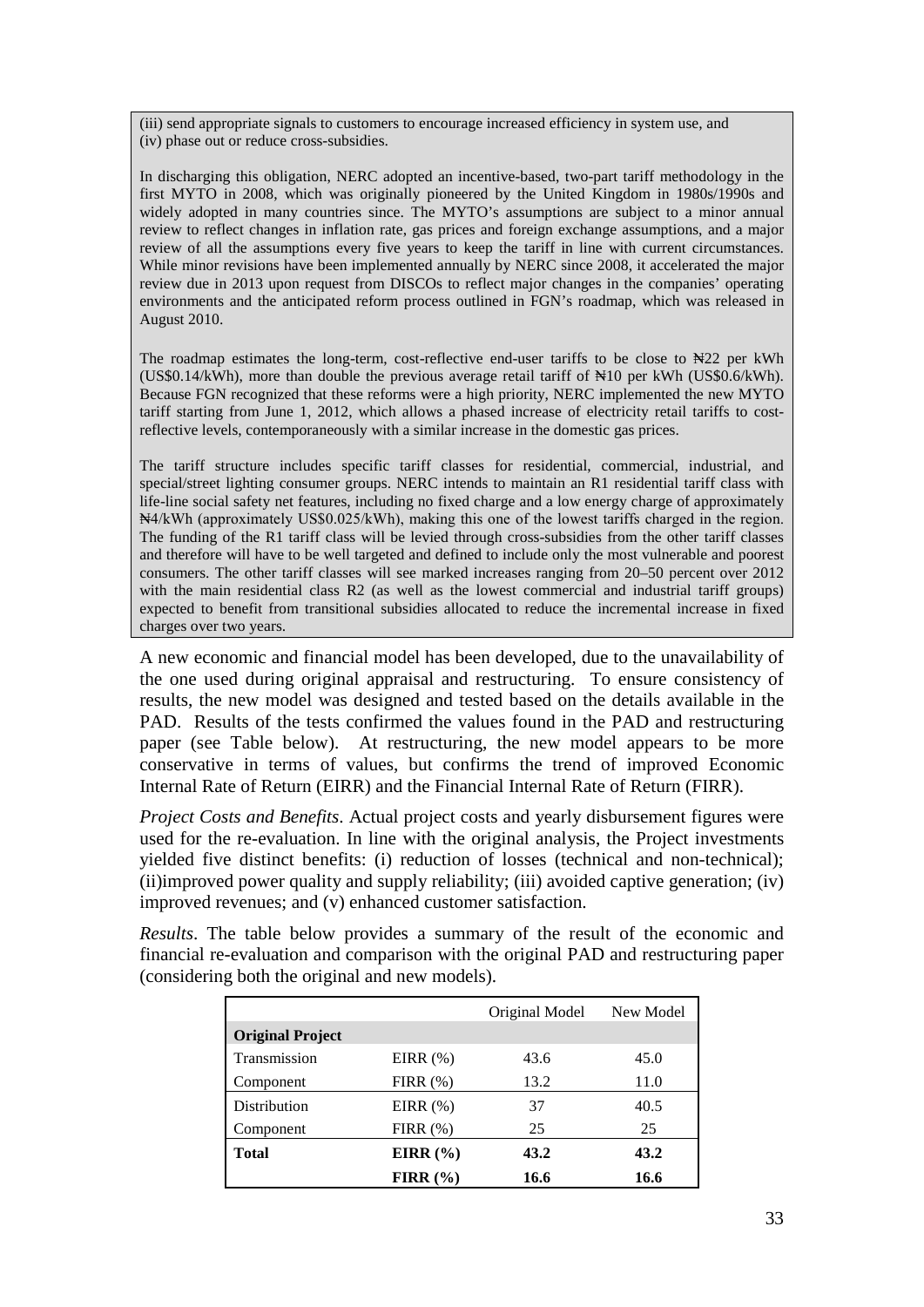| <b>Restructuring</b> |              |       |       |
|----------------------|--------------|-------|-------|
| Transmission         | EIRR $(\%)$  | N/A   | 58.16 |
| Component            | FIRR $(\%)$  | N/A   | 18.23 |
| Distribution         | EIRR $(\%)$  | N/A   | 33.5  |
| Component            | $FIRR(\%)$   | N/A   | 18.8  |
| Total                | EIRR $(\% )$ | 47.01 | 43.4  |
|                      | FIRR $(\% )$ | 19.07 | 18.6  |
| <b>ICR</b>           |              |       |       |
| Transmission         | EIRR $(\%)$  | N/A   | 52.5  |
| Component            | FIRR $(\%)$  | N/A   | 29.18 |
| Distribution         | EIRR $(\%)$  | N/A   | 37.6  |
| Component            | FIRR $(\%)$  | N/A   | 18    |
| Total                | EIRR $(\% )$ | N/A   | 46.4  |
|                      |              |       |       |

It appears clear that the economic and financial feasibility of investments remains in the same range of the estimation at the time of appraisal and restructuring. The EIRR and the FIRR remain strong, reflecting the economic and financial benefits arising from the project. The lower load growth and the delays in project implementation had only limited impacts on the EIRR and FIRR.

*Sensitivity Analysis*. A sensitivity analysis was carried out, assuming the load increase forecasted during original appraisal and restructuring (4 percent). In this case, the EIRR and FIRR for the project are equal to 50.76 percent and 28 percent respectively, representing higher rate of returns compared with the original project and confirming even more the robustness of the project efficiency.

A separate analysis was also carried out for the rural and renewable electrification component, not included in the economic and financial analysis of the original project and restructuring. EIRR and FIRR for this component are 37.8 percent and 22.3 percent, conforming also in this case the economic and financial viability of the project.

Considerable nonquantifiable benefits also materialized from the project, such as overall improvements in the life standards of the beneficiaries, as highlighted in the beneficiary assessment, as well as reduced time spent on water and firewood collection and better health and safety conditions caused by the phasing out of fuelbased electricity generation (both in terms of reducing emissions and decreasing the risks of accidents caused by kerosene and candles).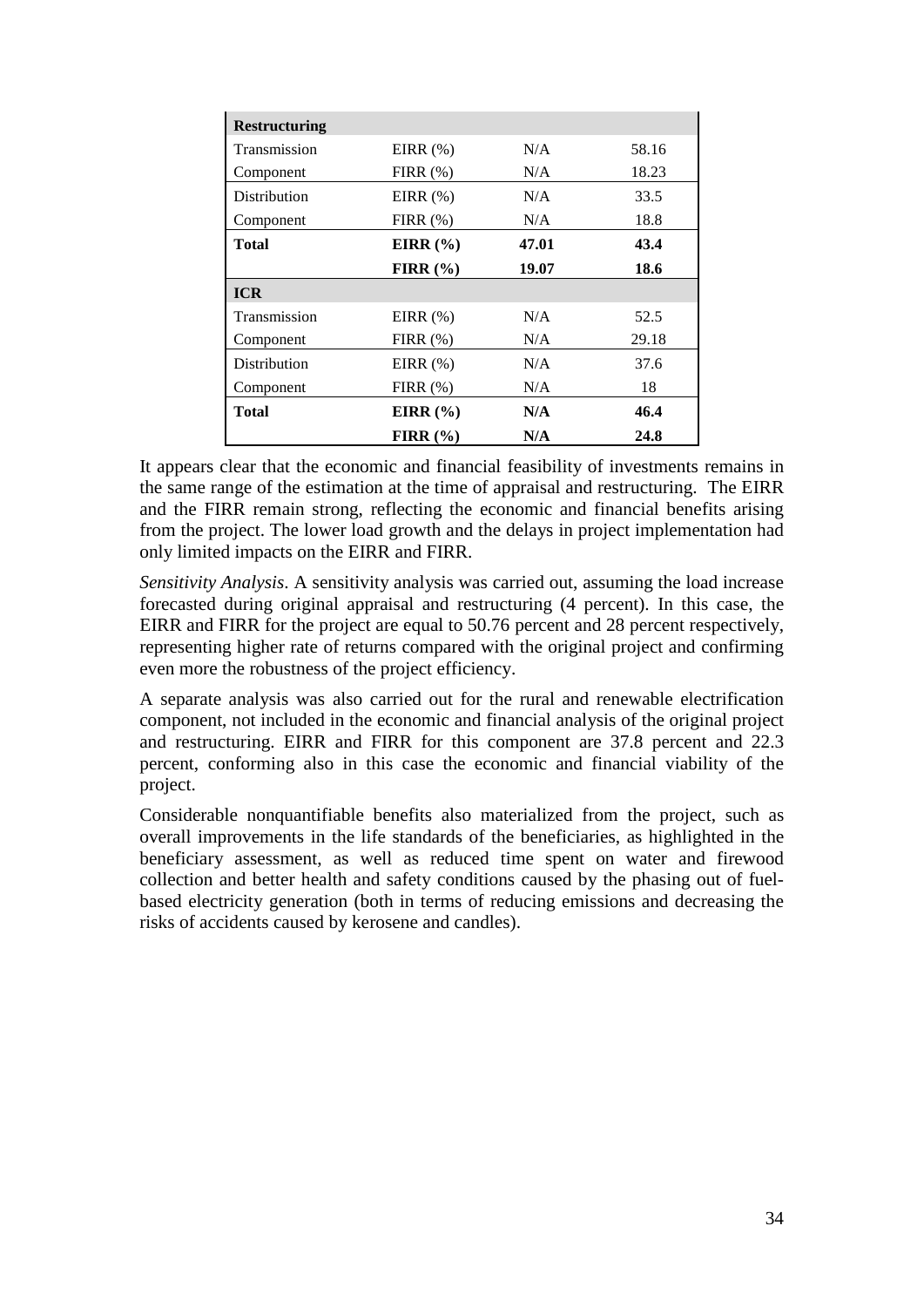# <span id="page-50-0"></span>**Annex 4. Bank Lending and Implementation Support/Supervision Processes**

| <b>Names</b>                     | <b>Title</b>                              | <b>Unit</b>       | Responsibility/<br>specialty |
|----------------------------------|-------------------------------------------|-------------------|------------------------------|
| Lending                          |                                           |                   |                              |
| Subramaniam V. Iyer              | Director                                  | <b>SEG</b>        |                              |
| <b>Erik Magnus Fernstrom</b>     | Senior Energy Specialist                  | AFTG1             |                              |
| Prasad V. S. N. Tallapragada     | Lead Energy Specialist                    | <b>AFTEG</b>      |                              |
| Mohua Mukherjee                  | Senior Energy Specialist                  | <b>SASDE</b>      |                              |
| Adenike Sherifat Oyeyiola        | Senior Financial Management<br>Specialist | <b>AFTME</b>      |                              |
| Mos Abu                          | Senior Environmental Specialist           | AFTN1             |                              |
| Karan Capoor                     | Senior Financial Specialist               | AFTG1             |                              |
| John Gabriel Goddard             | Senior Economist                          | ECSF1             |                              |
| Christophe de Gouvello           | Senior Energy Specialist                  | <b>LCSEG</b>      |                              |
| <b>Supervision/ICR</b>           |                                           |                   |                              |
| Manuel Berlengiero               | <b>Energy Specialist</b>                  | AFTG1             |                              |
| Yasmeen Tabbaa                   | <b>Young Professional</b>                 | <b>EASER</b>      |                              |
| <b>Bassem Abou-Nehme</b>         | <b>Consultant/Energy Economist</b>        | AFTG <sub>2</sub> |                              |
| Rita Ahiboh                      | Program Assistant                         | <b>FEUFS</b>      |                              |
| Brenda Uche Anugwom              | <b>Team Assistant</b>                     | AFCW2             |                              |
| Mary Asanato-Adiwu               | Senior Procurement Specialist             | <b>AFTPE</b>      |                              |
| Bayo Awosemusi                   | <b>Lead Procurement Specialist</b>        | <b>AFTPE</b>      |                              |
| Syed WaqarHaider                 | Sector Leader                             | AFTG1             |                              |
| Yash Pal Kedia                   | Consultant                                | <b>AFTTR</b>      |                              |
| Helena Mamle Kofi                | Consultant                                | AFTG1             |                              |
| Regina Oritshetemeyin<br>Nesiama | Program Assistant                         | <b>ECSHD</b>      |                              |
| Comfort Onyeje Olatunji          | Program Assistant                         | <b>SASDO</b>      |                              |
| Kirtan Chandra Sahoo             | Senior Carbon Finance Specialist          | ENVCF             |                              |
| Thomas E. Walton                 | Consultant                                | <b>EASIS</b>      |                              |
| Lily Wong Chun Sen               | Program Assistant                         | AFTG1             |                              |

#### **Table A4.1 Task Team Members**

## **Table A4.2 Staff Time and Cost**

|                               | Staff time and cost (Bank budget only) |                                                                  |  |  |
|-------------------------------|----------------------------------------|------------------------------------------------------------------|--|--|
| <b>Stage of project cycle</b> | No. of staff weeks                     | <b>US\$</b> thousands (including<br>travel and consultant costs) |  |  |
| Lending                       |                                        |                                                                  |  |  |
| FY05                          | 45                                     | 364.69                                                           |  |  |
| <b>FY06</b>                   |                                        | 0.00                                                             |  |  |
| <b>FY07</b>                   |                                        | 0.00                                                             |  |  |
| <b>FY08</b>                   |                                        | 0.00                                                             |  |  |
| Total:                        | 45                                     | 364.69                                                           |  |  |
| Supervision/ICR               |                                        |                                                                  |  |  |
| <b>FY05</b>                   |                                        | 0.00                                                             |  |  |
| <b>FY06</b>                   | 37                                     | 229.95                                                           |  |  |
| FY07                          | 56                                     | 291.22                                                           |  |  |
| FY08                          | 82                                     | 600.75                                                           |  |  |
| <b>FY09</b>                   | $\overline{2}$                         | 0.00                                                             |  |  |
| Total:                        | 177                                    | 1,121.92                                                         |  |  |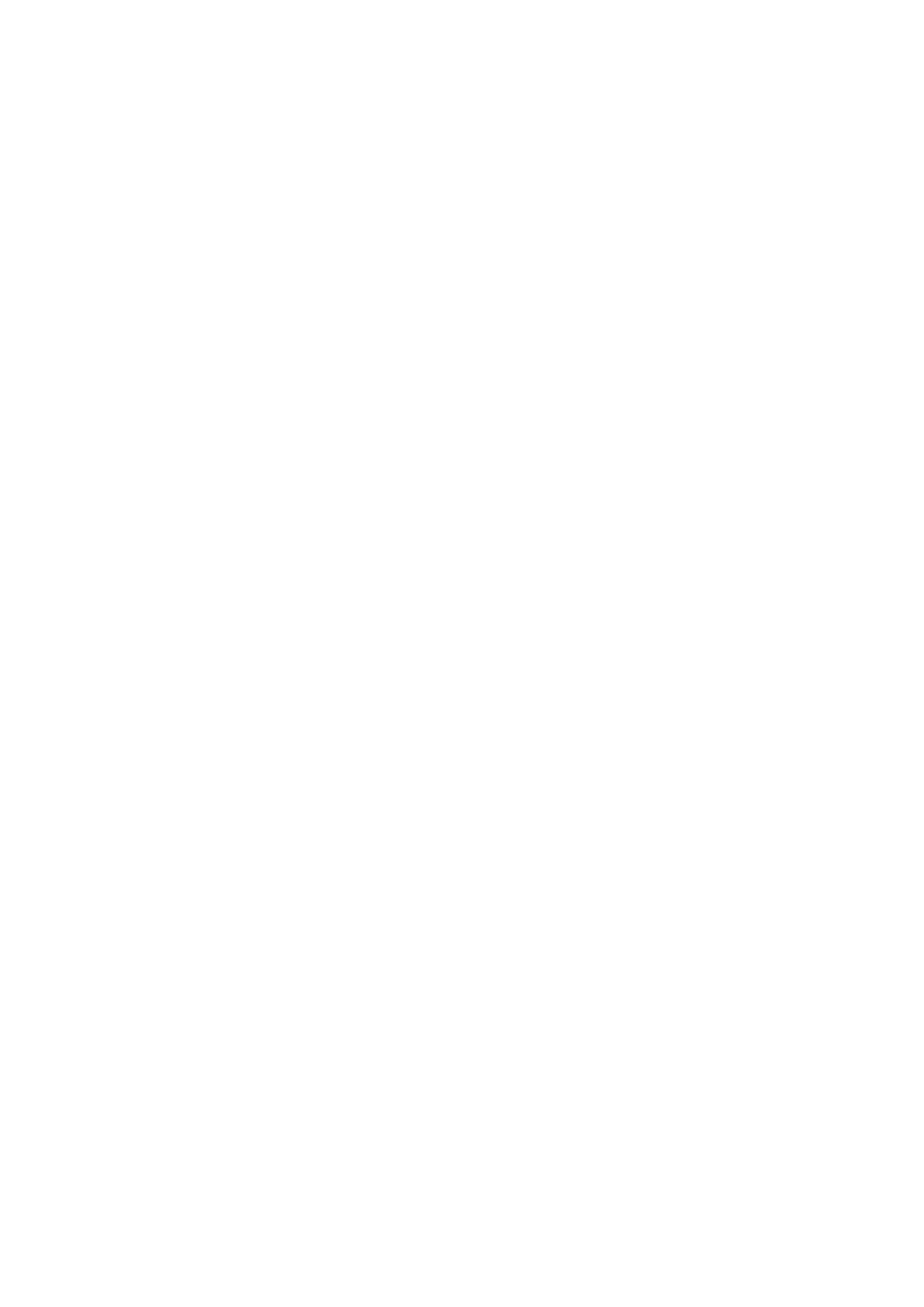#### **Annex 5. Beneficiary Assessment**

"*When there's light, I just enjoy my stay, because light makes me happy. It gives me happiness when I see light. When I don't see light, I just feel sad... Even if I don't have any movie or anything to use the light for, I'm just happy seeing light. Light is just a source of happiness, I guess for everybody*." Residential customer in Nyanya

A beneficiary assessment was conducted after NEDP was completed to measure the socioeconomic results of the transmission and distribution improvement components as perceived by the residents of some of the intervention clusters. The Karu cluster was selected on the basis of its perceived success as a CREST electricity rehabilitation scheme, and was compared with a nonintervention area, Zuba. Results from two other full intervention areas (those that received pole-mounted transformers and PPMs), Mararaba and Nyana, were also captured and compared with partial intervention areas (received either pole-mounted transformers or PPMs).

The main tool used in the assessment were semistructured interviews, conducted with three respondent categories: category A consisted of residential customers (making a distinction between residents living in single rooms, flats or those in detached housing); category B consisted of owners or employees of small and medium enterprises; and category C consisted of personnel in social service institutions such as schools, health centers, and places of worship.

**Table A5.1 Number of Interviews Conducted across All Categories in Full, Partial, and Nonintervention Areas**

|                         | Category A    | Category B | Category C |       |
|-------------------------|---------------|------------|------------|-------|
|                         | (residential) | (business) | (social)   | Total |
| Full intervention areas | 142           | 87         | 29         | 258   |
| (excluding Mararaba)    |               |            |            |       |
| Partial intervention    | 48            | 24         | 13         | 85    |
| areas (excluding)       |               |            |            |       |
| Mararaba)               |               |            |            |       |
| Mararaba <sup>a</sup>   | 61            | 37         | 12         | 110   |
| Zuba                    | 45            | 26         | Q          | 80    |
| Total                   | 296           | 174        |            | 533   |

a. Mararaba is listed separately because it is both a full and a partial intervention area.

The survey's main findings are:

- *Prior to the project*: Rationing of power was a common trend in all areas, with most neighborhoods having power for three or four days in the week and having no power at all the rest of the time, leading to the coinage of the terms "on" and "off" days. In the partial and nonintervention areas especially, off days could last from a few weeks to a few months. The distribution of on and off days was generally perceived by customers to be subject to the whims of PHCN staff. Low or inconsistent voltage output was another problem that seemed endemic to all areas.
- *Impact on power supply:* In full intervention areas, the majority of respondents now have between 10 to 24 hours of power a day, every day of the week, with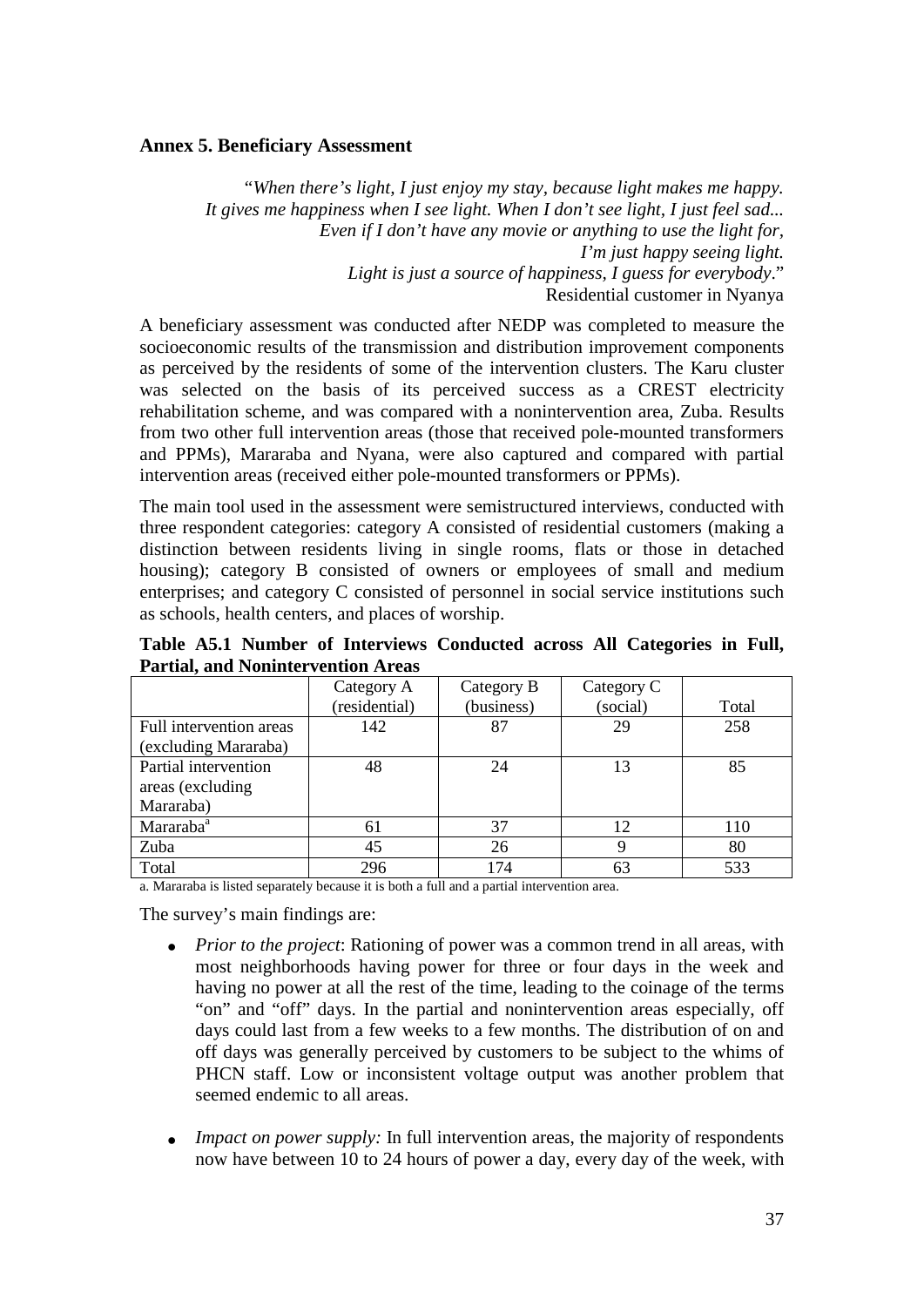most reporting more than 18 hours. Episodes of power outage have become very brief, sometimes lasting only a few minutes.

- *Comparison of full intervention, partial intervention, and nonintervention areas:* While customers in full intervention areas are reporting 18 hours of power a day, those in partial intervention areas still rely on private or community transformers. The assessment revealed that customers who only received PPMs had expected their power situation to improve drastically, despite still being connected to faulty transformers. Even in full intervention areas, many respondents attributed improved power to the advent of PPMs, perhaps because this is the aspect of the project that is closest to them. Some expectations management is required here. Customers in nonintervention areas are still facing acute power shortages, and for many residents of Zuba, a generator is considered a luxury good, and so they are simply making do without power with resultant reductions in productivity and income.
- *Socioeconomic benefits to residents:* In Karu and Nyanya, residential customers cited several anecdotes illustrating improvements in the quality of their personal and family lives. Women in particular appreciate the ability to shop in large quantities and store perishable food items in their refrigerators and freezers. Parents are pleased that their children have more outlets for education and entertainment and can sleep better at night with the aid of fans and air conditioning units. Other simple comforts cited were a reduction in noise pollution as a result of a general decline in the use of generators and the ability to get a cold drink from the fridge when it is desired.
- *Fuel expenditure reductions:* Residential customers reported as much as a 60– 90 percent reduction in generator fuel expenditure, with the sharpest reductions cited in Karu.
- *Benefits to small and medium enterprises:* Among business customers, savings on generator fuel have been used to expand operating capital or otherwise increase disposable income. Some businesses pass on the savings to their customers, as in the case of print shops that have reduced the unit cost of printing and photocopying by as much as 50 percent when power is available. Box A5.1 illustrates the benefits of the project for a photography studio in Karu.

#### **Box A5.1 Impact on a Photography Studio in Karu**

In Karu market, business has never been better for Simon, who now has near-constant power supply to operate his flash, lights, and computers—the major pieces of equipment in his photography studio. Though Simon finds it more expensive to run his new PPM, he has factored the expense into his operating costs and concluded that it is much better than, even incomparable to, the options he had prior to the intervention. His cost-benefit analysis suggests that the current PPM system works well for businesses like his that are power intensive, because they formerly had to run on generators most of the time.

With the recent tariff increase, Simon now spends about  $\mathbb{N}4,000$  every month on electricity. In the past, Simon asserted, a 25 liter jerry can of petrol would last for between five and seven days. This translated into a monthly petrol expenditure of between  $\text{N12,000}$  and  $\text{N18,000}$ , in addition to the  $\text{N}600$  he paid to PHCN for the unreliable electricity supply. The situation now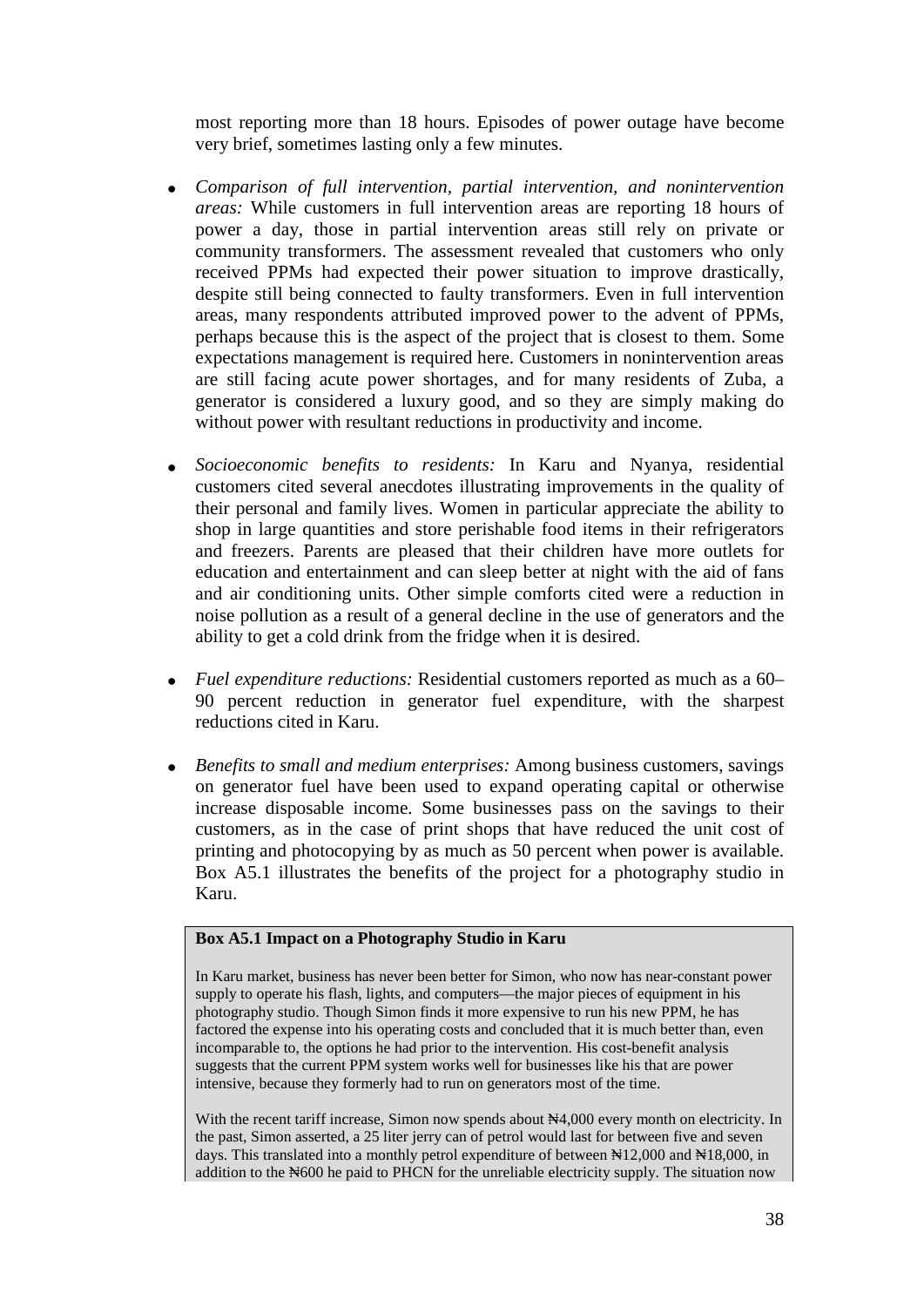is vastly different: at the time of the interview, the 20 liter jerry can of petrol he had been using for a month had not yet been exhausted because he had only needed to use the generator three times so far. The generator is now essentially a standby source of power for the few times that grid supply is interrupted.

• *Benefits to social service providers:* The impact of improved power supply on the ability of social service organizations to meet their objectives is significant. Many health centers are able to store vaccines for longer and generally dispense their services more efficiently. In schools, teaching and learning processes have been enhanced, especially on computer-based modules. By contrast, those schools that have been unaffected by the improvements still find it difficult to deliver even the most basic practical courses in science and technology. In one place of worship, there is increased attendance at evening services because worshippers are sure that they will be able to find their way home afterward by the light reflected from buildings along the path. Boxes A5.2 and A5.3 provide two examples from an orphanage and a health center in Karu.

#### **Box A5.2 Impact on an Orphanage in Karu**

The staff at Future Leaders Orphanage in Karu cares for 57 orphans ranging from babies to children in their early teens. Of the many end uses of power in the "home," as it is referred to by staff, health care delivery and food preservation are among the most important. The home operates a small clinic for the children that is also open to the public at no cost. Prior to intervention, power supply in the home was episodic and voltage output was often low. The alternative source of power was a diesel generator that was needed most of the time, but was only switched on between 6 p.m. and 10 p.m. every night to minimize fuel expenditure.

Beginning in January 2011, however, the power situation in the home changed dramatically. Residents are now assured of daily power supply, "from morning to evening," perhaps with a few interruptions in between. The potential for energy use in the home is only now beginning to be realized: a lot of appliances like televisions and fans are now kept on constantly; ironing can be done at more convenient times during the day, instead of waiting for the former 4-hour window of power availability in the evenings. The greatest positive impact has been felt in the kitchen, where the refrigerator and freezer now work at almost full capacity.

#### **Table A5.3 Impact on a Health Center in Karu**

All Saints Clinic, a faith-based health center in Karu, suffered severe power shortages; power only came on "sometimes," and when it did, it was "with very low voltage output." Sam, the clinic administrator, had to ensure that there were always enough diesel for the generator that was needed for running laboratory tests and for lighting at night. In addition, the clinic paid "outrageous" monthly bills to PHCN.

The power situation improved dramatically after 2012, when a pole-mounted transformer was installed in the area. Power supply is now "far much better than ever" and goes uninterrupted for days. The clinic still uses its diesel generator when the power goes out, but that is a rarer occasion now. Nowadays Sam often forgets to check diesel availability. Laboratory staff can run their equipment without fear of constant interruption, patients no longer have to wait in pain while staff runs around trying to buy diesel for the generator, the grounds are well lit at night and patients can sleep well at night—all at significantly reduced cost to the clinic.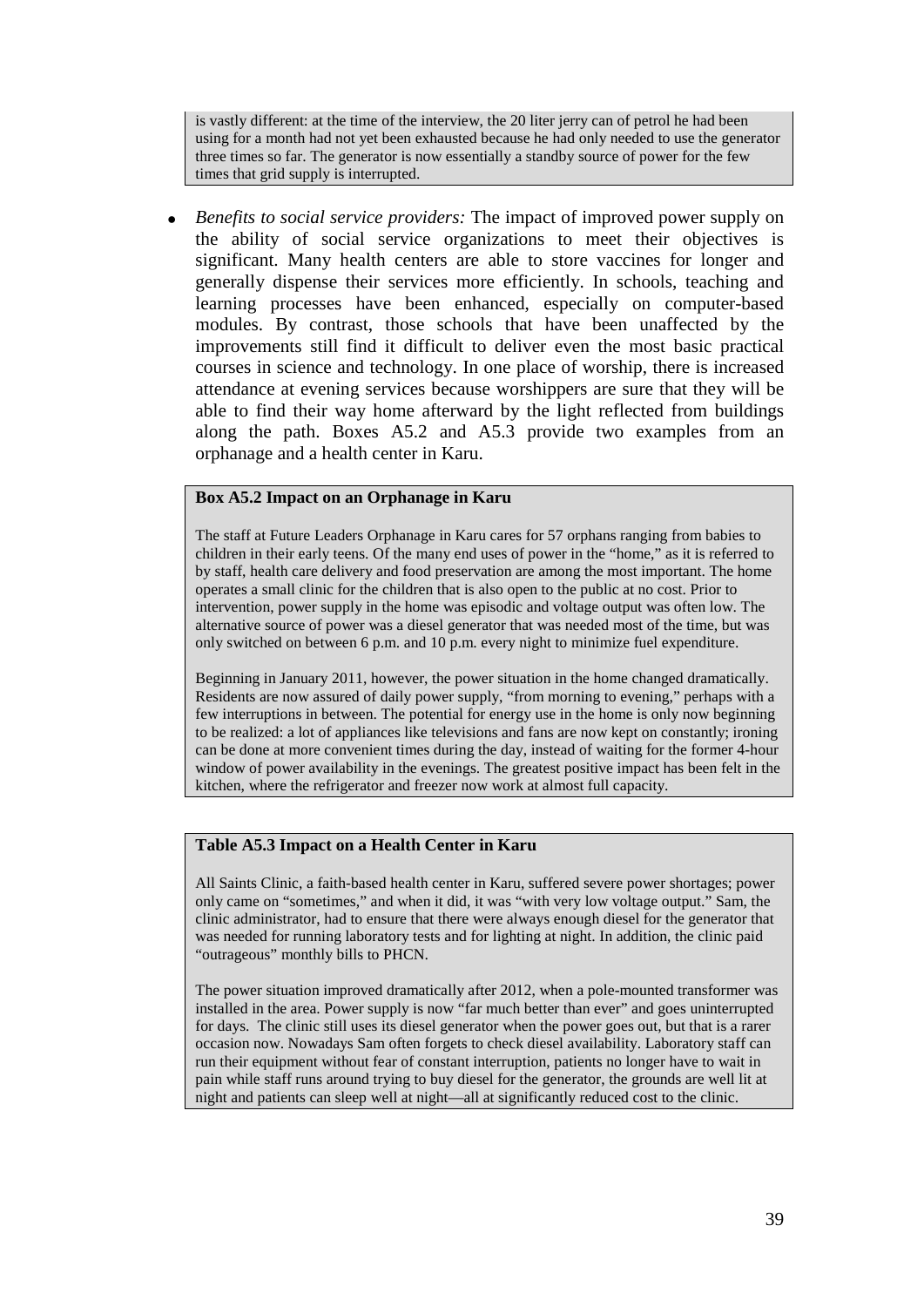- *Impact of PPMs:* Prior to project implementation, the majority of customers in full, partial and no intervention areas either had analog meters or none at all, the latter group being directly connected to neighborhood transformers. Customers with NEDP-supported PPMs report that they appreciate the degree of freedom and control that the pay-as-you-go system gives them over their energy consumption and expenditure. A customer can now decide how much electricity to buy and even influence how long their supply lasts. Billing is now widely perceived to be more transparent and commensurate to usage. An indirect consequence of the pay-as-you go system is that customers intuitively conserve power.
- *More attention to energy efficiency and better demand-side management:*  Across the residential, business and social service categories, the single most cited disadvantage of the PPM is the much higher rate of billing compared to the old system, especially following the recent increases in single phase tariffs and fixed access charges. However, the hike in tariffs has pushed costumers to use electricity more efficiently. Specifically, most customers seem to have figured out that the way to minimize their PPM bills is simply to regulate the amount of electricity they consume. Therefore, lights and appliances are usually switched off whenever they are not in use. The PPMs are in fact promoting energy efficiency and demand-side management.

Despite the positive impacts mentioned above, some shortcomings were reported during the assessment. Some examples include:

- *Meter installation charges:* Although meter installation charges were meant to be free of charge, the beneficiary assessment highlighted numerous instances where customers were told to pay for "wiring and connection" rather than for the meters. The PMU was aware of the problem and in fact posted notices across Karu and other intervention areas to raise awareness that there should be no installation charges on PPMs.
- *Long queues to top up meters:* A commonly cited issue by customers with PPMs were the long queues they face when they go to top up at service centers. At the Karu and Nyanya service centers, the average wait time per customer when operations are going smoothly was two minutes. However, customers could face a wait time anywhere between 30 minutes to a few hours if the telecommunication network that transmits information between the PHCN server and customer accounts is down. This was also observed during the ICR mission and discussed with the Nigerian authorities. While some of the communication challenges were identified as teething problems during initial start-up, it was recommended to increase the number of third party vendors (as in the case of telephone operators) to facilitate the sales of billing codes.
- *Mixed results in partial intervention areas.* As mentioned above, results were mixed in partial intervention areas, with project benefits not materializing as expected. Only rehabilitating the full electricity distribution chain from substation to PPMs delivers the expected results. This is important when considering scale-up of NEDP activities.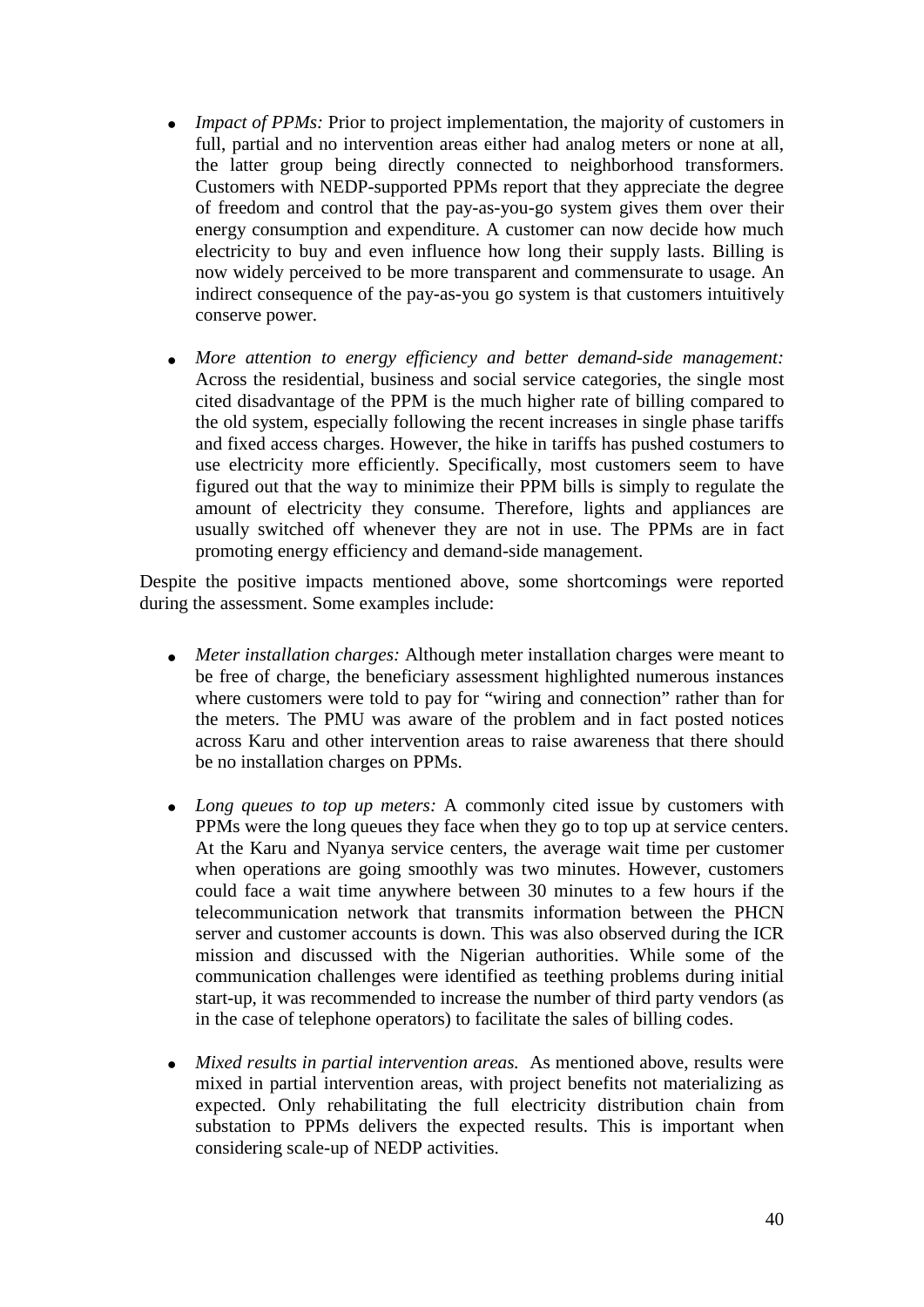

*Poster announcing details of meter installation under NEDP*



*Top-up queue at Nyanya service center*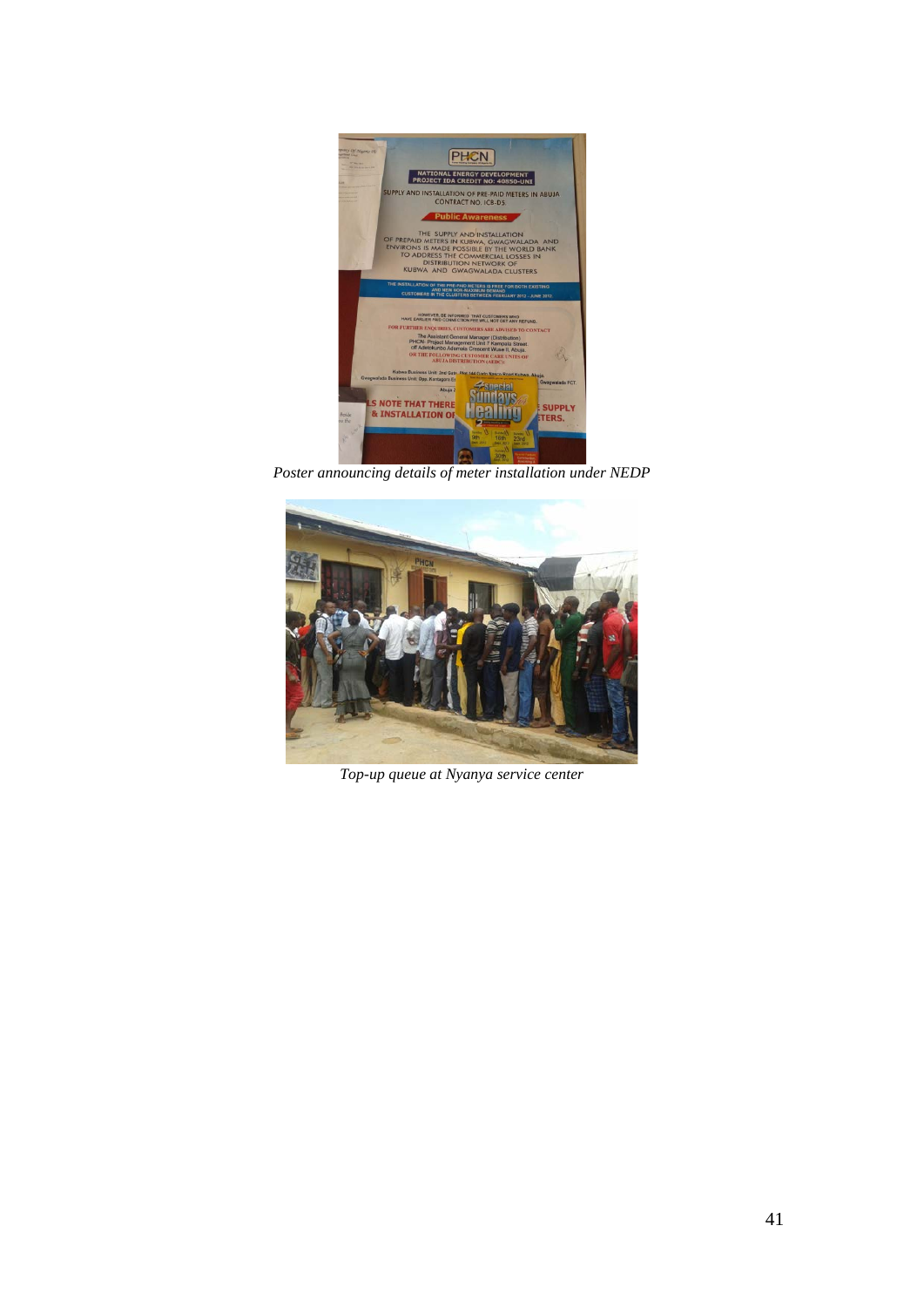#### <span id="page-57-0"></span>**Annex 6. Stakeholder Workshop Report and Results**

No stakeholder workshop was organized specifically for this ICR. Instead, stakeholder views were gathered during the beneficiary assessment. In addition, under NEGIP, at least two workshops per year are organized with a broad range of stakeholders to discuss main issues in the power and gas sector. These workshops provide an opportunity for all stakeholders (including civil society, business organizations, and government) to provide feedback on the reform and take an active role in the oversight of the activities in the sector.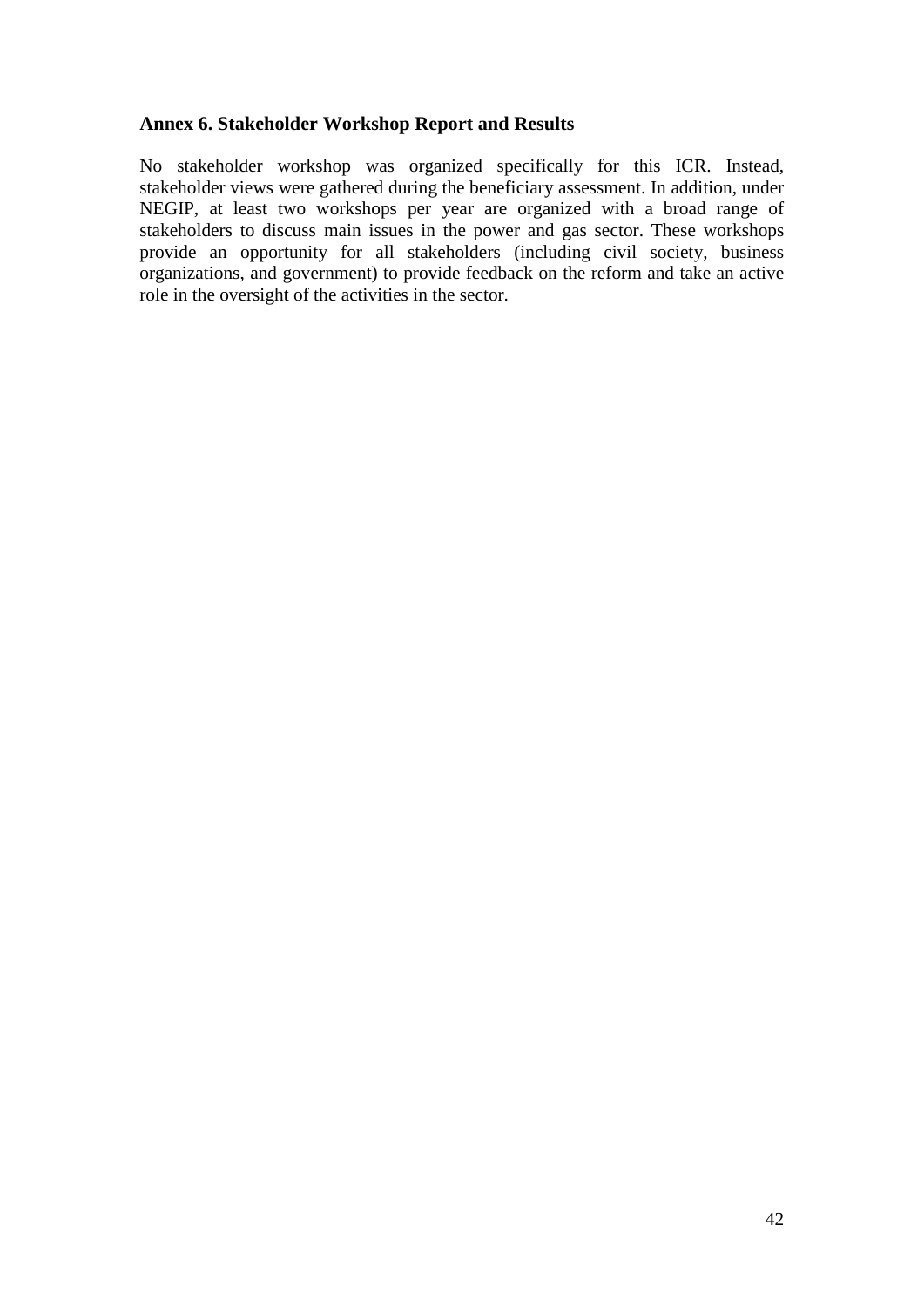## <span id="page-58-0"></span>**Annex 7. Executive Summary of Borrower's ICR (extract)**

FGN gives NEDP a satisfactory overall rating, because the project delivered most of its proposed technical outputs and achieved its most important development objectives. The project achieved its immediate outcomes of efficiency, supply, and service improvements; demonstration of potential models to scale-up electricity access; and preparatory work for gas reforms and related power generation project. NEDP has led to the emergence of stronger power companies (especially DISCOs), policy and regulatory institutions, and rural energy access models with mixed stakeholder participation and accountability (private, community, NGOs, and others). Other than the direct technical improvements and financial revenue/cost savings potentials, the investments made in transmission and distribution infrastructure seemed to have helped in economic goals and importantly contributed to increasing asset valuations and in attracting global capital for privatization.

Although the project had a few setbacks leading to uncertainty, time overruns and implementation delays, including initial procurement and contract completion delays in addition to a prolonged restructuring phase midway, finally it did manage to finish on a satisfactory note. Also during the long run of the project (2005–12), average inflation in Nigeria rose from about 11 to 13 percent, which might have negatively impacted the basket of goods and services that could have been bought had the project been implemented within its initial designated run between 2005–8.

Eight hundred and ten megavolt amperes were financed under the restructured NEDP PAD, and recommendations after restructuring proposed an increase in the number of clusters<sup>[14](#page-58-1)</sup> from five to nine (details below).

| <b>Installation</b> | <b>Transmission</b>     | <b>Transformers at</b><br>transmission-distribution |                                             |
|---------------------|-------------------------|-----------------------------------------------------|---------------------------------------------|
| substation          | transformers            | juncture                                            | <b>Comments</b>                             |
| <b>Various</b>      |                         | 240 MVA (4x60) (132/33 kV)                          | Deployed by TCN (Lagos,<br>Ibadan clusters) |
| <b>Alagbon</b>      |                         | $120$ MVA $(2x60$ mobile)<br>$(132/33 \text{ kV})$  | More enhancements under<br><b>NEGIP</b>     |
| Karu<br>(Abuja)     |                         | 120 MVA (2x60) (132/33 kV)                          | For Karu cluster feed                       |
| Kubwa<br>(Abuja)    |                         | 120 MVA (2x60) (132/33 kV)                          | For Kubwa cluster feed                      |
| <b>Shiroro</b>      | 150 MVA<br>(330/132 kV) |                                                     | Primarily for Abuja upstream<br>voltage     |
| <b>Mando</b>        |                         | 60 MVA (132/33 kV)                                  | For Kaduna commercial farms                 |
| <b>Total</b>        | <b>150 MVA</b>          | <b>660 MVA</b>                                      | <b>810 MVA</b>                              |

#### **Table A7.1**

<u>.</u>

#### **NEDP: Transformers and Clusters**

The project increased transformer capacity at the critical interface between transmission and distribution by a cumulative 660 MVA, (out of total ~810 MVA transformer capacity installed), thus helping to address an important constraint to power quantity and quality, and impacting both tail and end-user voltages. In addition, it provided reactive-power compensation equipment that helped improve substantially the voltage users receive (voltage at 29 sites post-NEDP is at  $\sim$ 33 kV), resulting in

<span id="page-58-1"></span><sup>&</sup>lt;sup>14</sup> The nine clusters under NEDP: Ogba, Luth, Agege, Challenge, Kubwa, Karu (3 clusters), and Idi-Araba.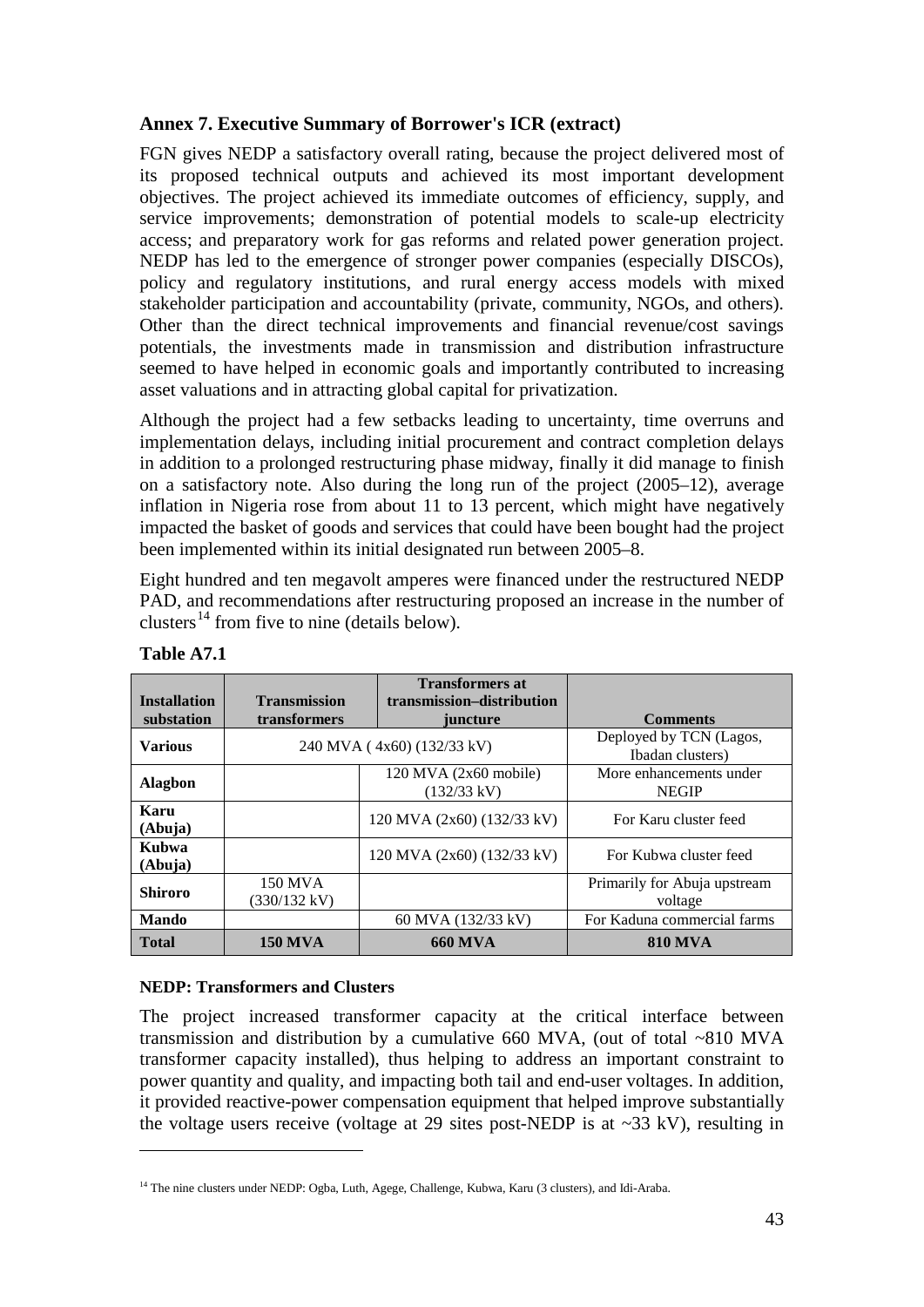better quality at tail end of low voltage networks, assisting in the  $HVDS<sup>15</sup>$  $HVDS<sup>15</sup>$  $HVDS<sup>15</sup>$  model. HVDS increased enhancements to service quality and distribution efficiency in well demarcated clusters, reduced energy losses within those clusters, and increased revenues and customer satisfaction for their respective DISCOs.

Systemic investments in transmission and distribution improvements targeting critical interfaces within contained geographic areas and a turnkey approach to PPM deployment not only led to quicker installation of components and completion, but also manifested in "perceptible" improvements in power indicators at the consumer level, that is, power availability and reliability  $(12-18 \text{ hours/day})$ , loss reduction  $(\sim 20$ percent), and voltage quality (220 V). Perception became an important leading indicator for customer satisfaction and PPM uptake. Visible improvements in quality and quantity of power, consumption linked to billing, and customer service improvements had a domino effect leading to multiple financial and economic benefits, for example, faster awareness and mobilization at consumer levels. Consumers proactively demanded PPM, resulting in a PPM "pull demand" instead of "push demand" <sup>[16](#page-59-1)</sup> (> 65,000 PPMs installed) with demand outstripping supply. Another benefit is the positive stance toward power reforms and support of government efforts (expecting similar outcomes like for telecoms). This is translating into significant visible financial<sup>[17](#page-59-2)</sup> impacts: power sales through PPM are up  $1,800$ percent; customers are being billed  $(> 65,000$  new connections); revenues are up 50– 80 percent; collections are up 55 percent and rising; debt reduction in maintenance resources and positive cash flows. There have also been several economic benefits, for example, expanding small-scale industry units and cooperatives, rising property markets, gender inclusion, and others. It is still early, but overall total cost of ownership of assets should also show a significant decline in the medium and long run.

Importantly, a gradual mind-set shift from a public sector to a private/commercial sector and customer-services orientation at all levels at the Distribution Business Unit (DBU) level seems to be in motion, from chief executive officers to the managers at service centers. DBUs now compete among each other for performance-based bonuses and O&M allocations. Consumers are happy both with power quality and quantity and the new customer-focused approach by DBU staff, and consumers' expectations are that power privatization will lead to even more sector improvement, similar to the telecom sector privatization.

NEDP has also established some best practices for the sector (business models, deployment configurations, implementation techniques, contract and bidding documents, and technology specifications). Almost all of these are already being replicated and scaled up by NIPP, the (state) REA, and NERC. For example, transmission enhancement for distribution cluster configuration; PPMs; turnkey prepayment implementation; off-grid solar; conversion from LVDS to HVDS model; contract and procurement bidding documents; "self-protected" transformer specifications; "loss capitalization" model for technical bid assessment; and the business model for off-grid solar at Mfaminyen Village are becoming prototypes for

-

<span id="page-59-0"></span><sup>&</sup>lt;sup>15</sup> HVDS uses several lower-capacity distribution transformers, mostly of 50 kVA, which are typically pole mounted with therefore shorter LV lines (415/220 V).

<span id="page-59-1"></span><sup>&</sup>lt;sup>16</sup> Customer-led "pull" demand for PPMs installation (as opposed to DISCOs "push" for PPM uptake) that resulted in saving resources by DISCO and hastening the installation process.

<span id="page-59-2"></span> $17$  Figures given for Karu cluster (details in annex 4).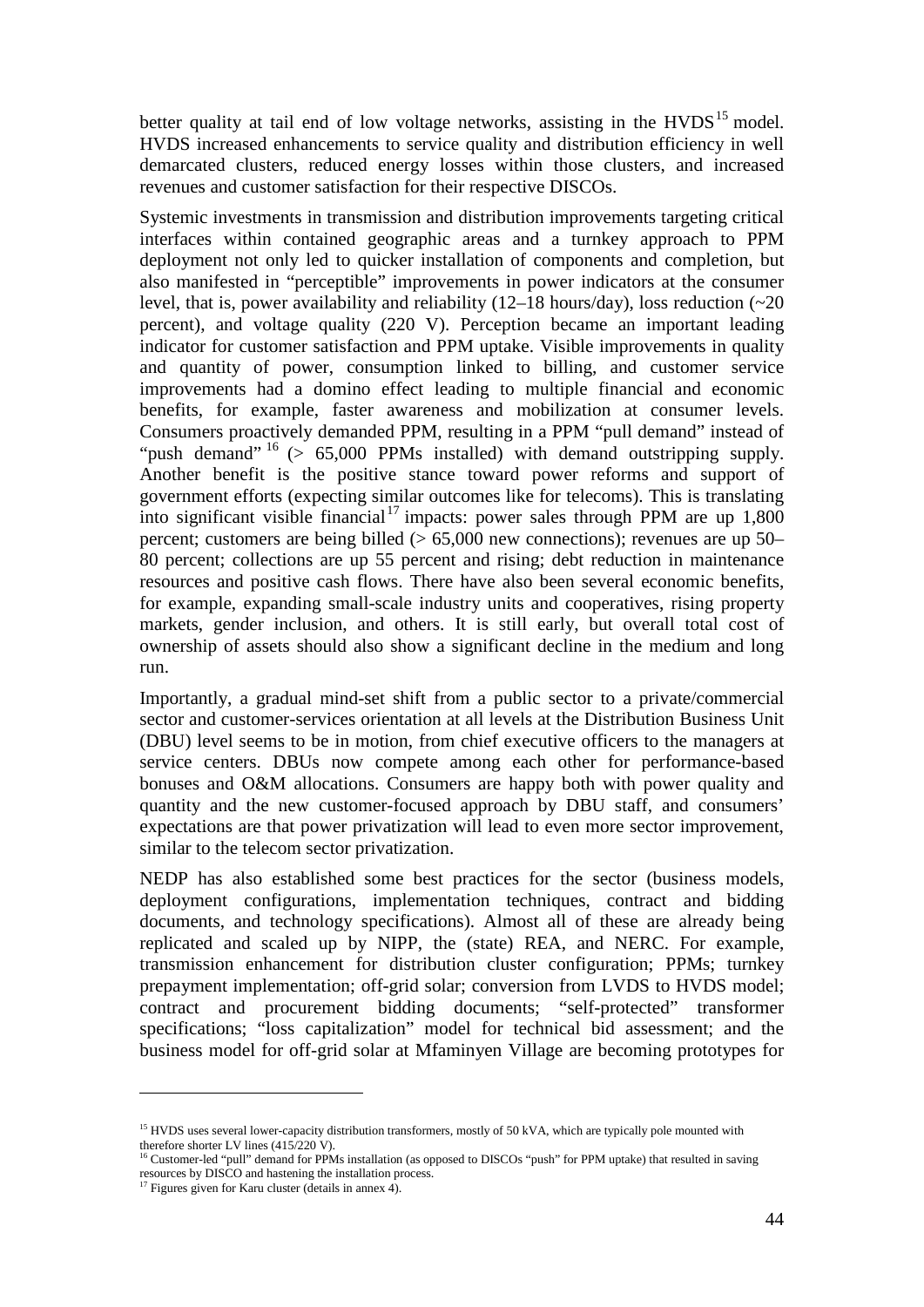replication. NEDP also demonstrated rural grid and off-grid electrification models (Enugu, Cross River State, and Imo). Additionally, the technical and functional capacity built by NEDP within PMU, PHCN, and NERC are being leveraged across other projects and in train-the-trainer initiatives across the sector.

Government is gradually moving toward its reduced role of policy maker and planner. The regulator, bulk trader, Market Operator, 18 successor companies of PHCN, Rural Electrification Agency and Rural Electrification Fund and other organizations have been established. Between 2007 and 2009, there was a slowdown from FGN's side in the reform process, which impacted NEDP's objective. This led to project restructuring in 2010, and to a change in two of the PDOs. However, in 2010, the incumbent president took over and FGN fast forwarded the reforms and privatization process. A Presidential Action Committee and task force was set up to drive reforms within deadlines.

Total disbursement has reached 96 percent (85 percent disbursed, 11 percent outstanding payments, as of June 2012) of the financing available, though FGN disbursements did lag behind schedule throughout the project.. Around US\$9.84 million are committed to component 2 under the "Outstanding Special Commitment" provision. As of December 2011, about US\$112 million have been spent on fixed assets and about US\$6 million on development operating expenditures, which constitute major project expenditures. Overall, the project has been well managed with adequate fiduciary and performance oversight, despite key staff changes over the seven-year duration of project (especially in contract, procurement, and accounting).

However, even though 70 percent (about US\$126 million) of funds were disbursed before restructuring in 2010, there is no evidence of regret costs or material impact in PDO outcomes. The investments made in initial NEDP years were (almost) completed by 2010 (HVDS, substation transformers, and PPMs) and were instrumental in illustrating positive outcomes and models. Further, these models were also being replicated and scaled up by NIPP, which is running in parallel. NEDP, as a precursor, undertook initial risks, built practices, established models that can/are being replicated by FGN/NIPP, effectively making FGN investments, risk free. NEDP investments in 2006–9 were in various stages of installation, performance, and replication when FGN suddenly fast-tracked the reform process in 2010. The timely investments in infrastructure rehabilitation and reinforcement contributed to enhancing asset quality and performance, hence, attracting global investors and increasing valuations. Further, benefits of investment were realized immediately by FGN before depreciation reduced values (although more work is required to quantify precisely). The NEDP balance sheet has seen an improvement of about 15–20 percent year on year (2010–  $2011$ ).<sup>[18](#page-60-0)</sup>

Further, when the FGN scaled up its investments in the sector to enable privatization, both NIPP and NERC replicated and adopted almost all the methods and models, thereby leveraging learning economies and best practices already demonstrated by NEDP. Annex 1 highlights major investments, primarily for components 1 and 2, over the project lifetime, through transmission and distribution rehabilitation and reinforcements that not only improved power quality and quantity delivered, but also improved customer services, positively impacting revenue collections in target clusters. The majority of equipment procurement and supply and installation of these

<u>.</u>

<span id="page-60-0"></span><sup>18</sup>NEDP Financial Statements, December 2011.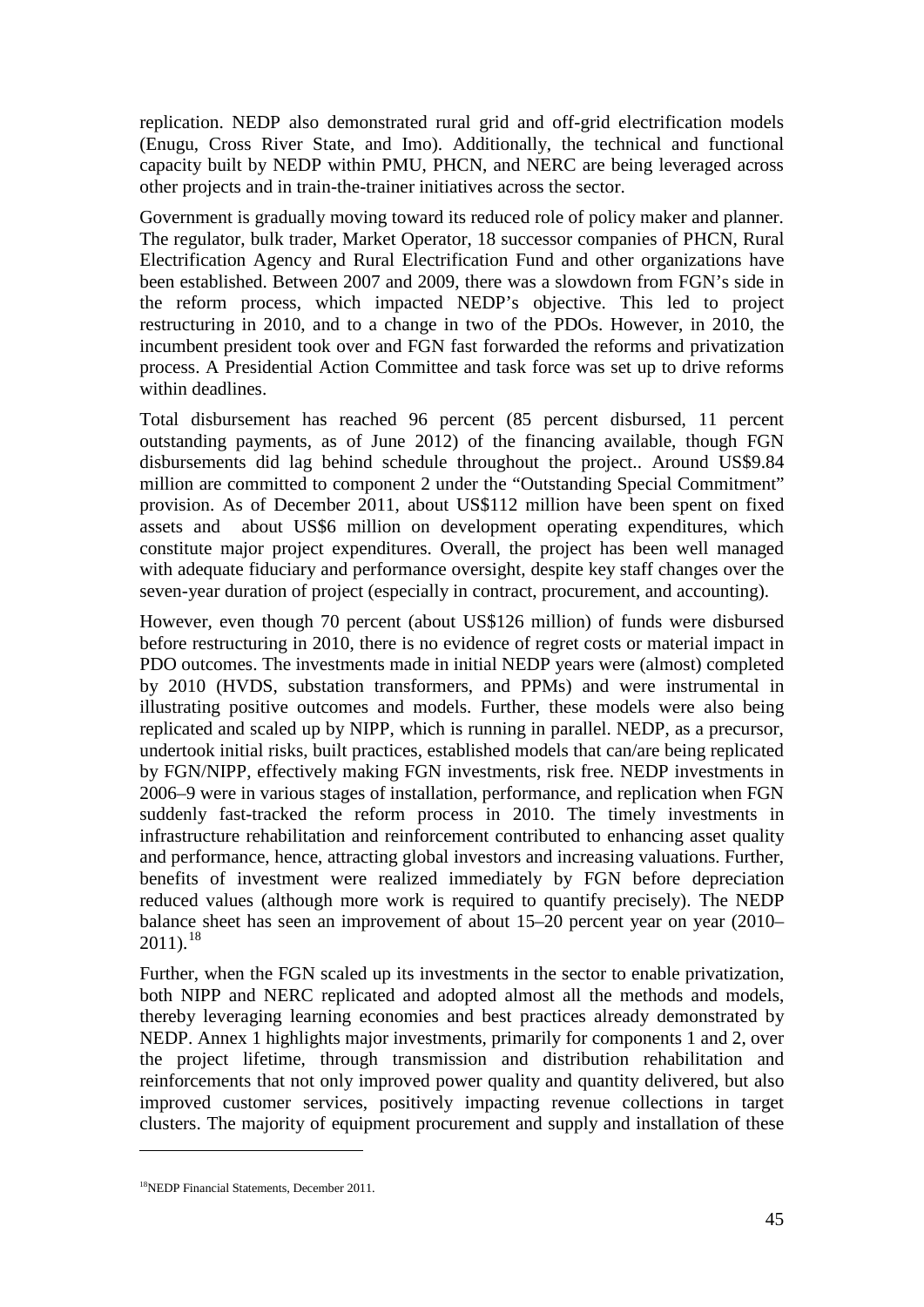components was contracted around 2006–7, contracts that were implemented through 2010, illustrating successful working models and methods that were replicated by NIPP and NERC. Also by 2010, NEDP had invested in capacity building, particularly for PMU, NERC, and BPE.

The remaining 30 percent of funds (about US\$45 million) offered flexibility to quickly ramp up targeted support for reforms and implement FGN's decision to fast forward reforms and fund projects in transmission and contingencies (Jos-Makeri, Alagbon). Anticipating the change in FGN strategy, the PHCN-PMU managed the procurement process for all the remaining subcomponents, including TA that helped in assisting and expediting implementation after restructuring. Detailed analysis by components is in annexes 2 and 3.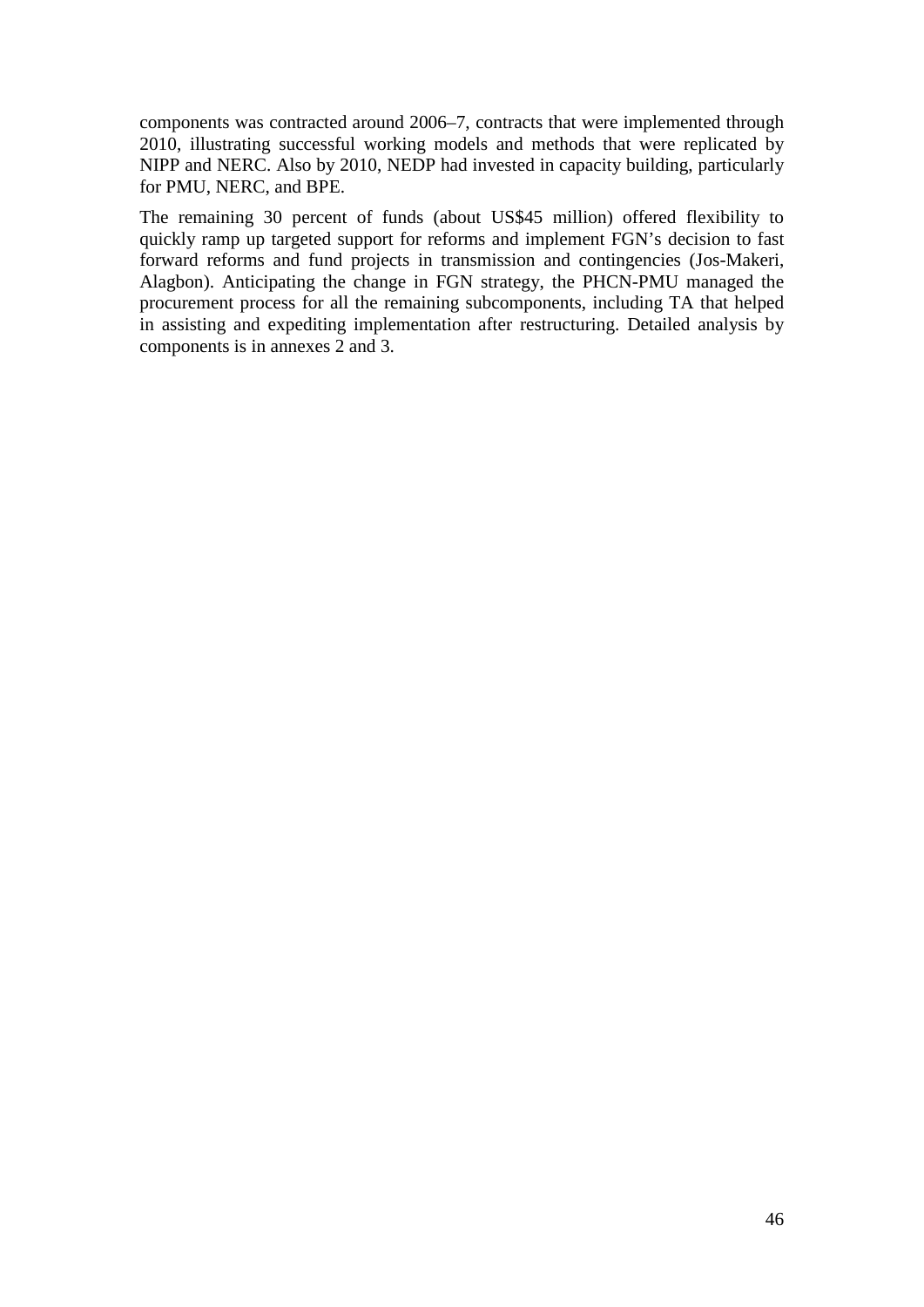## <span id="page-62-0"></span>**Annex 8. List of Supporting Documents**

- Project Appraisal Document (August 1, 2005)
- Restructuring Paper for NEDP (June 8, 2010)
- Restructuring Paper (reallocation of funds, September 1, 2010)
- Implementation Status and Results Reports
- Development Credit Agreement and amendments
- Aide memoires
- Borrower's ICR
- Beneficiary assessment for the Karu cluster
- Various memos and communications listed in project files and World Bank documents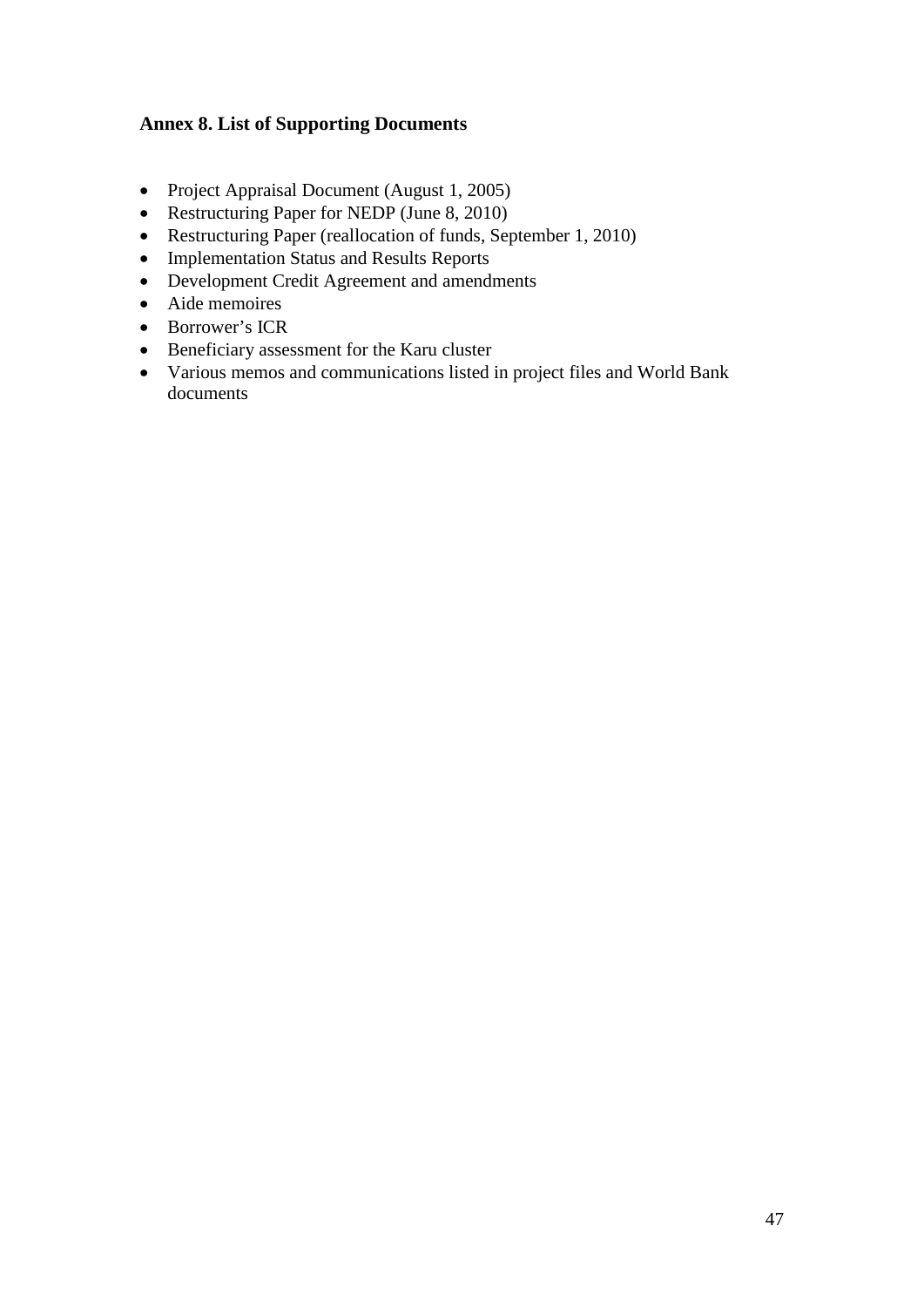## **Annex 9. Results Framework Timeline**

<span id="page-63-0"></span>

| Indicator<br>Sector-level outcomes: Increased private<br>participation in the electricity market<br>Changed at restructuring: Emergence of new<br>institutions: NERC, REA, Market Operator<br>and system operator, new companies from | <b>Baseline value</b><br>(August 1, 2005)<br>Institutions do not<br>exist, and limited<br>private sector<br>involvement.<br>Bank supported<br>government to | <b>Original target</b><br>values<br>Emergence of<br>NERC, REA,<br>Markey Operator<br>and System<br>Operator.<br>Preparation for | <b>Actual value</b><br>achieved at<br>restructuring<br>(June 8, 2010)<br>NERC, Market<br>Operator, and<br>NEPA successor<br>companies<br>established. | <b>Formally revised</b><br>target values<br>Delivery of these<br>institutions, except<br>for systems<br>operator.                                | Actual value achieved at completion<br>(June 30, 2012)<br>NEPA, 18 successor companies,<br>NERC, and Market Operator<br>established. DISCOs, GENCOs,<br>TCN, and Market Operator entering<br>into contractual agreements with each<br>other and bidding for privatization of                                    |
|---------------------------------------------------------------------------------------------------------------------------------------------------------------------------------------------------------------------------------------|-------------------------------------------------------------------------------------------------------------------------------------------------------------|---------------------------------------------------------------------------------------------------------------------------------|-------------------------------------------------------------------------------------------------------------------------------------------------------|--------------------------------------------------------------------------------------------------------------------------------------------------|-----------------------------------------------------------------------------------------------------------------------------------------------------------------------------------------------------------------------------------------------------------------------------------------------------------------|
| NEPA restructuring.                                                                                                                                                                                                                   | <b>ESPR</b> Act.                                                                                                                                            | achieving increased<br>private participation<br>in the Nigerian<br>electricity market.                                          |                                                                                                                                                       |                                                                                                                                                  | DISCOs and GENCOs completed;<br>REA reactivated in 2012.                                                                                                                                                                                                                                                        |
| Launch of gas sector reform for development<br>of natural gas resources.<br>Changed at restructuring: Completion of<br>enabling framework for gas contracts.                                                                          | Associated gas<br>being flared due to<br>lack of<br>infrastructure to use<br>it.                                                                            | Preparatory work to<br>launch gas pipeline<br>and power<br>providers.                                                           | Gas contractual and<br>frameworks put in<br>place by FGN.<br>Board has approved<br>NEGIP.                                                             | Strategic aggregator<br>rules established for<br>gas contractual<br>frameworks.                                                                  | Gas aggregator established and gas<br>supply and aggregation agreements<br>signed with CNL and SPDC and<br>strategic aggregator rules established.<br>Due diligence of public sector power<br>plants and transmission infrastructure<br>completed.                                                              |
| (a) Completion of microhydro and solar<br>demonstration models and grid-based projects<br>to scale up electricity access.<br>(b) Degree of private/community/state<br>involvement (qualitative measure).                              | $\Omega$                                                                                                                                                    | 5                                                                                                                               | New sustainable<br>models of rural<br>electrification being<br>explored.                                                                              | (a) Pilots<br>completed: 1<br>microhydro project<br>and 4 solar<br>electricity projects.<br>(b) Private<br>/community/ state<br>participation in | (a) Three solar pilots in FADAMA<br>sites and 1 solar PV pilot in<br>Mfaminyen village in Cross River<br>State.<br>(b) In the FADAMA sites, the best<br>commercially performing user groups<br>were selected for the pilots to promote<br>their commercial viability. At<br>Mfaminyen, the state government has |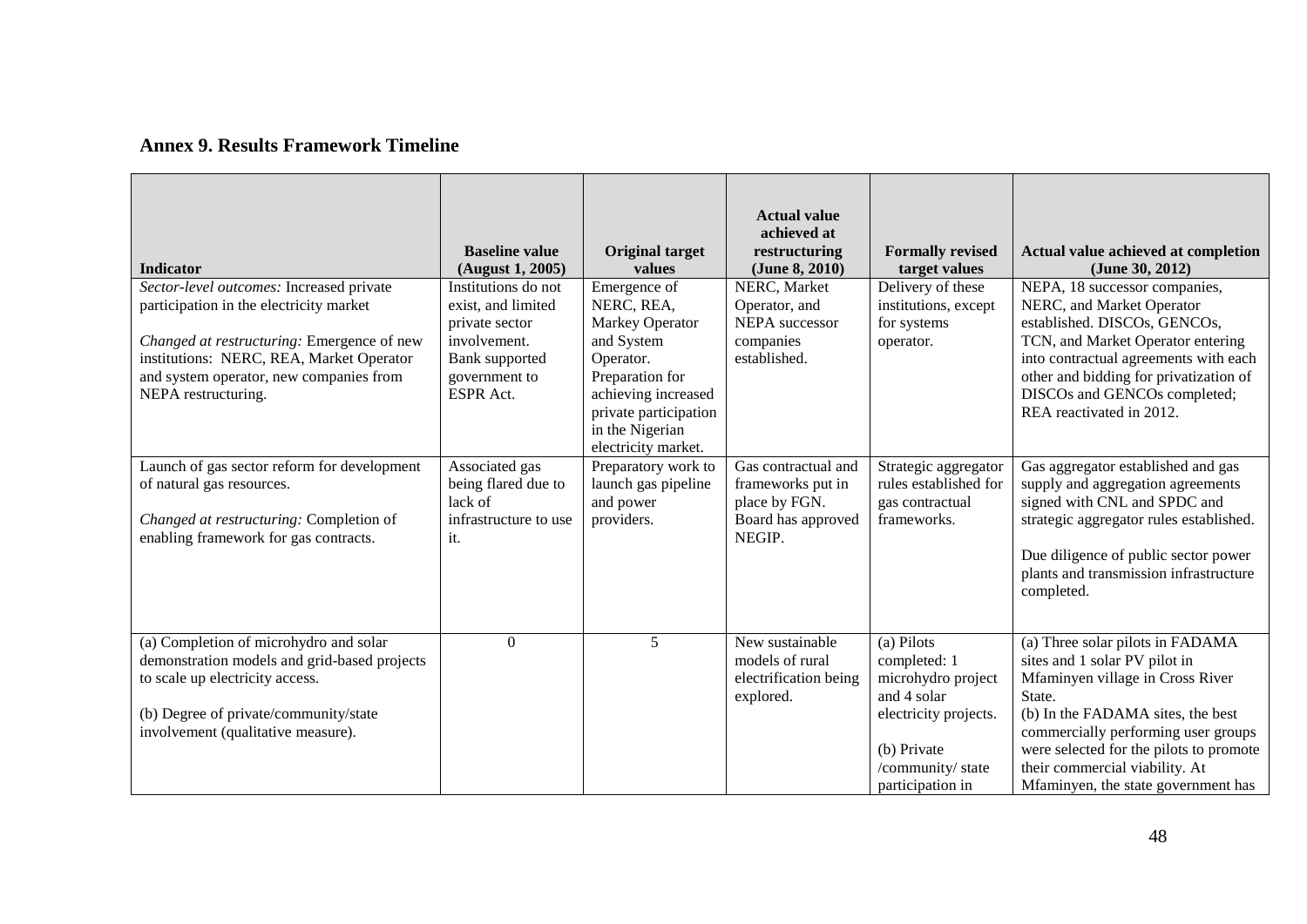| <b>Indicator</b>                                                                                                                                                                                                                                                                                                                                                              | <b>Baseline value</b><br>(August 1, 2005)                                                         | Original target<br>values                                                                                                           | <b>Actual value</b><br>achieved at<br>restructuring<br>(June 8, 2010) | <b>Formally revised</b><br>target values | Actual value achieved at completion<br>(June 30, 2012)                                                                                                                                                                                                                        |
|-------------------------------------------------------------------------------------------------------------------------------------------------------------------------------------------------------------------------------------------------------------------------------------------------------------------------------------------------------------------------------|---------------------------------------------------------------------------------------------------|-------------------------------------------------------------------------------------------------------------------------------------|-----------------------------------------------------------------------|------------------------------------------|-------------------------------------------------------------------------------------------------------------------------------------------------------------------------------------------------------------------------------------------------------------------------------|
|                                                                                                                                                                                                                                                                                                                                                                               |                                                                                                   |                                                                                                                                     |                                                                       | management of the<br>pilots.             | showed interest in replicating the<br>model across the Cross River State<br>and a local community committee has<br>taken over the maintenance of the<br>solar infrastructure.                                                                                                 |
| End-user voltage                                                                                                                                                                                                                                                                                                                                                              | Input voltage at<br>$200V$ and<br>distribution system<br>at 29 kV.                                | 220V $(\pm 10\%)$                                                                                                                   | 180 V                                                                 | 220 V $(\pm 10\%)$                       | 220 kV in completed HVDS clusters<br>of Ogba, Luth, Agege, and Challenge                                                                                                                                                                                                      |
| Voltage at 33 kV in identified clusters.<br>System losses reduced by 10%.<br>Revenue increased by 10%.<br>Number of customers connected increased by<br>$10\%$ .<br>Changed at restructuring:<br>Voltage at 33 kV in identified clusters.<br>Other indicators were dropped because<br>distribution component now only focused on<br>clusters and not systemwide improvements. | End-user voltage at<br>29 kV; system<br>losses at $42\%$ ; 3.5<br>million customers<br>connected. | 33 kV; system<br>losses reduced by<br>10%; revenue<br>increased by 10%;<br>number of<br>customers<br>connected increased<br>by 10%. | $29$ kV                                                               | 33 kV                                    | Voltage stabilized at 33 kV from 29-<br>30 kV; energy losses less than 12% in<br>clusters.<br>Billed revenue (tariff) increased in<br>Abuja from N1.6 billion/month<br>$(2010)$ to 2.1 billion/month $(2011)$<br>(according to PMU, this is directly<br>related to the PPMs). |